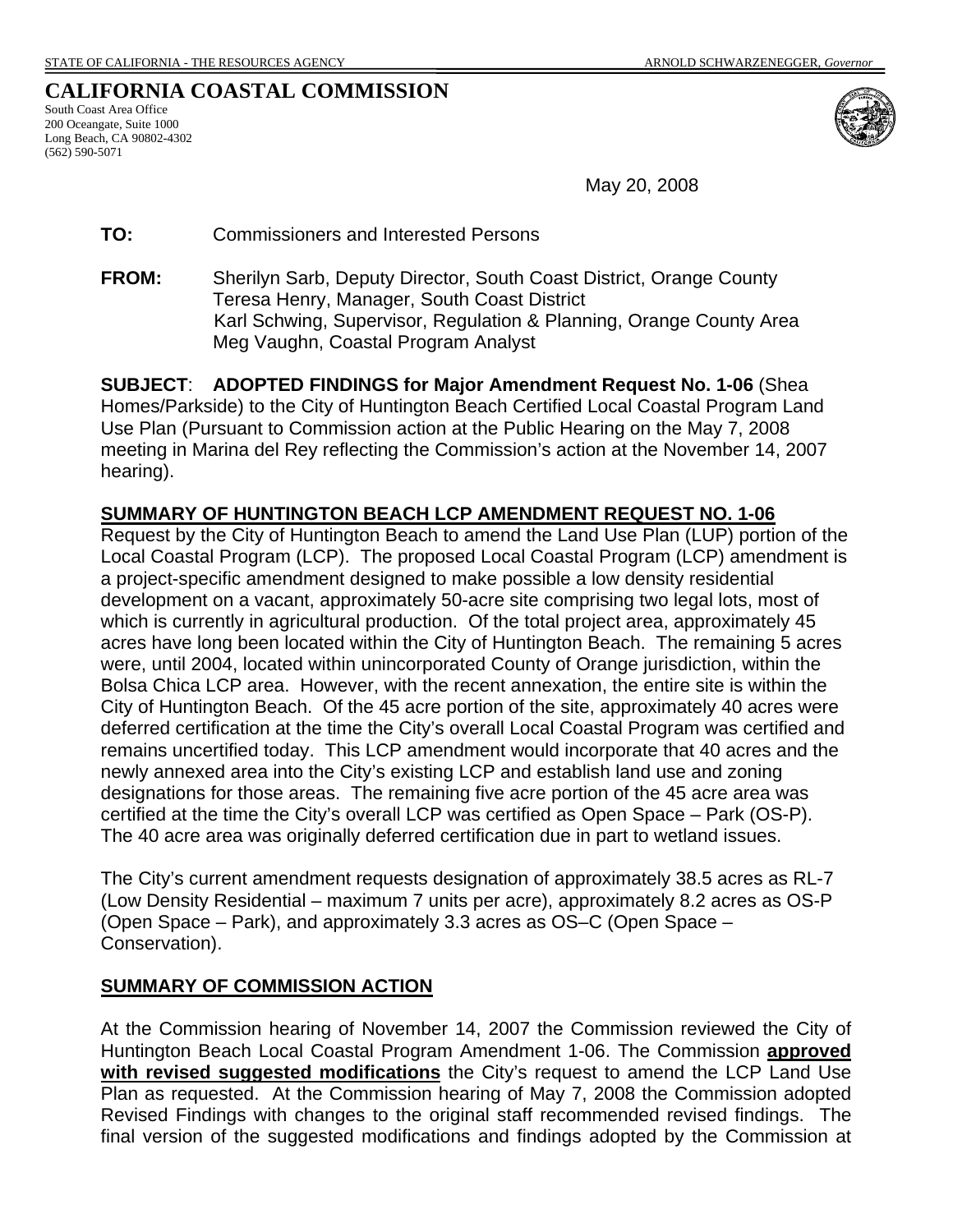the May 7, 2008 hearing, which reflect the Commission's November 14, 2007 action on the LCPA, are contained in these adopted findings.

At the November 14, 2007 hearing, public testimony and Commission discussion included concerns regarding the extent of wetland on site, the appropriate distance for ESHA buffer areas and appropriate uses allowed within ESHA buffer areas. The Commission found that the area referred to as the Wintersburg Pond (WP) was not wet enough to develop a preponderance of wetland vegetation or wetland soils; that the area known as the EPA wetland was wet enough to support a preponderance of wetland vegetation or soils in 1996 and that any changes in local hydrology that may have taken place since that time were unpermitted; a variable width buffer distance would be adequate to protect the eucalyptus grove ESHA; and that areas referred to as "intermingled areas" found between the areas identified as wetland, ESHA, and buffer areas should not be designated Open Space - Conservation.

The changes made by the Commission at the hearing are manifested in the staff report primarily though changes to Exhibit NN (now  $4<sup>th</sup>$  revised) in that the areas of the site to be designated Open Space – Conservation and the areas to be designated as the development envelope (which allows either active park or residential development) have changed. In addition, the changes made by the Commission at the hearing result in changes to the suggested modification regarding the width of the ESHA buffer area and uses allowed within that buffer area. Also, there are changes to the wetland findings supporting the Commission's determination that the WP area is not a wetland and to eliminate the discussion on the intermingled areas. Finally, changes are made in the ESHA findings to support the variable width ESHA buffer rather than the 100 meter ESHA buffer, and to allow a portion of a water quality Natural Treatment System as an allowable use within a portion of the outer ESHA buffer subject to restrictions.

**COMMISSION VOTE**: The Commissioners voting on the prevailing side were: **Burke, Clark, Hueso, Secord, Neely, Potter, Reilly, and Chair Kruer**.

# **STANDARD OF REVIEW**

For the proposed Land Use Plan amendment, the standard of review is conformance with and satisfaction of the requirements of the Chapter 3 policies of the Coastal Act.

# **SUMMARY OF PAST ACTIONS ON THIS LCPA**

At the May 2007 hearing in San Pedro, after presentations by staff, the applicant, and public testimony, the Commission voted to deny the subject Land Use Plan amendment, as submitted. A motion (i.e. the main motion) was made to approve the Land Use Plan amendment with modifications, but, upon deliberation, the hearing was continued. The LCPA was subsequently scheduled for Commission action at its July 9-13, 2007 hearing.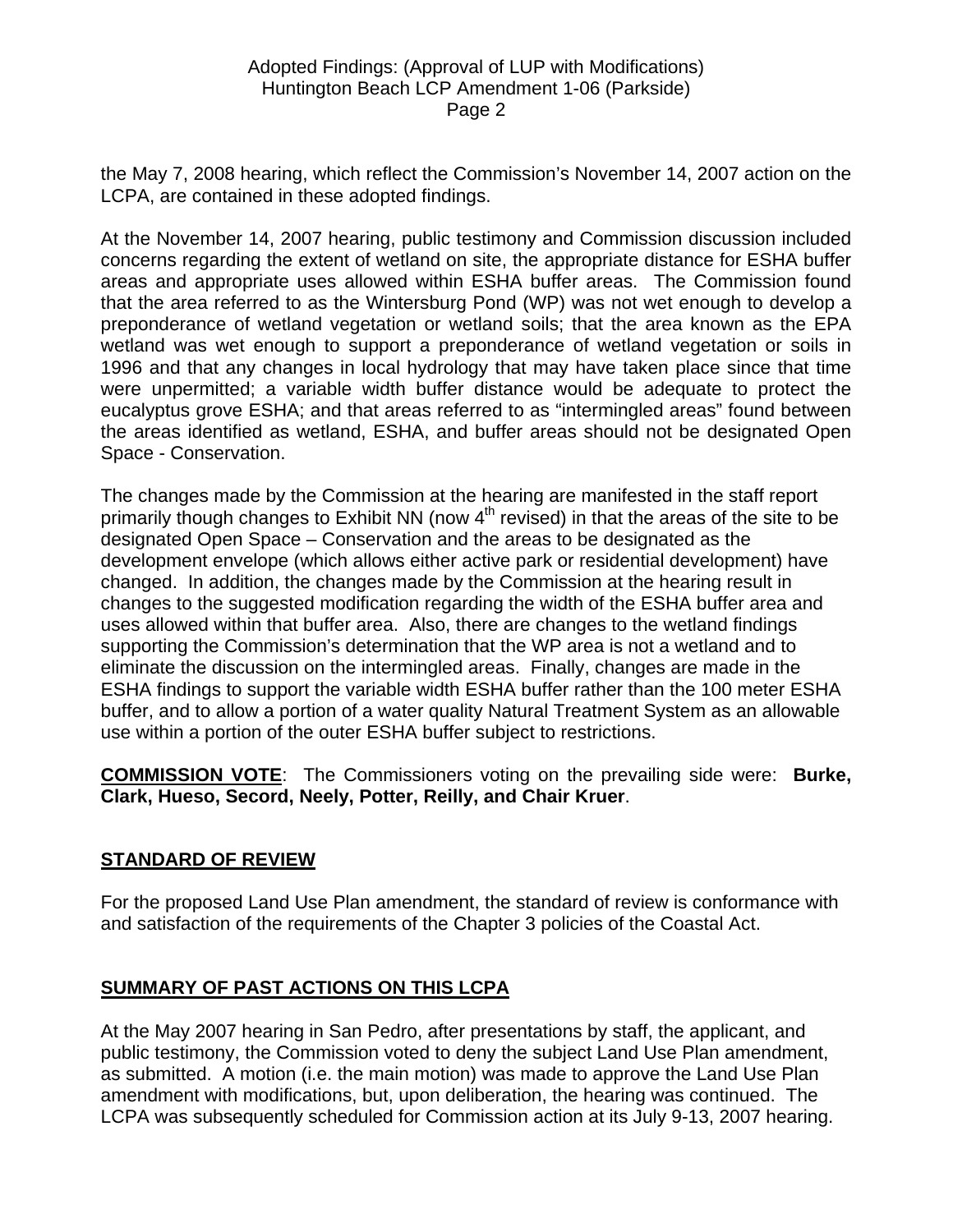The LCP amendment originally proposed changes to both the Land Use Plan (LUP) and the Implementation Plan (IP). On July 3, 2007, the City withdrew the IP portion of the LCPA. The Commission recognized the withdrawal of the IP amendment at its July 11, 2007 hearing. Also at its July 11, 2007 hearing, the Commission postponed action on suggested modifications for the LUP portion of the LCPA. At the November 14, 2007 hearing, the Commission approved the proposed LUP amendment with suggested modifications as revised at that hearing. At the May 7, 2008 hearing the Commission adopted the revised findings with changes. Those changes are reflected herein.

# **SUMMARY OF PUBLIC PARTICIPATION**

Section 30503 of the Coastal Act requires public input in Local Coastal Program development. During the preparation, approval, certification, and amendment of any local coastal program, the public, as well as all affected governmental agencies, including special districts, shall be provided maximum opportunities to participate. Prior to submission of a local coastal program for approval, local governments shall hold a public hearing or hearings on that portion of the program which has not been subjected to public hearings within four years of such submission. Prior to submittal of the LCPA to the Commission, the City held numerous public hearings on the proposed LCP amendment as shown on exhibit D.

All City staff reports were made available for public review in the Planning Department and in the Huntington Beach Public Library. Public hearing notices were mailed to property owners of record for the parcels that are the subject of the amendment as well as parcels within a 1,000 foot radius (including occupants), and notice of the public hearing was published in the Huntington Beach Independent, a local newspaper of general circulation.

# **ADDITIONAL INFORMATION**

Copies of the staff report are available online on the Coastal Commission's website at [www.coastal.ca.gov](http://www.coastal.ca.gov/) or at the South Coast District office located in the ARCO Center Towers, 200 Oceangate, Suite 1000, Long Beach, 90802. To obtain copies of the staff report by mail, or for additional information, contact Meg Vaughn in the Long Beach office at (562) 590-5071. The City of Huntington Beach contact for this LCP amendment is Scott Hess, Director of Planning, who can be reached at (714) 536-5271.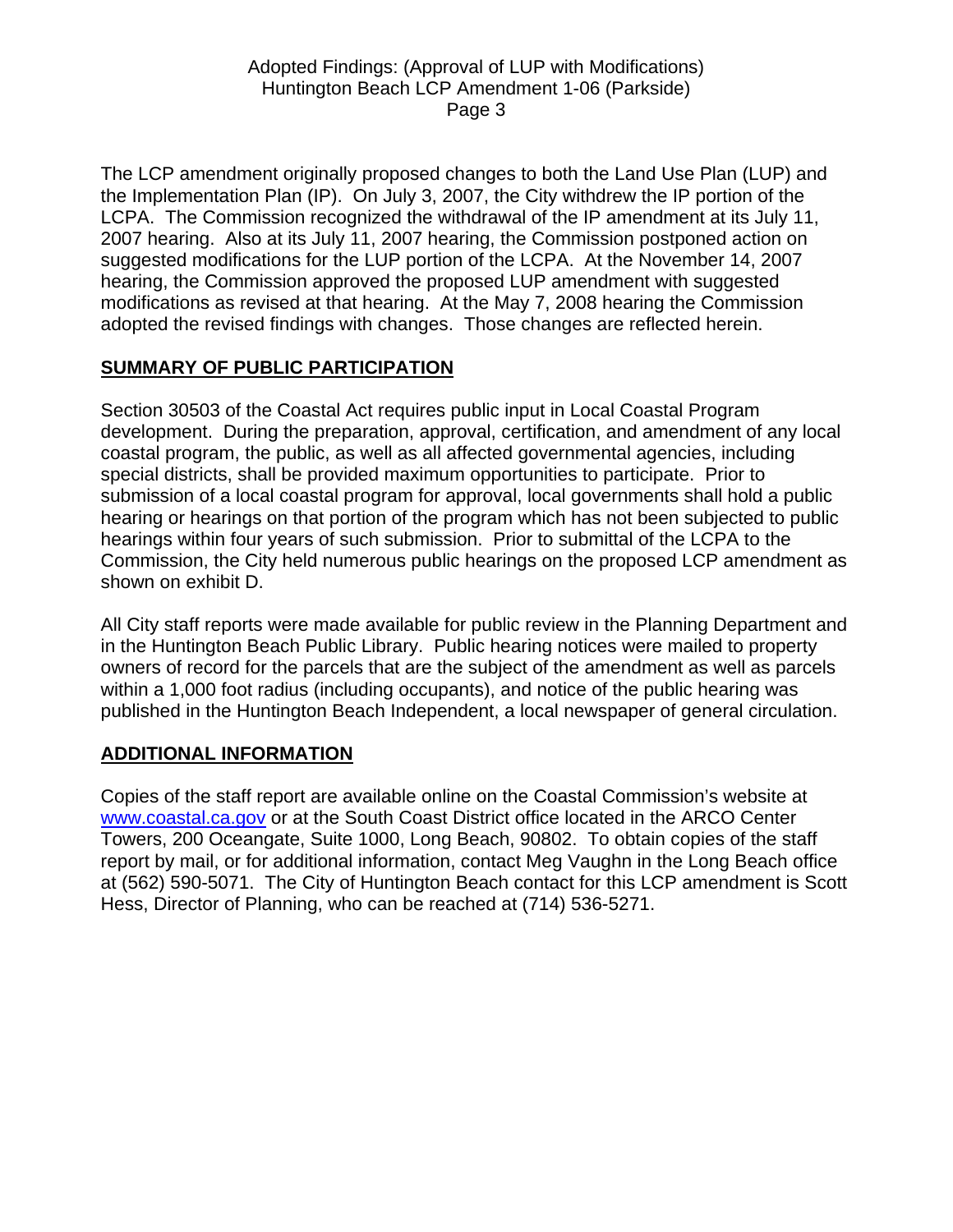# **I. RESOLUTION**

# **RESOLUTION TO CERTIFY WITH SUGGESTED MODIFICATIONS**:

The Commission hereby certifies the Land Use Plan Amendment No. 1-06 for the City of Huntington Beach if modified as suggested and adopts the findings set forth below on the grounds that the Land Use Plan amendment with suggested modifications will meet the requirements of and be in conformity with the policies of Chapter 3 of the Coastal Act. Certification of the land use plan amendment if modified as suggested complies with the California Environmental Quality Act because either 1) feasible mitigation measures and/or alternatives have been incorporated to substantially lessen any significant adverse effects of the plan on the environment, or 2) there are no further feasible alternatives or mitigation measures that would substantially lessen any significant adverse impacts which the Land Use Plan Amendment may have on the environment.

# **II. SUGGESTED MODIFICATIONS**

Certification of City of Huntington Beach LCP Amendment Request No. 1-06 is subject to the following modifications.

The City's existing language is shown in plain text.

The City's proposed additions are shown in **bold text***.*

The City's proposed deletions are shown in plain text, strike out.

The Commission staff's original (November 2007) suggested additions are shown in *bold, italic, underlined text*.

The Commission staff's original (November 2007) suggested deletions are show in *bold, italic, underlined, strike out text.*

Additions to the November 2007 staff recommendation made by the Commission at the public hearing are shown in *bold, italic, double underlined text*.

Deletions to the November 2007 staff recommendation made by the Commission at the public hearing are shown in *bold, italic, double underlined, double strike out text*.

Staff Note: Three corrections are made where, due to typos, existing certified LUP language was left out. The corrections are: 1) replacing the word "residential" in suggested modification No. 1, 2) replacing the sub-section "Public" in the table in suggested modification No. 2, and, 3) inserting the hyphen in the land use category titles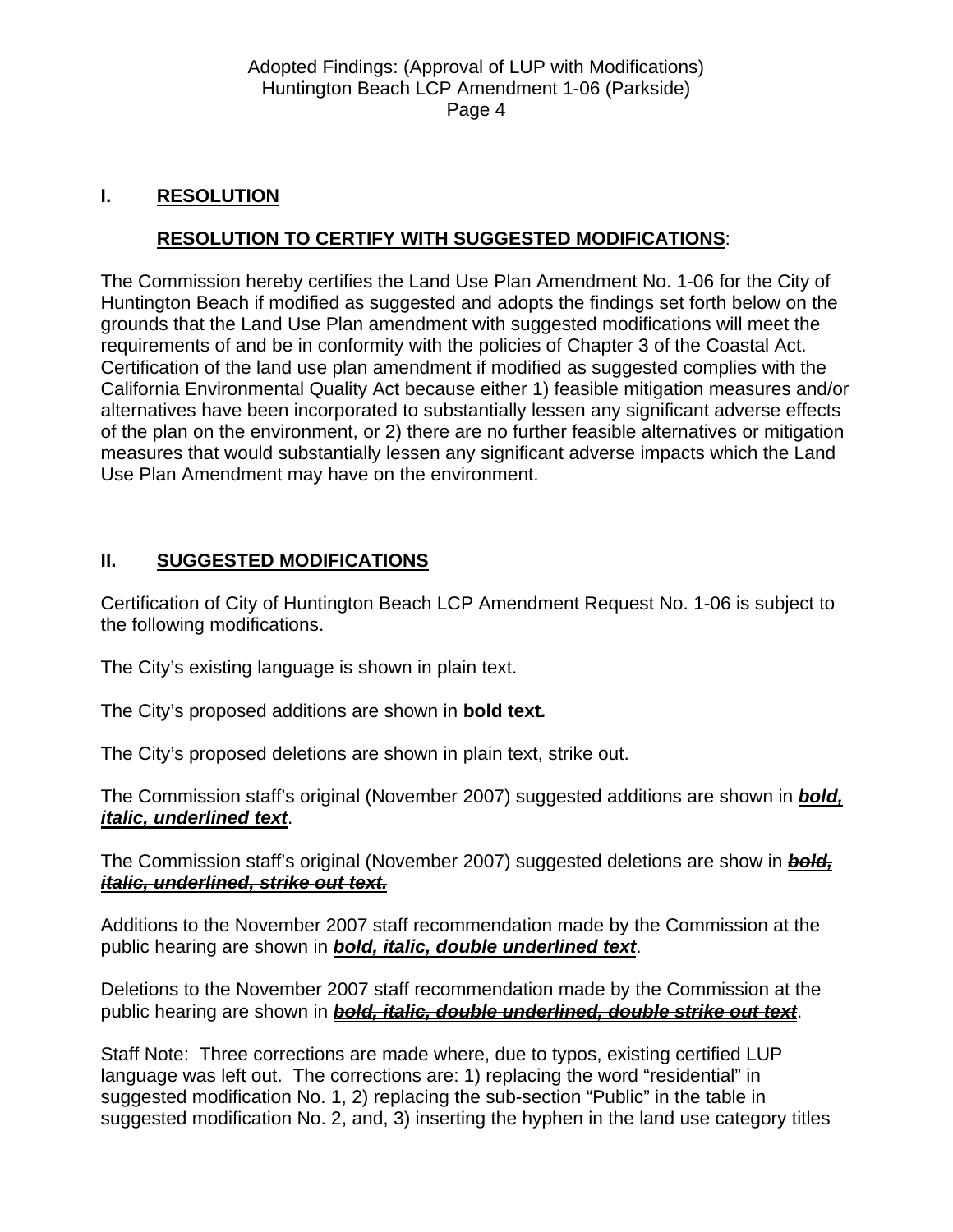Open Space – Conservation and Open Space – Parks throughout.

# **LAND USE PLAN SUGGESTED MODIFICATIONS:**

# **SUGGESTED MODIFICATION NO. 1**

Sub-Area Descriptions and Land Use Plan

The City's certified and proposed Land Use Plan (LUP) language, on page IV-C-11, under the heading: Zone 2 – Bolsa Chica, shall be modified as follows:

Existing Land Uses

Inland (Pacific Coast Highway and areas north to the Coastal Zone boundary.) The majority of Zone 2, the Bolsa Chica, is located outside the City's corporate boundary, within the County of Orange. The area is in the City's Sphere of Influence … A **44** *50* acre area between *Los Patos the residential development along Kenilworth Drive* and the *East Garden Grove* Wintersburg Flood Control Channel *is vacant and* includes a small section of the Bolsa Chica bluffs.

Coastal (Seaward of Pacific Coast Highway)

…

Coastal Element Land Use Plan

Inland (Pacific Coast Highway and areas north to the Coastal Zone boundary.)

The Coastal Element does not present a land use plan for the Bolsa Chica. The land area north of the Bolsa Chica, within the City's corporate and Coastal Zone boundaries, is built out consistent with its Coastal Element designation of low density *residential*. The area west of the Bolsa Chica is also developed consistent with the Coastal Element Land Use designation of low density residential and multi-family residential. The vacant 44 acre area next to the Wintersburg Flood Control Channel retains its existing designation as an "Area of Deferred Certification." Prior to development of the site, an amendment to the City's Local Coastal Program will be required, subject to Coastal Commission approval; the amendment would take effect upon Commission certification. Portions of this zone are included in the Community District/Sub-area Schedule as sub-areas 4G and 4J.*The Coastal Element land use designation for the vacant 45 acre area next to the East Garden Grove-Wintersburg Flood Control Channel was recently certified as RL-7 (Low Density Residential) and OS-P (Open Space – Park). In addition, approximately 5 acres of land was annexed from the County of Orange into the City of Huntington Beach. This area is designated RL-7 (Low Density Residential) and OS-C (Open Space – Conservation).*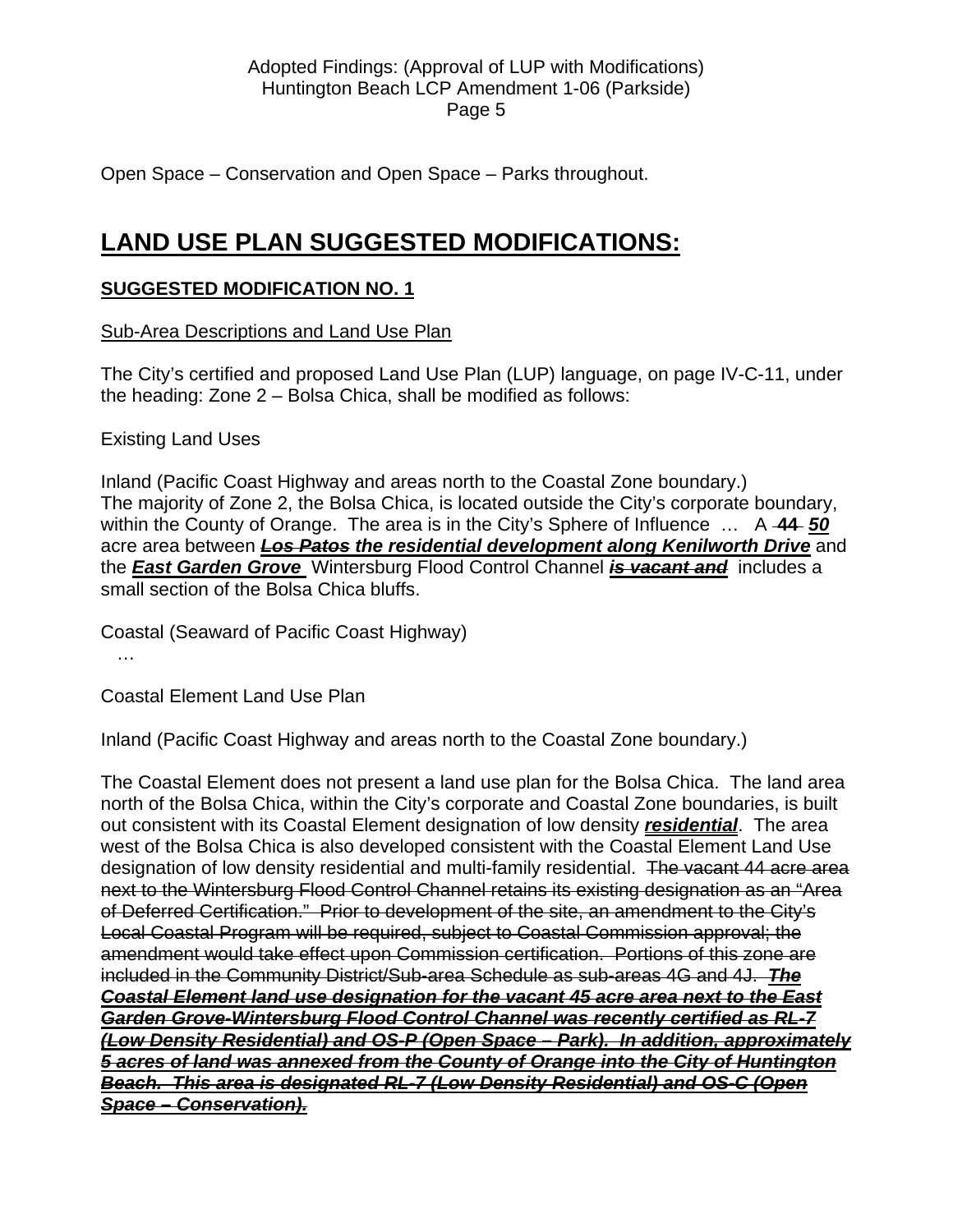*The fifty (50) acre area (including the 5 acre area annexed by the City in 2004) adjacent to and immediately north of the East Garden Grove/Wintersburg Flood Control Channel and adjacent to and immediately west of Graham Street is land use designated Residential and Open Space – Conservation. (See Figure C-6a)*

*There are wetlands, a Eucalyptus Grove that is an Environmentally Sensitive Habitat Area because it provides important raptor habitat, and buffer areas, and intermingled raptor foraging habitat at this site. These areas are designated Open Space – Conservation.*

*The Wintersburg Channel Bikeway is identified at this site on the north levee of the flood control channel in the Commuter Bikeways Strategic Plan, which is the regional bikeways plan for Orange County (See page IV-C-49 and figure C-14).*

### **SUGGESTED MODIFICATION No. 2**

The table titled Zone 2 – Land Use Designations, on page IV-C-11, shall be modified as follows:

| Zone 2 - Land Use Designations |                                       |
|--------------------------------|---------------------------------------|
| Residential                    | RL-7 or RM or RH                      |
| Open Space                     | OS-P                                  |
|                                | OS-S                                  |
|                                | OS-C                                  |
| <u>Public</u>                  | P                                     |
| "White Hole"                   | <b>Area of Deferred Certification</b> |
| Zone 2 - Specific Plan Areas   |                                       |
| <b>None</b>                    |                                       |
| Zone 2 - General Plan Overlays |                                       |
| 4G, 4J, <u>4K</u>              |                                       |

### **SUGGESTED MODIFICATION NO. 3**

Figure C-6 of the City's Land Use Plan shall be modified to reflect the change in the City's corporate boundary and to accurately reflect the correct areas of the certified land use designations (Residential and Open Space Conservation) for the area.

### **SUGGESTED MODIFICATION NO. 4**

New Figure C-6a shall be added to the City's Land Use Plan, which shall be a land use plan of the Parkside site and shall depict the approved land use designations on the site as shown on  $\frac{3^{4d}}{4^{4h}}$  revised exhibit NN.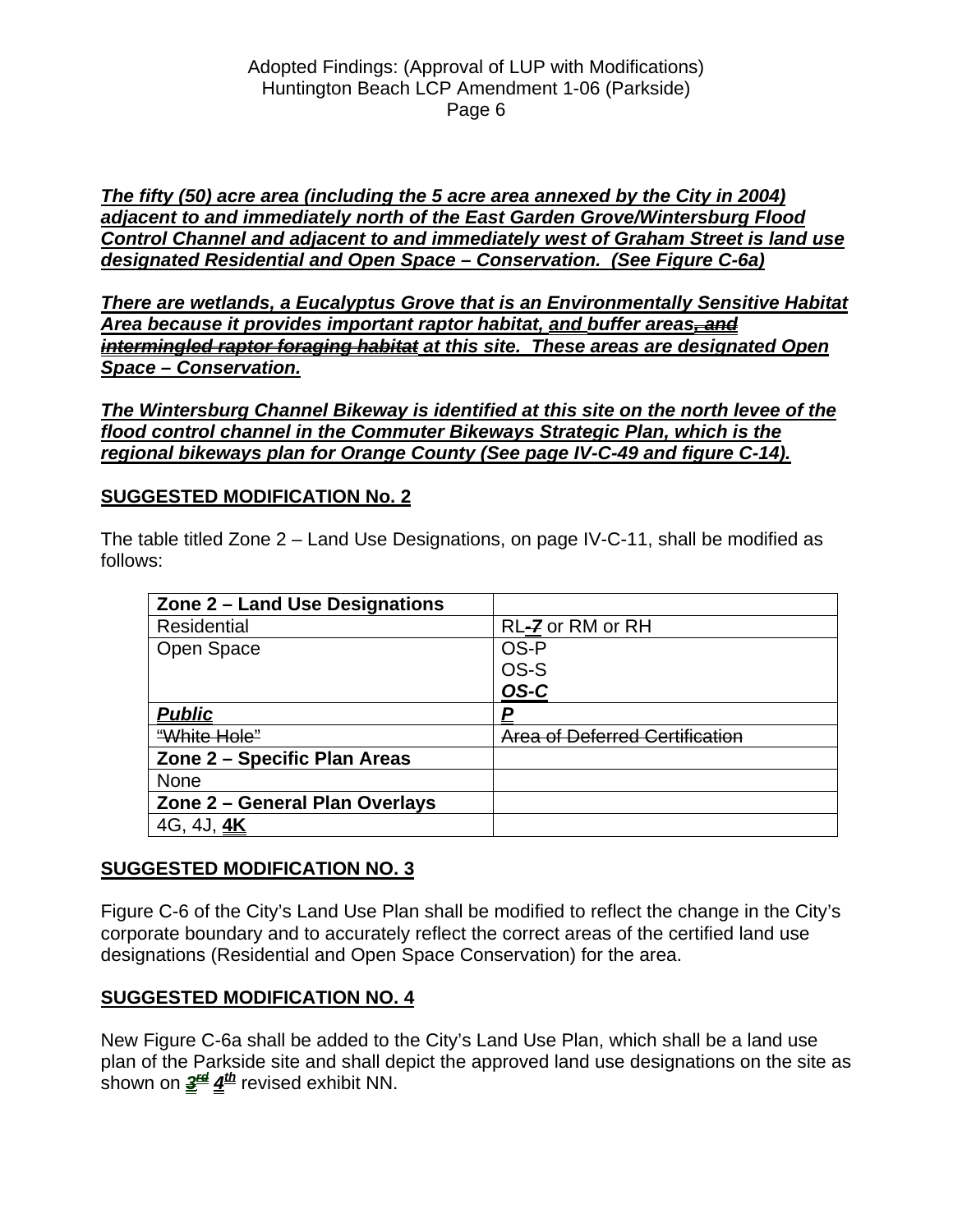# **SUGGESTED MODIFICATION NO. 5**

Add new subarea 4-K to table C-2 (Community District and Subarea Schedule) as depicted below:

| Subarea | <b>Characteristic</b> | <b>Standards and Principles</b>                                          |
|---------|-----------------------|--------------------------------------------------------------------------|
| $4 - K$ | <b>Permitted Uses</b> | Categories: Residential (R-L or R-M)                                     |
|         |                       | <b>Open Space Conservation (OS-C)</b>                                    |
|         |                       |                                                                          |
|         |                       | See Figure C-6a                                                          |
|         | Density/Intensity     | <b>Residential</b>                                                       |
|         |                       | <b>Maximum of fifteen (15) dwelling units per acre.</b>                  |
|         |                       |                                                                          |
|         | Design<br><u>and</u>  | See Figure C-6a                                                          |
|         | <b>Development</b>    |                                                                          |
|         |                       | A development plan for this area shall concentrate and                   |
|         |                       | cluster residential units in the <b>northeastern portion of</b>          |
|         |                       | the site and include, consistent with the land use                       |
|         |                       | designations and Coastal Element policies, the                           |
|         |                       | following required information (all required information                 |
|         |                       | must be prepared or updated no more than one year                        |
|         |                       | prior to submittal of a coastal development permit                       |
|         |                       | application):                                                            |
|         |                       |                                                                          |
|         |                       | 1. A Public Access Plan, including, but not limited to                   |
|         |                       | the following features:<br>Class I Bikeway (paved off-road bikeway;<br>❖ |
|         |                       | for use by bicyclists, walkers, joggers,                                 |
|         |                       | roller skaters, and strollers) along the                                 |
|         |                       | north levee of the flood control channel. If                             |
|         |                       | a wall between residential development                                   |
|         |                       | and the Bikeway is allowed it shall include                              |
|         |                       | design features such as landscaped                                       |
|         |                       | screening, non-linear footprint, decorative                              |
|         |                       | design elements and/or other features to                                 |
|         |                       | soften the visual impact as viewed from the                              |
|         |                       | Bikeway.                                                                 |
|         |                       | <b>Public vista point with views toward the</b>                          |
|         |                       | <b>Bolsa Chica and ocean consistent with</b>                             |
|         |                       | Coastal Element policies C 4.1.3, C 4.2.1,                               |
|         |                       | and C 4.2.3.                                                             |
|         |                       | ❖ All streets shall be ungated, public streets                           |
|         |                       | available to the general public for parking,                             |
|         |                       | vehicular, pedestrian, and bicycle access.                               |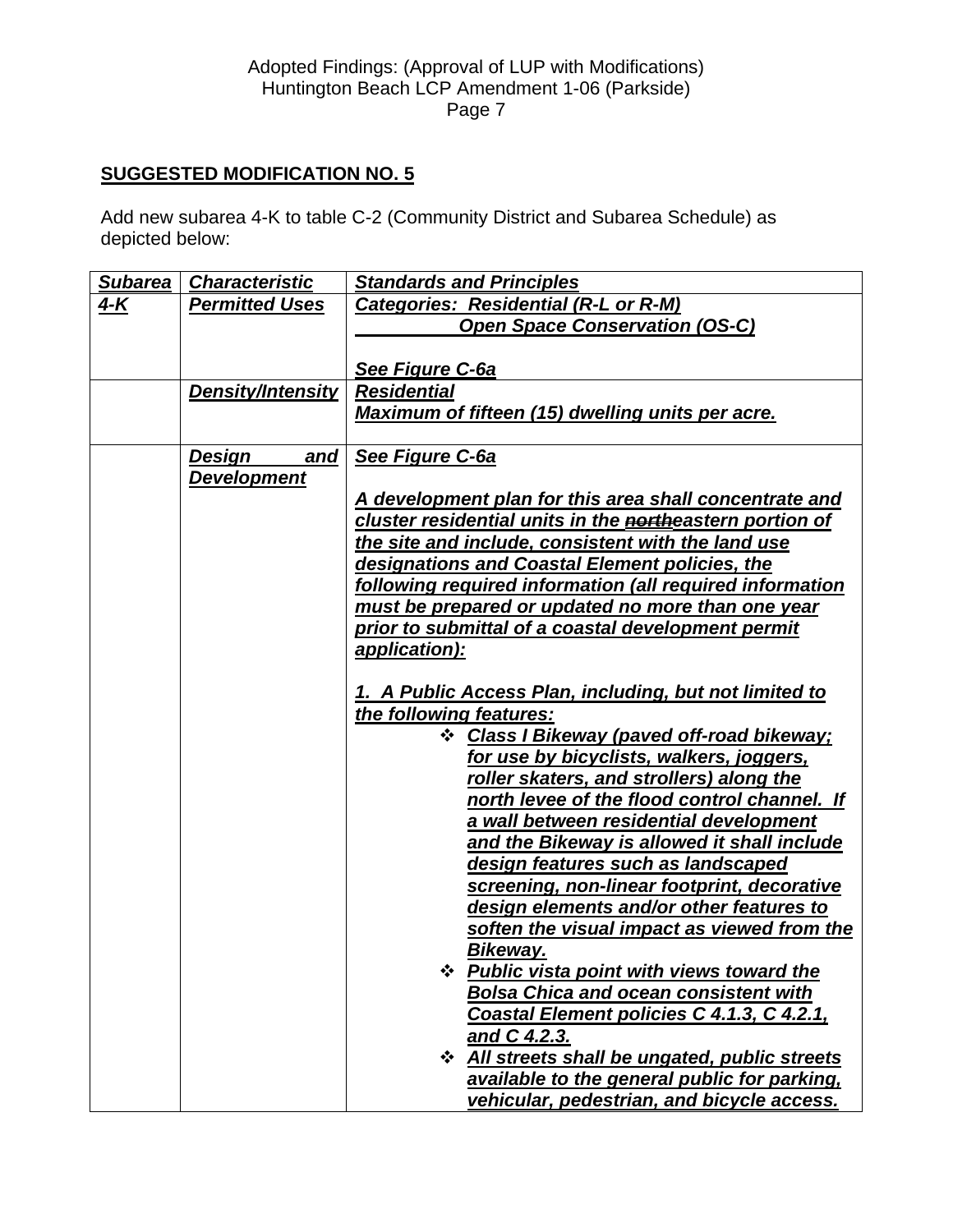| All public entry controls (e.g. gates,<br>gate/guard houses, guards, signage, etc.)<br>and restrictions on use by the general<br>public (e.g. preferential parking districts,<br>resident-only parking periods/permits, etc.)<br>associated with any streets or parking<br>areas shall be prohibited.<br><b>☆ Public access trails to the Class I Bikeway,</b> |
|----------------------------------------------------------------------------------------------------------------------------------------------------------------------------------------------------------------------------------------------------------------------------------------------------------------------------------------------------------------|
| open space and to and within the                                                                                                                                                                                                                                                                                                                               |
| subdivision, connecting with trails to the<br><b>Bolsa Chica area and beach beyond.</b>                                                                                                                                                                                                                                                                        |
| * Public access signage.                                                                                                                                                                                                                                                                                                                                       |
| <b>☆</b> When privacy walls associated with                                                                                                                                                                                                                                                                                                                    |
| residential development are located                                                                                                                                                                                                                                                                                                                            |
| adjacent to public areas they shall be                                                                                                                                                                                                                                                                                                                         |
| placed on the private property, and visual                                                                                                                                                                                                                                                                                                                     |
| impacts created by the walls shall be                                                                                                                                                                                                                                                                                                                          |
| minimized through measures such as open                                                                                                                                                                                                                                                                                                                        |
| fencing/wall design, landscaped screening,                                                                                                                                                                                                                                                                                                                     |
| use of an undulating or off-set wall                                                                                                                                                                                                                                                                                                                           |
| footprint, or decorative wall features (such                                                                                                                                                                                                                                                                                                                   |
| as artistic imprints, etc.), or a combination                                                                                                                                                                                                                                                                                                                  |
| of these measures                                                                                                                                                                                                                                                                                                                                              |
| 2. Habitat Management Plan for all ESHA, wetland, and                                                                                                                                                                                                                                                                                                          |
| buffer areas and other areas designated Open Space-                                                                                                                                                                                                                                                                                                            |
| <b>Conservation that provides for their restoration and</b>                                                                                                                                                                                                                                                                                                    |
| perpetual conservation and management. Issues to be                                                                                                                                                                                                                                                                                                            |
| addressed include, but are not limited to, methods to                                                                                                                                                                                                                                                                                                          |
| assure continuance of a water source to feed all                                                                                                                                                                                                                                                                                                               |
| wetland areas, enhancement of habitats and required                                                                                                                                                                                                                                                                                                            |
| buffer areas, restoration and enhancement of wetlands                                                                                                                                                                                                                                                                                                          |
| and environmentally sensitive habitats and required                                                                                                                                                                                                                                                                                                            |
| buffer areas, and fuel modification requirements to                                                                                                                                                                                                                                                                                                            |
| address fire hazard and avoid disruption of habitat                                                                                                                                                                                                                                                                                                            |
| values in buffers.                                                                                                                                                                                                                                                                                                                                             |
| 3. Archaeological Research Design consistent with                                                                                                                                                                                                                                                                                                              |
| Policies C5.1.1, C5.1.2, C5.1.3, C5.1.4, and C5.1.5 of this                                                                                                                                                                                                                                                                                                    |
| <b>Coastal Element.</b>                                                                                                                                                                                                                                                                                                                                        |
| 4. Water <b>Quality Management Program consistent with</b>                                                                                                                                                                                                                                                                                                     |
| the Water and Marine Resources policies of this Coastal                                                                                                                                                                                                                                                                                                        |
| Element. If development of the parcel creates                                                                                                                                                                                                                                                                                                                  |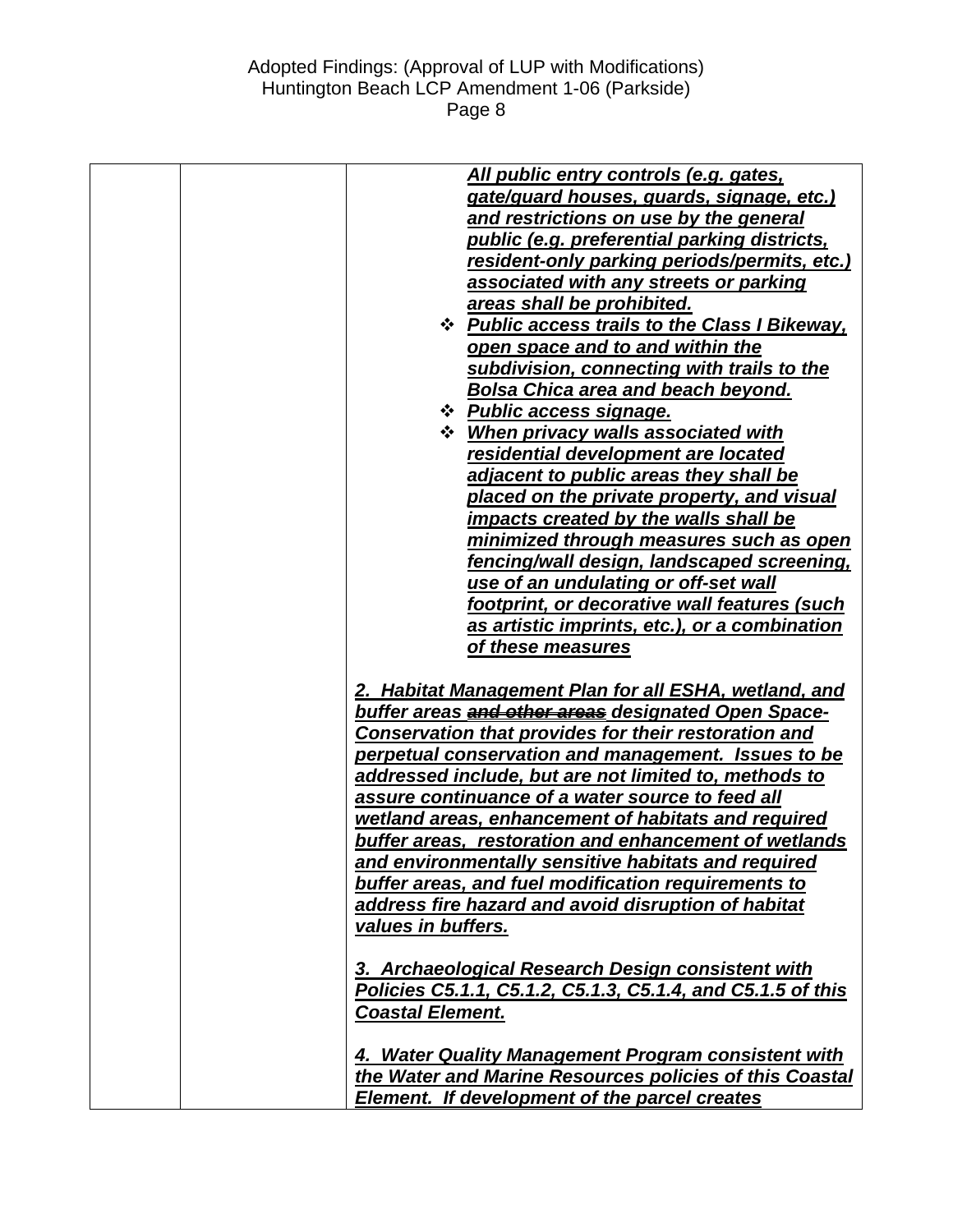| significant amounts of directly connected impervious                       |
|----------------------------------------------------------------------------|
| surface (more than 10%) or increases the volume and                        |
| velocity of runoff from the site to adjacent coastal                       |
| waters, the development shall include a treatment                          |
| control BMP or suite of BMPs that will eliminate, or                       |
| minimize to the maximum extent practicable, dry                            |
| weather flow generated by site development to adjacent                     |
| <u>coastal waters and treat runoff from at l</u> east the 85 <sup>th</sup> |
| percentile storm event based on the design criteria of                     |
| the California Association of Stormwater Agencies                          |
| (CASQA) BMP handbooks, with at least a 24 hour                             |
| detention time. Natural Treatment Systems such as                          |
| wetland detention systems are preferred since they                         |
| provide additional habitat benefits, reliability and                       |
| aesthetic values.                                                          |
| 5. Pest Management Plan that, at a minimum, prohibits                      |
| the use of rodenticides, and restricts the use of                          |
| pesticides, and herbicides in outdoor areas, except                        |
| necessary Vector Control conducted by the City or                          |
| County.                                                                    |
|                                                                            |
| 6. Landscape Plan for non-Open Space Conservation                          |
| areas that prohibits the planting, naturalization, or                      |
| persistence of invasive plants, and encourages low-                        |
| water use plants, and plants primarily native to coastal                   |
| <b>Orange County.</b>                                                      |
|                                                                            |
| 7. Biological Assessment of the entire site.                               |
|                                                                            |
| 8. Wetland delineation of the entire site.                                 |
| 9. Domestic animal control plan that details methods to                    |
| be used to prevent pets from entering the Open Space-                      |
| Conservation areas. Methods to be used include, but                        |
| are not limited to, appropriate fencing and barrier                        |
| plantings.                                                                 |
|                                                                            |
| 10. Hazard Mitigation and Flood Protection Plan,                           |
| including but not limited to, the following features:                      |
|                                                                            |
| <b>❖ Demonstration that site hazards</b>                                   |
| including flood and liquefaction hazards                                   |
| are mitigated;                                                             |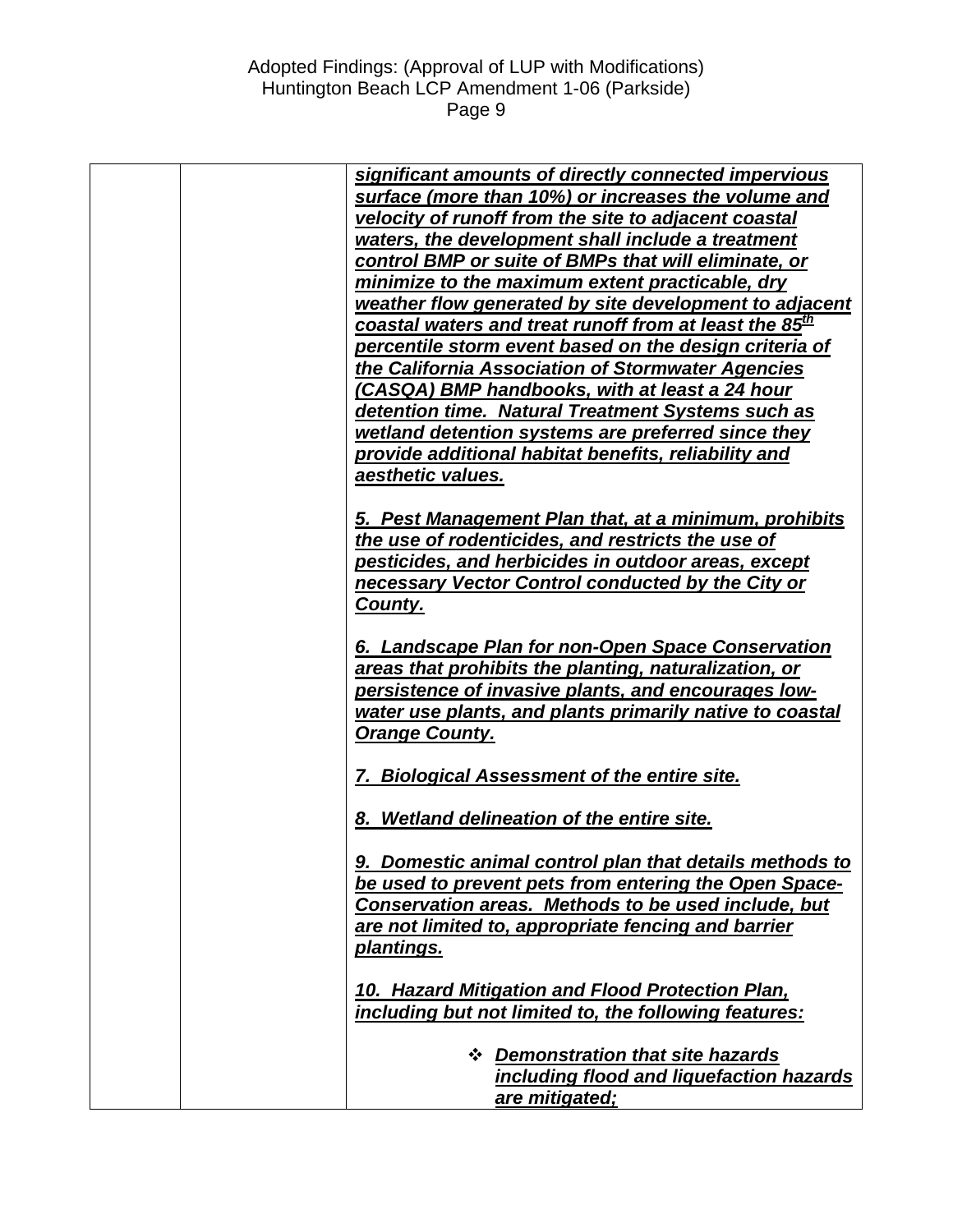|  | <b>☆</b> Minimization/mitigation of flood hazard<br>shall include the placement of a FEMA-<br>certifiable, vegetated flood protection<br>levee that achieves hazard mitigation<br>goals and is the most protective of<br>coastal resources including wetland<br>and ESHA;<br><b>❖ Assurance of the continuance,</b><br>restoration and enhancement of the<br>wetlands and ESHA. |
|--|---------------------------------------------------------------------------------------------------------------------------------------------------------------------------------------------------------------------------------------------------------------------------------------------------------------------------------------------------------------------------------|
|  | <b>Residential:</b>                                                                                                                                                                                                                                                                                                                                                             |
|  | Residential development, including appurtenant<br>development such as roads and private open space, is<br>not allowed within any wetland, ESHA, or required<br>buffer areas and area designated Open Space-<br><b>Conservation.</b>                                                                                                                                             |
|  | Uses consistent with the Open Space-Parks<br>designation are allowed in the residential area.                                                                                                                                                                                                                                                                                   |
|  | All development shall assure the continuance of the<br>habitat value and function of preserved and restored<br>wetlands and environmentally sensitive habitat areas<br>within the area designated Open Space-Conservation.                                                                                                                                                      |
|  | <b>Open Space-Conservation:</b>                                                                                                                                                                                                                                                                                                                                                 |
|  | A. Wetlands:<br><b>Only those uses described in Coastal Element Policy C</b><br>6.1.20 shall be allowed within existing and restored<br>wetlands.                                                                                                                                                                                                                               |
|  | All development shall assure the continuance of the<br>habitat value and function of wetlands.                                                                                                                                                                                                                                                                                  |
|  | <b>Wetland Buffer Area:</b><br>A buffer area is required along the perimeter of<br>wetlands to provide a separation between development<br>impacts and habitat areas and to function as<br>transitional habitat. The buffer shall be of sufficient<br>size to ensure the biological integrity and preservation<br>of the wetland the buffer is designed to protect.             |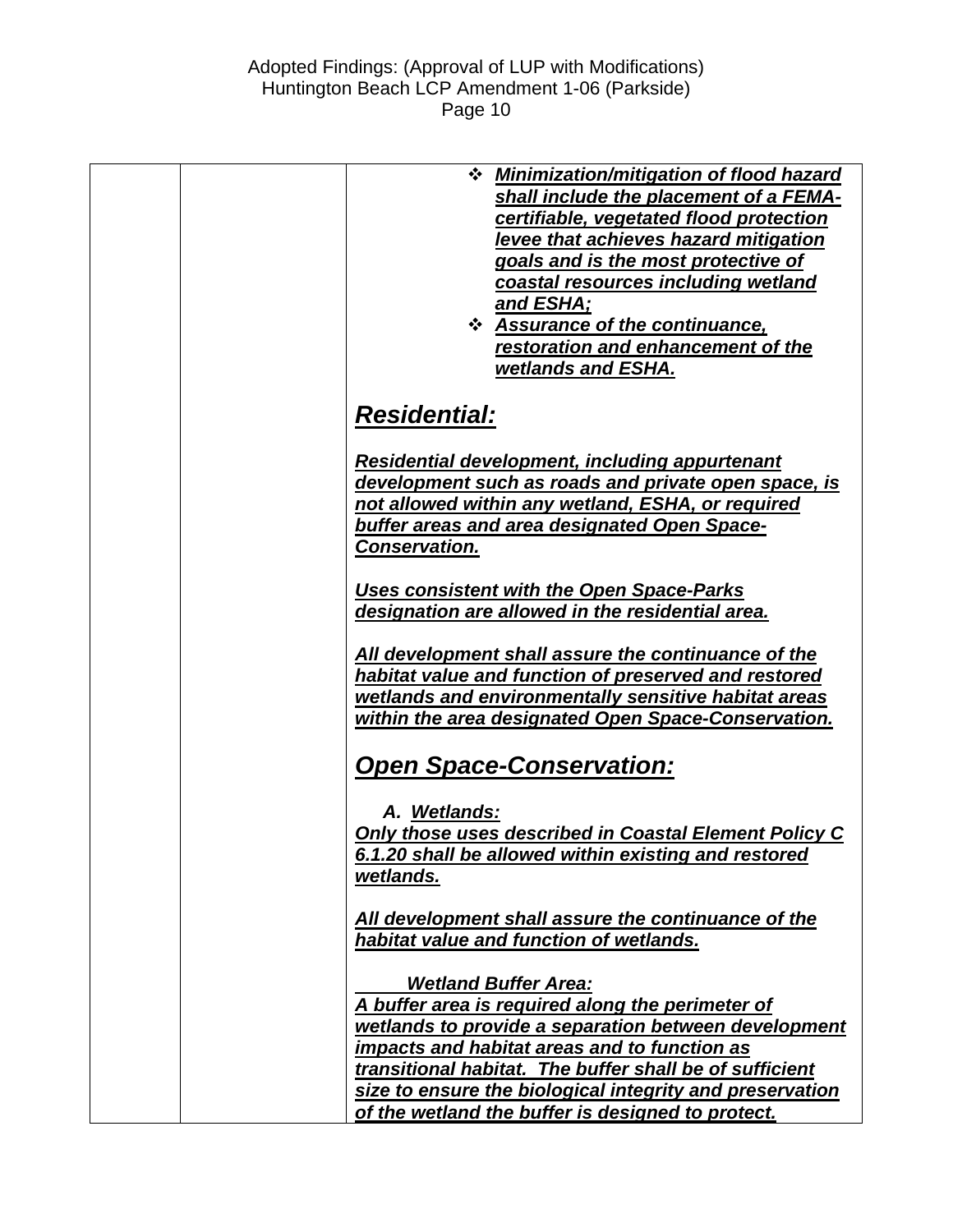| A minimum buffer width of 100 feet shall be<br>established.                                                                                                                                                                                                                                                    |
|----------------------------------------------------------------------------------------------------------------------------------------------------------------------------------------------------------------------------------------------------------------------------------------------------------------|
| Uses allowed within the wetland buffer are limited to:                                                                                                                                                                                                                                                         |
| 1) those uses allowed within wetlands per Coastal<br><b>Element Policy C 6.1.20;</b>                                                                                                                                                                                                                           |
| 2) a vegetated flood protection levee is a potential<br>allowable use if, due to siting and design<br>constraints, location in the wetland buffer is<br>unavoidable, and the levee is the most protective<br>of coastal resources including wetland and ESHA;                                                  |
| 3) No active park uses (e.g. tot lots, playing fields,<br>picnic tables, bike paths, etc.) shall be allowed<br>within 100 feet of wetlands preserved in the Open<br><b>Space Conservation area.</b>                                                                                                            |
| <b>B. Environmentally Sensitive Habitat Areas:</b><br>Only uses dependent on the resource shall be allowed.                                                                                                                                                                                                    |
| <b>Environmentally Sensitive Habitat Areas (ESHA)</b><br><b>Buffer Areas:</b><br>A variable width buffer area is required along the<br>perimeter of the ESHA and is required to be of sufficient<br>size to ensure the biological integrity and preservation<br>of the ESHA the buffer is designed to protect. |
| <u>A minimum buffer width of 400 meters (328 feet) 297 to</u><br>650 feet shall be established between all residential<br>development or active park use and raptor habitat<br>within the eucalyptus groves.                                                                                                   |
| Uses allowed within the ESHA buffer are limited to:                                                                                                                                                                                                                                                            |
| 1) uses dependent on the resource;<br>2) wetland and upland habitat restoration and<br>management;<br>3) vegetated flood protection levee that is the most<br>protective of coastal resources including wetland<br>and ESHA;                                                                                   |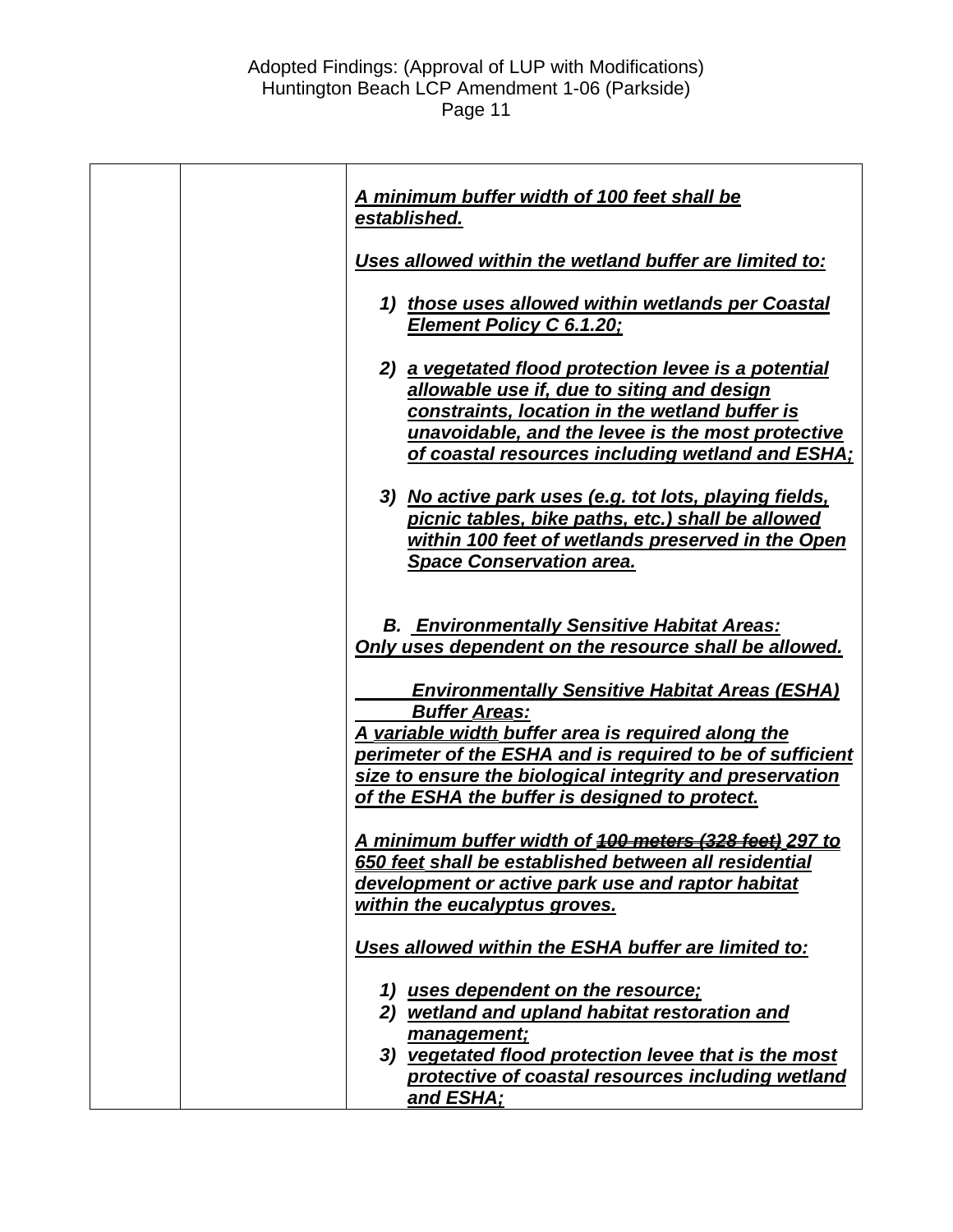| 4) within the northern grove ESHA buffer only -                                                                |
|----------------------------------------------------------------------------------------------------------------|
| passive park use may be allowed if it is more than                                                             |
| 150 feet from the ESHA, but only when it is                                                                    |
| outside all wetland and wetland buffer areas, and                                                              |
| does not include any uses that would be                                                                        |
| disruptive to the ESHA. Uses allowed within the                                                                |
| passive park areas shall be limited to:                                                                        |
| a) nature trails and benches for passive                                                                       |
| recreation, education, and nature study:                                                                       |
| b) habitat enhancement, restoration, creation                                                                  |
| and management.                                                                                                |
| 5) within the southern grove ESHA buffer only - a                                                              |
| water quality Natural Treatment System may be allowed                                                          |
| so long as it is located in an area that is most protective                                                    |
| of coastal resources and at least 246 feet from the                                                            |
| <u>ESHA.</u>                                                                                                   |
|                                                                                                                |
| 56) In addition to the 100 motor required ESHA buffer                                                          |
| described above, grading shall be prohibited within                                                            |
| 500 feet of an occupied raptor nest during the                                                                 |
| breeding season (considered to be from February 15                                                             |
| through August 31);                                                                                            |
|                                                                                                                |
| C. Other Areas Designated Open Space                                                                           |
| <u><del>Conservation</del></u>                                                                                 |
|                                                                                                                |
| Uses allowed within areas designated Open Space                                                                |
| Conservation other than wetland and ESHA areas and                                                             |
| <u>their buffers are limited to:</u>                                                                           |
|                                                                                                                |
| 1. Water Quality Natural Treatment System;                                                                     |
| <del>2. Passive recreational uses such as trails and</del>                                                     |
| <u>benches for education and nature study:</u><br><del>3. Habitat enhancement, restoration, creation and</del> |
|                                                                                                                |
| <u>management.</u>                                                                                             |
| <b>D.C.</b> Habitat Management Plan shall be prepared for                                                      |
| all areas designated Open Space-Conservation                                                                   |
| which shall include restoration and enhancement                                                                |
| of delineated wetlands, wetland and habitat                                                                    |
| mitigation, and establishment of appropriate                                                                   |
| buffers from development.                                                                                      |
|                                                                                                                |
| <u>£</u>                                                                                                       |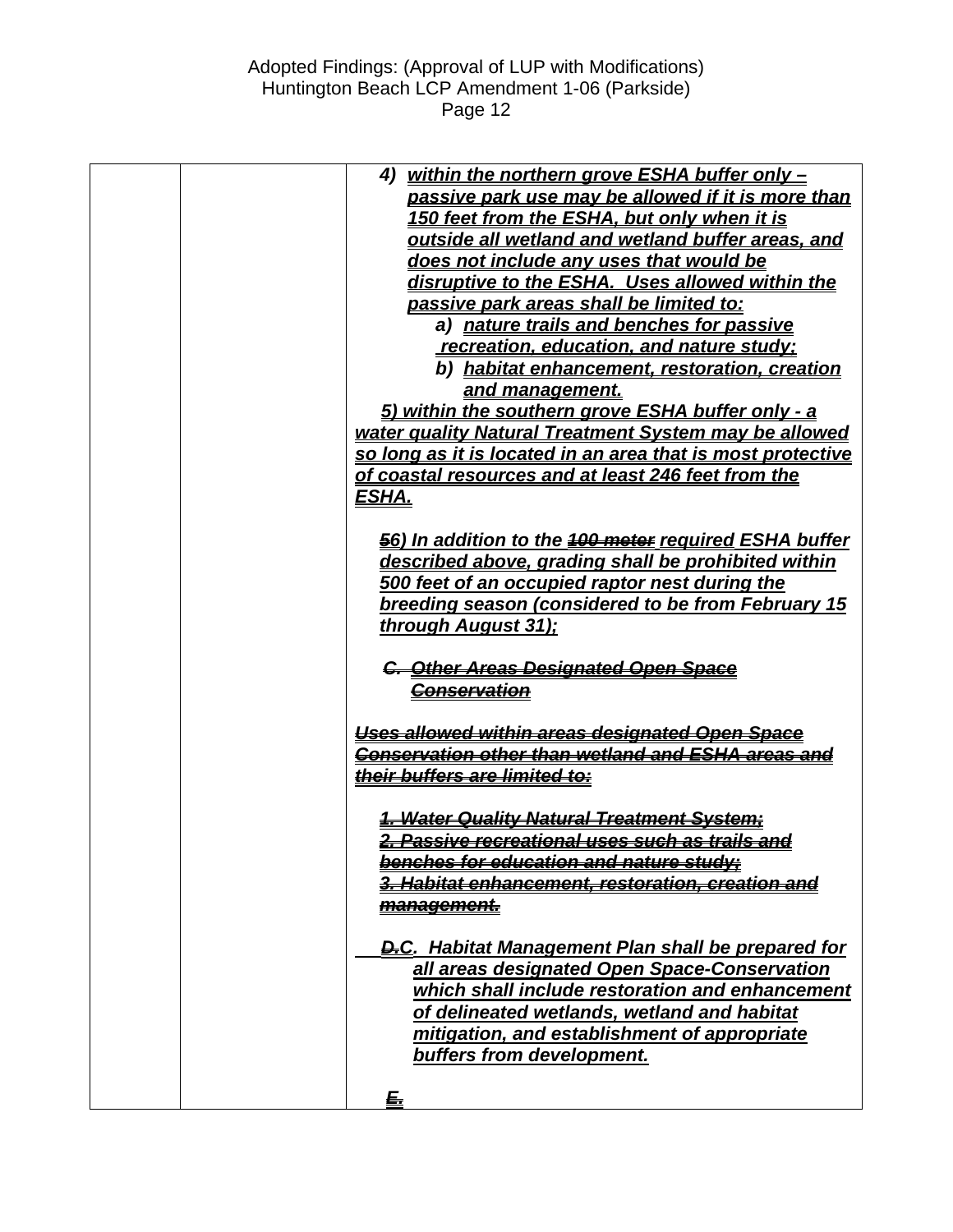# **SUGGESTED MODIFICATION No. 6**

On page IV-C-60 and IV-C-61, under the heading Visual Resources, The Bolsa Chica Mesas, revise to include visual resources within Parkside area as follows:

The northwestern side of the Bolsa Chica Ecological Reserve includes bluffs that rise to an upland area known as the Bolsa Chica Mesa. These bluffs are primarily under the County's jurisdiction (only a small part of the bluff lies in the City) but are within the City's Sphere of Influence for potential future annexation. The mesas constitute a significant scenic resource within the City's coastal Zone. *The 50 acre site (located west of and adjacent to Graham Street and north of and adjacent to the East Garden Grove Wintersburg Orange County flood Control Channel) known as the "Parkside" site affords an excellent opportunity to provide a public vista point. A public vista point in this location would provide excellent public views toward the Bolsa Chica and ocean. Use of the public vista point will be enhanced with construction of the Class I bike path along the flood control channel and public trails throughout the Parkside site.*

# **SUGGESTED MODIFICATION NO. 7**

On page IV-C-70 add the following language in the first paragraph under the heading Environmentally Sensitive Habitats, to include reference to the wetland and Eucalyptus ESHA on the Parkside site:

… The City's Coastal Element identifies *two three* "environmentally sensitive habitat areas" within the City: 1) the Huntington Beach wetland areas, and 2) the California least tern nesting sanctuary*, and 3) the wetlands and Eucalyptus ESHA on the Parkside site.* (See Figure C-21*for location of No. 1 and 2).* The Coastal Element includes policies to protect and enhance environmentally sensitive habitat areas in accordance with the Coastal Act.

Also, on page IV-C-72 add the following new section describing the Eucalyptus ESHA and wetlands on the Parkside site, after the paragraph titled California Least Tern Nesting Sanctuary: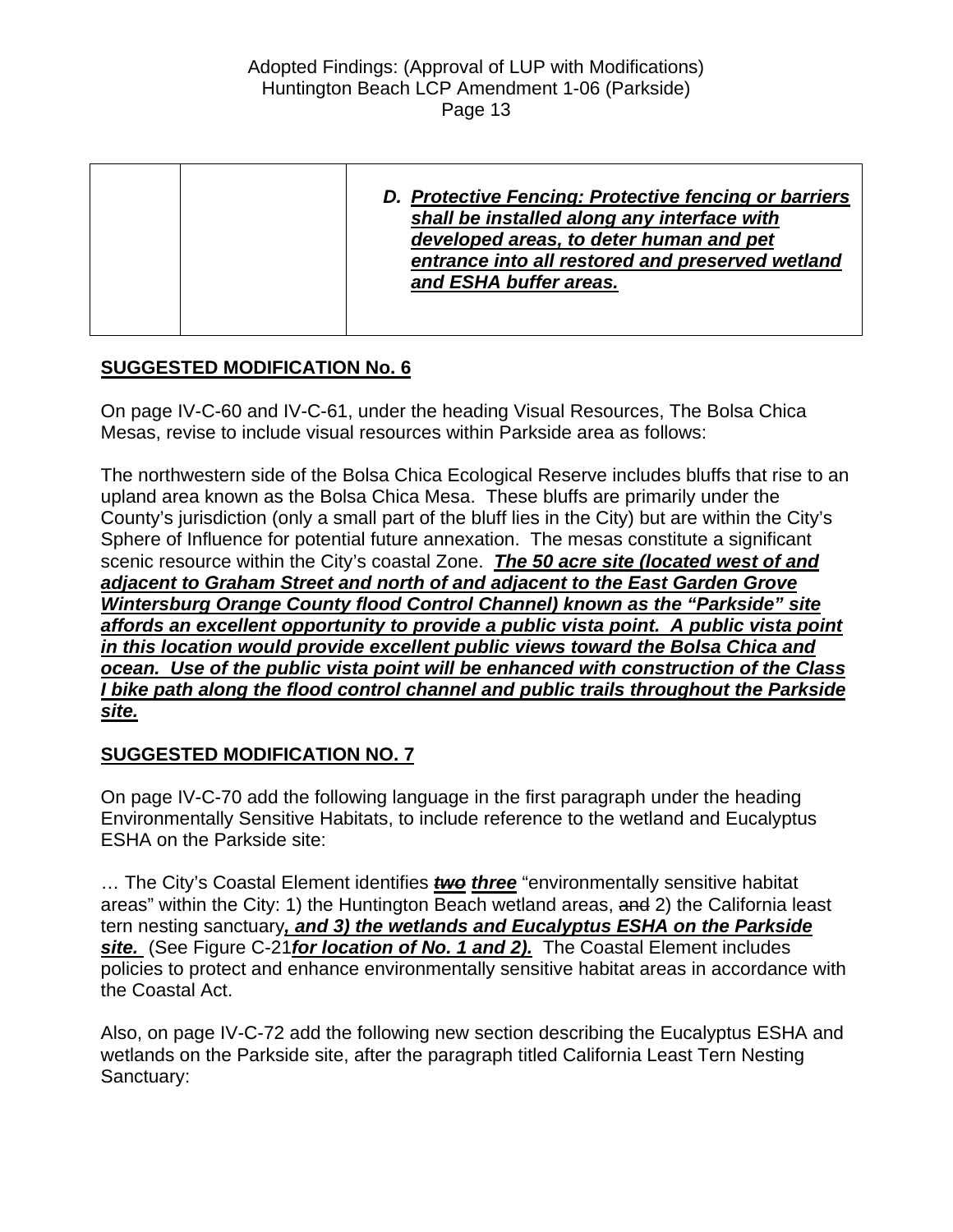# *Parkside Eucalyptus ESHA and Wetlands (See Figure C 6a)*

*Historically, this site was part of the extensive Bolsa Chica Wetlands system and was part of the Santa Ana River/Bolsa Chica complex. In the late 1890s the Bolsa Chica Gun Club completed a dam with tide gates, which eliminated tidal influence, separating fresh water from salt water. In the 1930s, agricultural ditches began to limit fresh water on the site, and in 1959, the East Garden Grove-Wintersburg Flood Control Channel isolated the site hydrologically. Nevertheless, wetland areas remain present at the site. There are existing and previously delineated wetlands, and areas that have been filled without authorization and are capable of being restored. These areas as well as their buffer areas are designated Open Space-Conservation, and uses allowed within these areas are limited.*

*In addition, on the site's southwestern boundary, at the base of the bluff, is a line of Eucalyptus trees that continues offsite to the west. These trees are used by raptors for nesting, roosting, and as a base from which to forage. The trees within this "eucalyptus grove" within or adjacent to the subject site's western boundary constitute an environmentally sensitive habitat area (ESHA) due to the important ecosystem functions they provide to a suite of raptor species. The Eucalyptus trees along the southern edge of the Bolsa Chica mesa are used for perching, roosting, or nesting by at least 12 of the 17 species of raptors that are known to occur at Bolsa Chica. Although it is known as the "eucalyptus grove", it also includes several palm trees and pine trees that are also used by raptors and herons. None of the trees are part of a native plant community. Nevertheless, this eucalyptus grove has been recognized as ESHA by multiple agencies since the late 1970's (USFWS, 1979; CDFG 1982, 1985) not because it is part of a native ecosystem, or because the trees in and of themselves warrant protection, but because of the important ecosystem functions it provides. Some of the raptors known to use the grove include the white tailed kite, sharp-shinned hawk, Cooper's hawk, and osprey. Many of these species are dependent on both the Bolsa Chica wetlands and the nearby upland areas for their food. These Eucalyptus trees were recognized as ESHA by the Coastal Commission prior to its 2006 certification of this section of this LCP, most recently in the context of the Coastal Commission's approval of the adjacent Brightwater development (coastal development permit 5-05-020).*

*The Eucalyptus grove in the northwest corner of the site, although separated from the rest of the trees by a gap of about 650 feet, provides the same types of ecological functions services as do the rest of the trees bordering the mesa. At*  least ten species of raptors have been observed in this grove and Cooper's hawks, a *California Species of Special Concern, nested there in 2005 and 2006. Due to the important ecosystem functions of providing perching, roosting and nesting opportunities for a variety of raptors, these trees also constitute ESHA. These areas as well as their buffer* **areas** *and intermingled foraging areas are designated Open Space-Conservation, and uses allowed within these areas are limited.*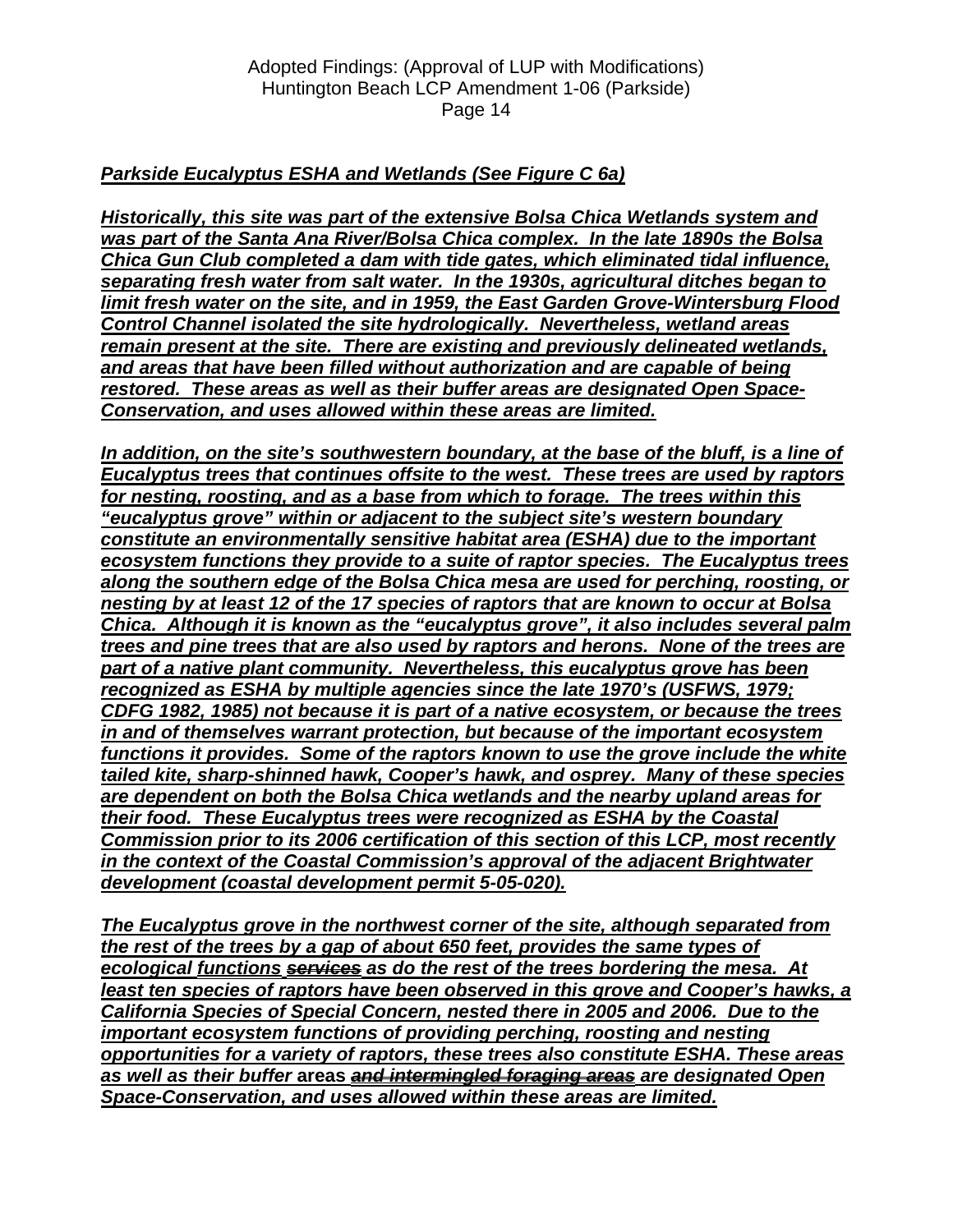### *The wetlands, Eucalyptus ESHA areas, and buffer areas and intermingled raptor foraging areas, are designated Open Space-Conservation to assure they are adequately protected.*

# **SUGGESTED MODIFICATION NO. 8**

Add the following policy to the certified Land Use Plan, on page IV-C-100 as new policy C 1.1.3a:

# *C 1.1.3a*

*The provision of public access and recreation benefits associated with private development (such as but not limited to public access ways, public bike paths, habitat restoration and enhancement, etc.) shall be phased such that the public benefit(s) are in place prior to or concurrent with the private development but not later than occupation of any of the private development.*

# **SUGGESTED MODIFICATION NO. 9**

Add the following policy to the certified Land Use Plan, on page IV-C-105 as new policy C  $2.4.7:$ 

# *C 2.4.7*

*The streets of new residential subdivisions between the sea and the first public road shall be constructed and maintained as open to the general public for vehicular, bicycle, and pedestrian access. General public parking shall be provided on all streets throughout the entire subdivision. Private entrance gates and private streets shall be prohibited. All public entry controls (e.g. gates, gate/guard houses, guards, signage, etc.) and restrictions on use by the general public (e.g. preferential parking districts, resident-only parking periods/permits, etc.) associated with any streets or parking areas shall be prohibited.* 

# **SUGGESTED MODIFICATION NO. 10**

Modify the following existing LUP Water and Marine Resources policies as follows:

# C 6.1.6

(modify third and fourth paragraph)

The City shall require that new development and redevelopment, as appropriate, employ nonstructural Best Management Practices (BMPs) and structural BMPs designed to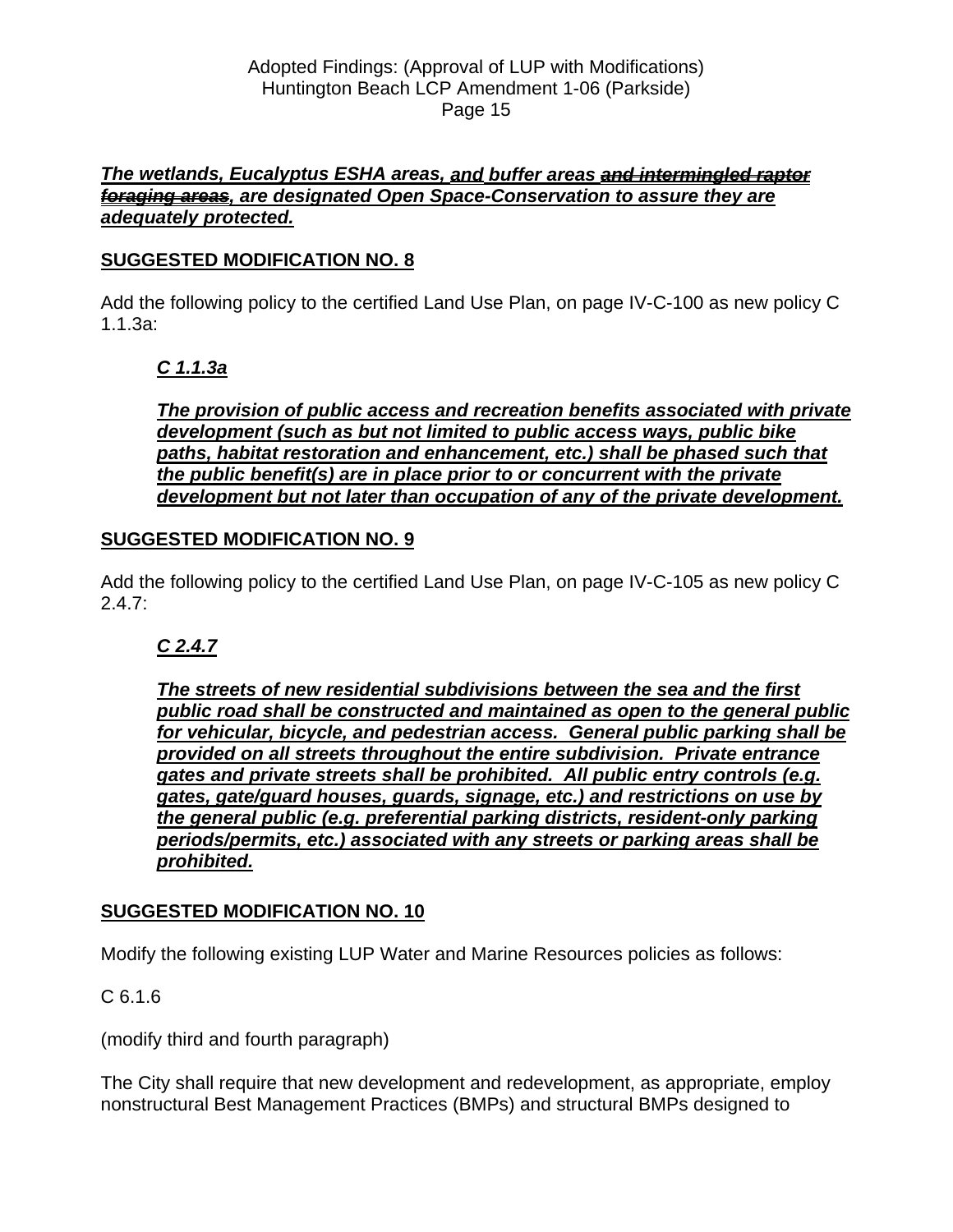minimize the volume, velocity and pollutant load of stormwater runoff, prior to runoff discharge into stormwater conveyance systems, receiving waters and/or other sensitive areas. *All development shall include effective site design and source control BMPs. When the combination of site design and source control BMPs is not sufficient to protect water quality, structural treatment BMPs along with site design and source control measures shall be required.* BMPs should be selected based on efficacy at mitigating pollutants of concern associated with respective development types.

To this end, the City shall continue implementation of the Municipal *Non Point Source Stormwater* National Pollution Discharge Elimination System (NDPES) *standards program permit (Santa Ana Regional Water Quality Control Board Order No. R8- 2002-0010, dated January 18, 2002, or any amendment to or re-issuance thereof)* of which the City is a co-permittee with the County of Orange through the Santa Ana Regional Water Quality Control Board. Per program parameters, continue to require a Water Quality Management Plan for all applicable new development and redevelopment in the Coastal Zone, …

# C 6.1.16

Encourage the Orange County Sanitation District to accept dry weather nuisance flows into the sewer treatment system prior to discharge. *New developments shall be designed and constructed to minimize or eliminate dry weather nuisance flows to the maximum extent practicable.*

# C 6.1.25

Require that new development and redevelopment minimize the creation of impervious areas*, especially directly connected impervious areas,* and, where feasible, reduce the extent of existing unnecessary impervious areas, and incorporate adequate mitigation to minimize the alteration of natural streams and/or interference with surface water flow. *The use of permeable materials for roads, sidewalks and other paved areas shall be incorporated into new development to the maximum extent practicable.*

Add new policy C 6.1.30

*Natural or vegetated treatment systems (e.g. bio-swales, vegetative buffers, constructed or artificial wetlands) that mimic natural drainage patterns are preferred for new developments over mechanical treatment systems or BMPs (e.g. water quality treatment plants, storm drain inlet filters).*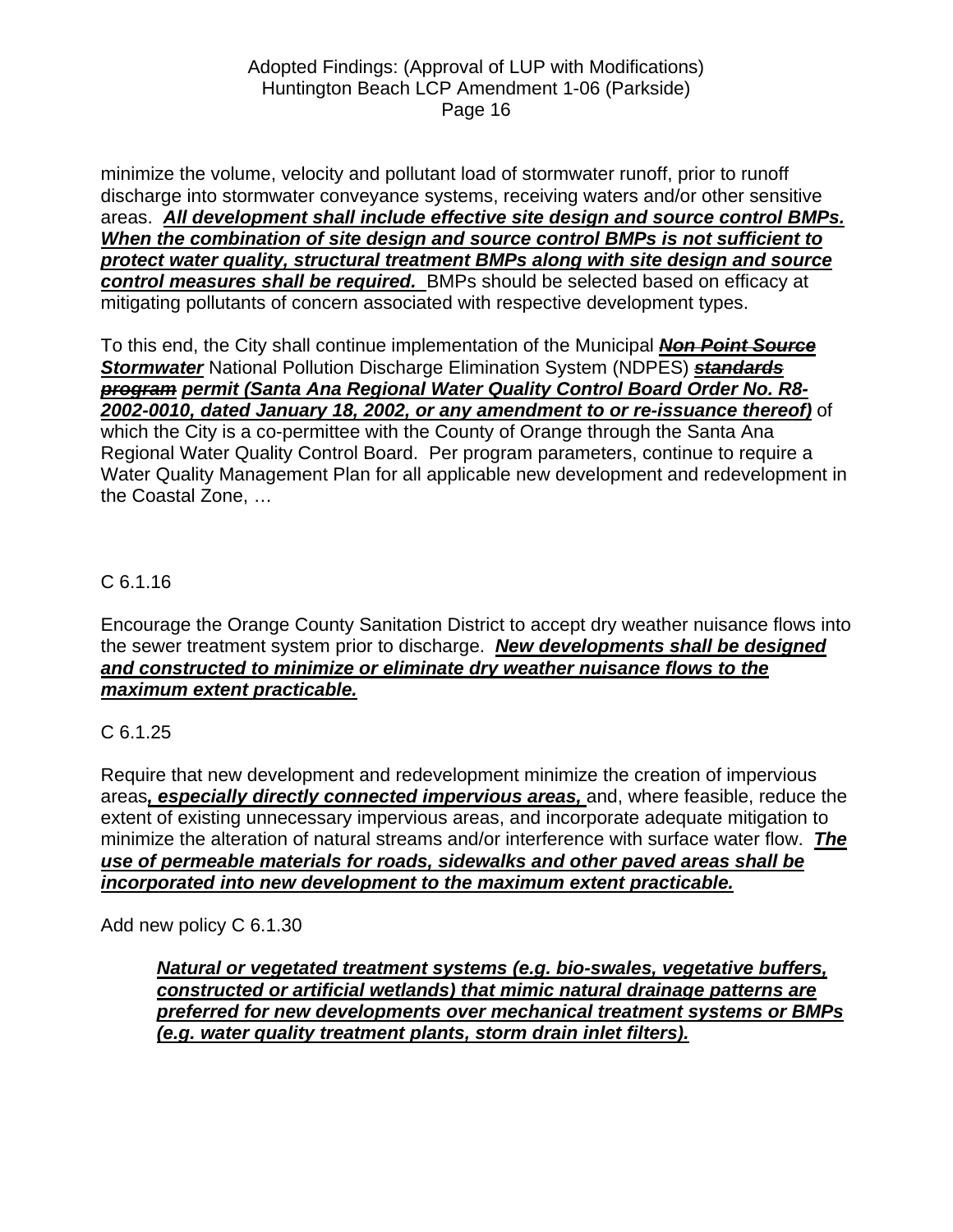### **SUGGESTED MODIFICATION NO. 11**

Add the following policy to the certified Land Use Plan, on page IV-C-123, as new policy C 7.2.7

*Any areas that constituted wetlands or ESHA that have been removed, altered, filled or degraded as the result of activities carried out without compliance with Coastal Act requirements shall be protected as required by the policies in this Land Use Plan.* 

### **III. FINDINGS FOR APPROVAL OF THE LAND USE PLAN AMENDMENT WITH SUGGESTED MODIFICATIONS**

The following findings support the Commission's action of November 14, 2006 approving Land Use Plan amendment 1-06 if modified as suggested. Changes to the findings contained in the staff recommendation dated November 1, 2007 necessary to reflect the Commission's action are indicated as follows:

Language added as a result of the Commission's action is shown in *bold, italic, double underline*.

Language deleted as a result of the Commission's action is shown in *bold, italic, strike through double underline*.

The Commission hereby finds and declares as follows:

### **A. Land Use Plan Amendment Description**

 $\overline{a}$ 

The proposed Local Coastal Program (LCP) amendment is a project-specific amendment designed to make possible a low density residential development up to a maximum 7 dwelling units per acre (dua) on a vacant, approximately 50-acre site comprising two legal lots, most of which is currently in agricultural production. Most of the site is currently uncertified, and the proposed LUP amendment would incorporate those areas into the City's existing LUP and establish land use designations for those areas as well as for the currently certified parts of the site.

The geographic area that is the subject of this proposed LUP amendment can be divided into three areas. See Exhibit C4. The largest section is an area of the City that was deferred certification by the Commission at the time the City's Land Use Plan (LUP) was originally certified, in 1982, and that deferral carried through to the eventual LCP certification in 1985. The area of deferred certification (ADC) is approximately 40 acres.<sup>1</sup>

<span id="page-16-0"></span> $1$  The staff report and Commission findings from the 1982 LUP certification are not entirely clear about how much area was deferred certification. However, the City has clearly depicted the area subject to this LCP amendment (through the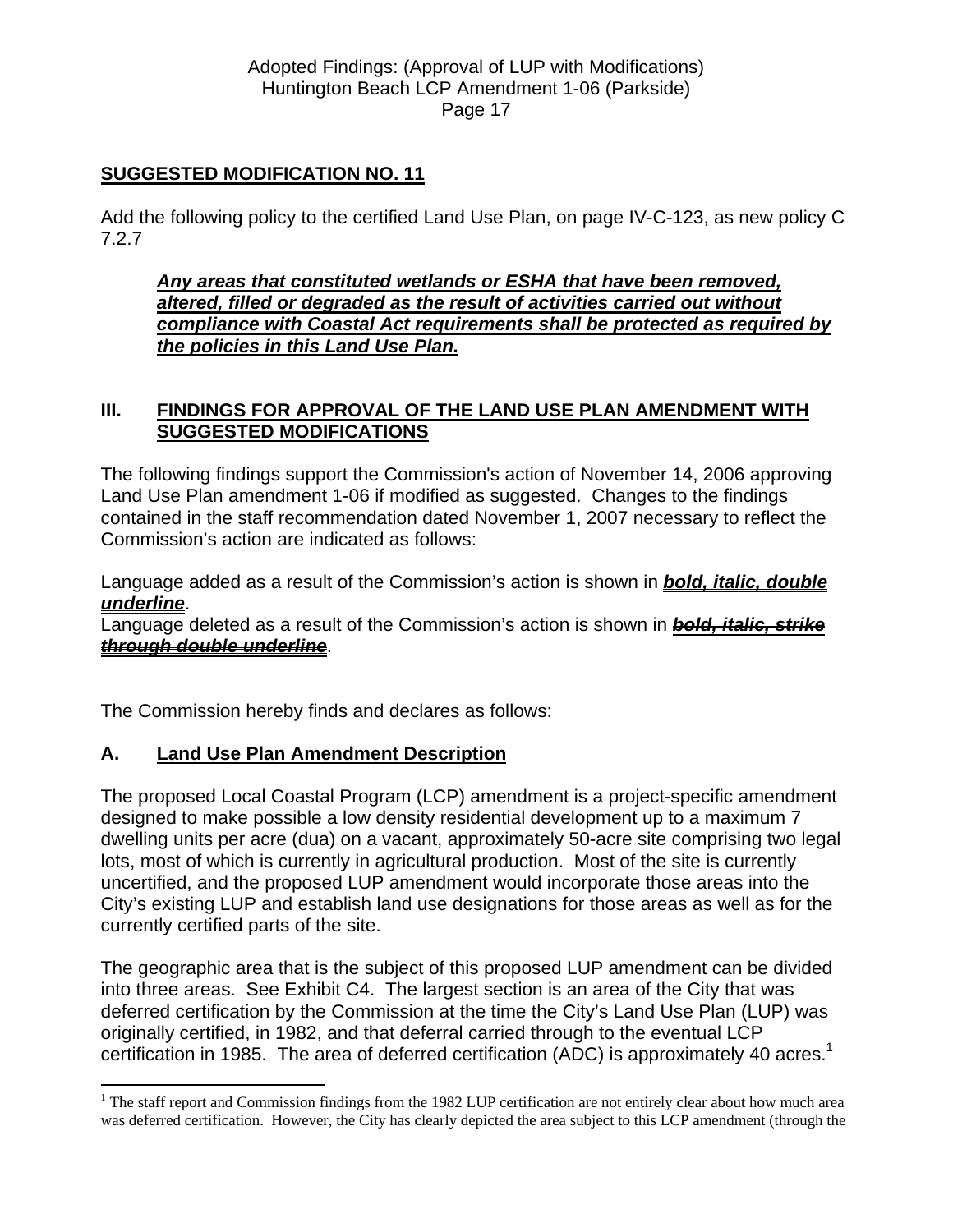This amendment request proposes to certify this area by bringing it within the City's existing LUP and applying land use designations to the area. Just northwest of the ADC is a 5 acre area that is currently certified (see footnote 1) and designated Open Space-Parks. The City has resubmitted this area for certification with the same designations. Finally, there is a five acre area southwest of the ADC that was under the jurisdiction of the County of Orange until it was annexed by the City in 2004. Like the ADC, the City proposed to certify that area by bringing it within the broader City LUP, and land use designations are proposed for this area as well. The proposed amendment would allow the majority of the site to be developed with low density residential development, and would also set aside a portion of the site for open space uses including parks and conservation.

The amendment does not propose to create any new land use designations that are not already used in the existing LUP. Each of the land use designations proposed already exist within the certified Land Use Plan (LUP). The land use designations that are proposed to be applied at the subject site have been applied elsewhere within the City's certified LUP. However, because the site is an area of deferred certification or was recently annexed, no land use designation has ever been approved by the Commission at the subject site (with the exception of the 5 acre area designated and zoned Open Space-Parks). The current zoning of approximately 38 acres of the site is Residential Low Density, which has not been certified by the Commission.

Specifically, the amendment request proposes the following land use designations (see exhibit C):

| Land<br><b>Use</b> |                                                  | <b>Acres</b> |
|--------------------|--------------------------------------------------|--------------|
| $RL - 7$           | Low Density Residential-Maximum 7 units per acre | 38.4 acres   |
| OS-P               | Open Space-Park                                  | 8.2 acres    |
| OS-C               | Open Space-Conservation                          | 3.3 acres    |

As stated, the area of deferred certification is forty acres and the former County parcel is five acres. In addition to the 45 acre area, the City has also included in this amendment the five acre area that was not deferred certification. The certified area totals approximately 5 acres and is land use designated and zoned Open Space – Parks. Most of the certified five acre parcel is slope area and not usable as an active park area. The proposed amendment would retain that land use, and would expand that designation into the formerly deferred area, for a total of 8.2 acres of Open Space – Parks. This five acre segment brings the total size of the subject site to 50 acres (40 acre ADC, 5 acre former County parcel, 5 acre certified area).

 exhibit to its resolution) and clearly "resubmitted" any portions of that area that may currently be certified. For purposes of this staff report, we refer to the uncertified area as being 40 acres, and the acreage of the other areas subject to this LUP amendment are calculated accordingly. However, if the City does not accept the Commission's certification with suggested modifications, and the current *status quo* remains, the Commission does not, by these descriptions, take any position on the issue of what area is currently certified and what area is ADC.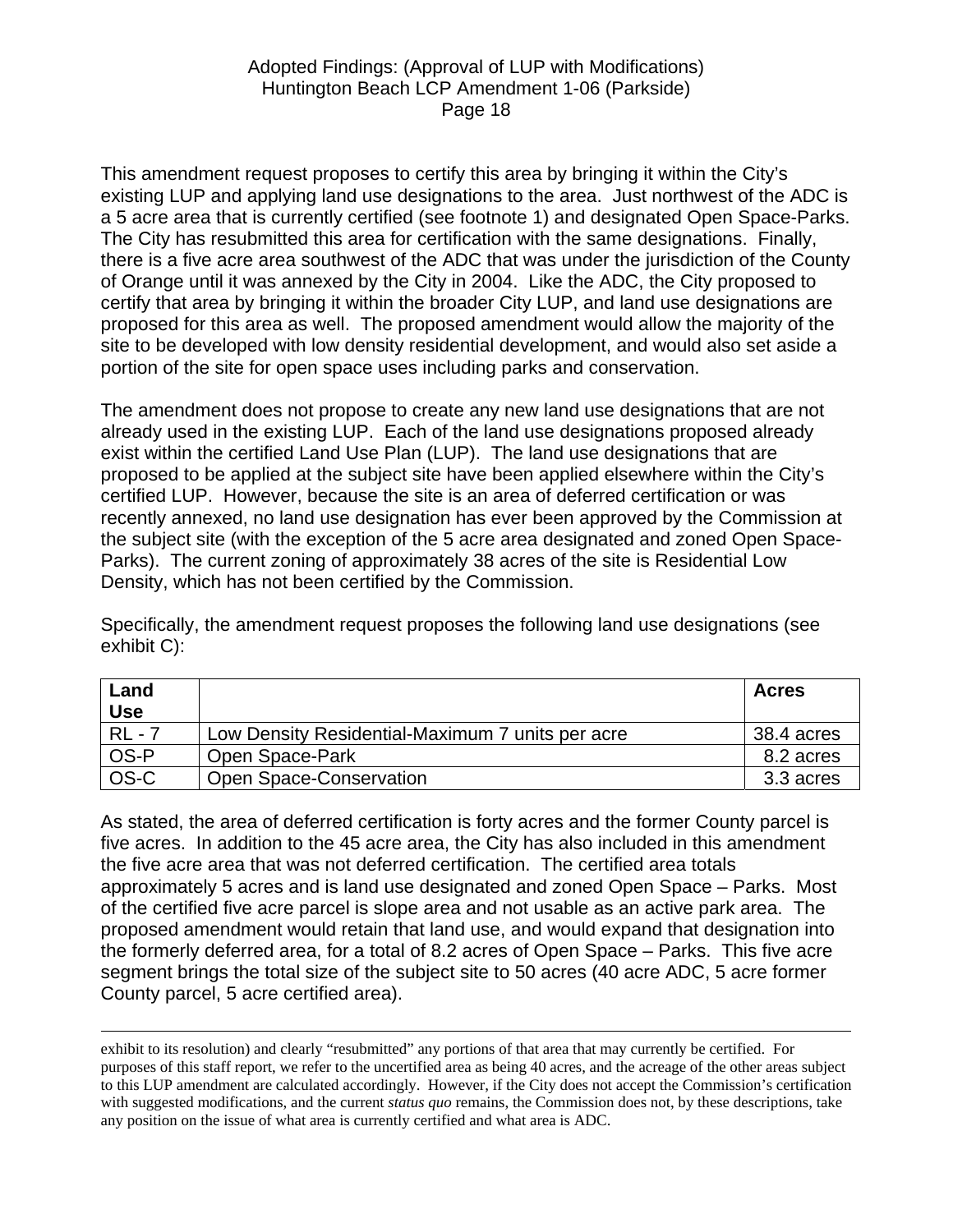Of the approximately 5 acre former County area, 1.7 acres are proposed to become low density residential and 3.3 acres are proposed to become Open Space – Conservation (these figures are included within the totals in the chart above).

In addition to establishing land use designations for the subject site, the amendment also proposes text changes to the LUP. The certified LUP includes a section of area-by-area descriptions. In this section of the LUP, the acreage figure is proposed to be changed to reflect the annexation of the former County parcel (from the current 44 acre figure to the proposed 50 acre figure). In addition, language describing the area as vacant and an area of deferred certification is proposed to be replaced with the following language:

*The Coastal Element land use designation for the vacant 45 acre area next to the East Garden Grove-Wintersburg Flood Control Channel was recently certified as RL-7 (Low Density Residential) and OS-P (Open Space – Park). In addition, approximately 5 acres of land was annexed from the County of Orange into the City of Huntington Beach. This area is designated RL-7 (Low Density Residential) and OS – C (Open Space – Conservation).* 

The subject area is currently comprised of two parcels: one 45 acre parcel (historic City parcel) and one 5 acre parcel (former County parcel).

# **B. Site Description and History**

The site address is 17301 Graham Street, Huntington Beach, Orange County. It is bounded by Graham Street to the east, East Garden Grove Wintersburg Flood Control Channel (EGGWFCC) to the south, unincorporated Bolsa Chica area to the west, and existing residential uses to the north (along Kenilworth Drive). The development to the north is located within the City. The land to the north and to the east of the project is located outside the coastal zone. The areas located east of Graham Street, south of the EGGWFCC, and immediately north of the subject site along Kennilworth Drive are all developed with low density residential uses. To the northwest, a multi-family condominium development, Cabo del Mar, exists. To the west of the subject site, are undeveloped properties known as the Goodell property and Signal Landmark property. To the southwest of the subject site lies the Bolsa Chica wetlands restoration area. The 3.3 acre area on the subject site proposed to be land use designated Open Space-Conservation is adjacent to the wetlands restoration area. West of the Goodell property is the site of the recently approved Brightwater development for 349 residential units (coastal development permit 5- 05-020). The Brightwater site, the Goodell property, and the Signal Landmark property are located on the Bolsa Chica mesa.

The majority of the subject site has been more or less continuously farmed since at least the 1950s.

The majority of the site is roughly flat with elevations ranging from about 0.5 foot below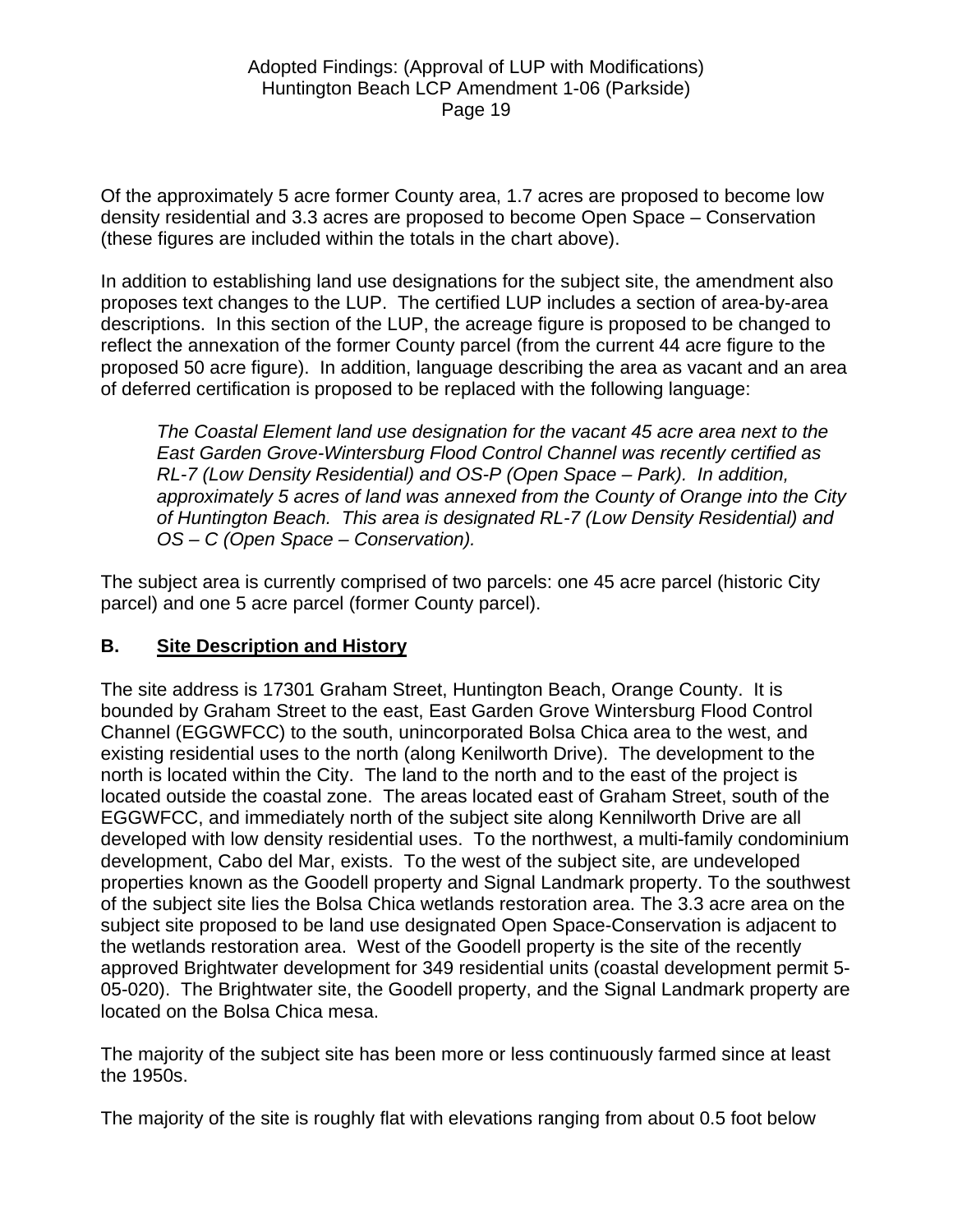mean sea level to approximately 2 feet above mean sea level. The western portion of the site is a bluff that rises to approximately 47 feet above sea level. Also, generally near the mid-point of the southerly property line is a mound with a height of just under ten feet. The EGGWFCC levee at the southern border is approximately 12 feet above mean sea level.

Historically, the site was part of the extensive Bolsa Chica Wetlands system. In the southwest corner of the site, on the former County parcel, the City, property owner and Commission are in agreement that an approximately 0.45 acre wetland is present. In the 1980s, as part of the review of the County's proposed LUP for the Bolsa Chica, the Department of Fish and Game (CDFG) in the document titled "Determination of the Status of Bolsa Chica wetlands" (as amended April 16, 1982), identified this area as "severely degraded historic wetland – not presently functioning as wetland", and considered it within the context of the entire Bolsa Chica wetland system.

Also, in 1989, the U.S. Environmental Protection Agency (EPA) published its delineation of an approximately 8 acre wetland area in the northwest area of the site, near the base of the bluff. At the time of the EPA delineation, the area was being farmed. The topography of the agricultural field has been significantly altered since about 1998. As a result, the area delineated by EPA no longer is inundated or saturated for long periods except during exceptionally wet years. Water now tends to inundate an area near the flood control channel (designated "WP") and an area at the base of the western bluff (designated "AP"), both of which *were have been* identified as wetlands by the Commission's staff ecologist. *However, the Commission found at its November 14, 2007 meeting that the WP is not wet enough long enough to result in the formation of hydric soils and does not exhibit sufficient hydrology that would support a predominance of hydrophytes in most years. The City and property owner do not contest designation of the AP as wetland.* 

In addition, on the site's western boundary, generally along the base of the bluff, are two groves of Eucalyptus trees. The trees are used by raptors for nesting, roosting, and as a base from which to forage.

At the time the City's LUP was first considered for certification, in 1981, the Commission denied certification, in part because the City proposed low density residential land use designation for the site that is the subject of the present amendment request and the Commission found the site to contain wetlands. The City re-submitted the LUP in 1982, but it made no change to the proposed low density residential land use designation for the subject site. Once again, the Coastal Commission in its action on the City's proposed Land Use Plan, denied the certification for the MWD site (as the subject site was previously known), finding that it did contain wetland resources and that the designation of this parcel was an integral part of the ultimate land use and restoration program for the Bolsa Chica. The Commission findings for denial of the LUP for this area note the importance of this area in relation to the Bolsa Chica LCP. Of the 3.3 acres proposed to be Open Space – Conservation, none is located within the 40 acre area that was deferred certification. The site was being farmed at the time of the Commission's denial of the low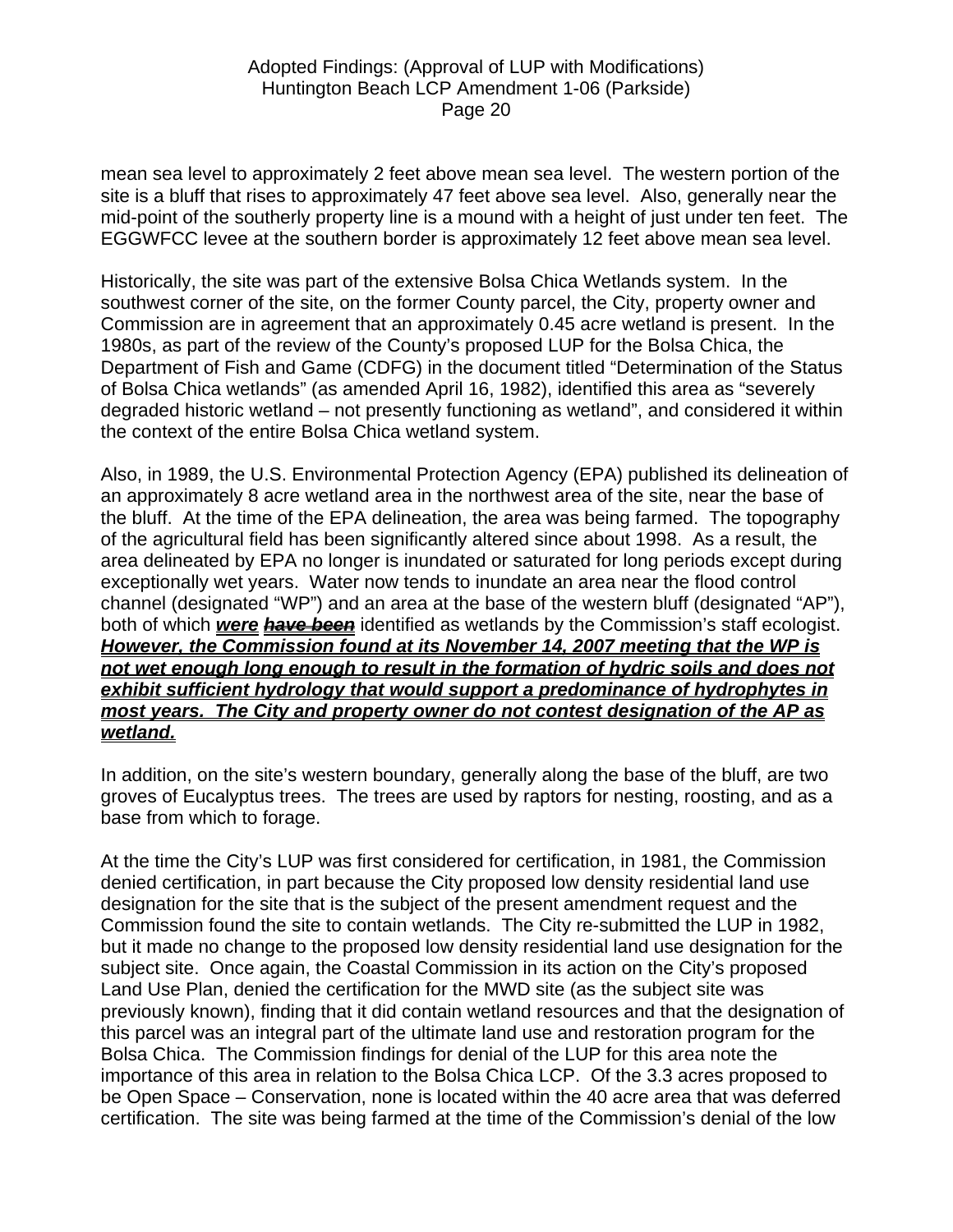density residential land use designation for the subject site.

A related coastal development permit application had been submitted for the subject site, 5-06-327 Shea Homes, but that application has since been withdrawn similar to prior applications (previously submitted and then withdrawn were application Nos. 5-06-021, 5- 05-256 and 5-03-029 for the same development proposal), as well as an appeal of a City permit for the certified area (A-5-HNB-02-376). The appealed action remains pending, but the applicant waived the deadline for the Commission to act on the appeal. The Commission anticipates acting on the appeal in conjunction with a future permit application. The permit application and appeal request subdivision of the site to accommodate 170 single family residences, construction of the residences and associated infrastructure, preservation of the wetland identified on the former County parcel, and dedication and grading of active public park area.

# **C. LCP History**

The LCP for the City of Huntington Beach, minus two geographic areas, was effectively certified in March 1985. The two geographic areas that were deferred certification were the bulk of the subject site (known at that time as the MWD site – see footnote 1), and an area inland of Pacific Coast Highway between Beach Boulevard and the Santa Ana River mouth (known as the PCH ADC). The subject site is northeast of the Bolsa Chica LCP area. At the time certification was deferred, the subject area was owned by the Metropolitan Water District (MWD). The site has since been sold by MWD and is currently owned by Shea Homes. Both of the ADCs were deferred certification due to unresolved wetland protection issues. Certification of the subject site was also deferred due to concerns that it might be better utilized for coastal-dependent industrial facilities, since MWD at that time had a "transmission corridor" parcel within the Bolsa Chica Lowlands that it indicated could be used to connect seawater intake facilities located offshore to facilities located on its switchyard parcel in the City of Huntington Beach, through the subject parcel. This is no longer a possibility, since the State has taken over the lowlands, and given the development of the areas surrounding the subject parcel since 1982 (and pending development that has already been approved), this site is no longer appropriate for coastal dependent industry.

The PCH ADC was certified by the Commission in 1995. The wetland areas of that former ADC are land use designated Open Space – Conservation and zoned Coastal Conservation. No portion of the former PCH ADC is part of the current amendment request.

A comprehensive update to the City's LUP was certified by the Commission on June 14, 2001 via Huntington Beach LCP amendment 3-99. The City also updated the Implementation Plan by replacing it with the Zoning and Subdivision Ordinance (while retaining existing specific plans for areas located within the Coastal Zone without changes). The updated Implementation Plan was certified by the Coastal Commission in April 1996 via LCP amendment 1-95. Both the LUP update and the IP update maintained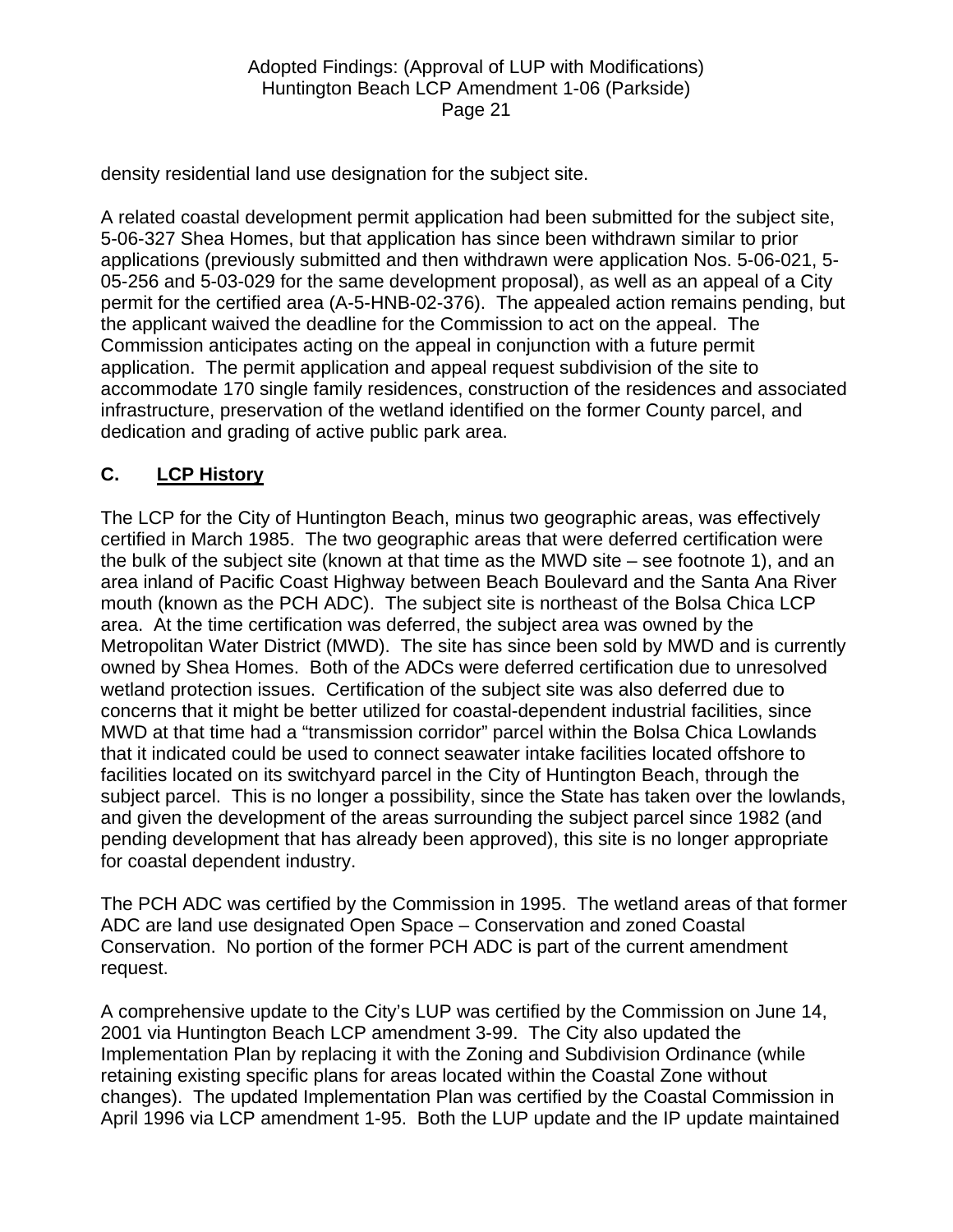the subject site as an area of deferred certification.

This LCP amendment was originally submitted as LCPA No. 2-02. LCPA 2-02 was subsequently withdrawn and re-submitted as LCPA 1-05. LCPA 1-05 was also withdrawn and re-submitted. The current amendment, LCPA 1-06 is the most recent submittal of the same amendment. No changes have been made to the amendment proposal during any of the withdrawal and re-submittals. The withdrawal and re-submittals were done in order to provide the property owner additional time to prepare and submit additional information regarding the presence of wetlands on-site and the use of the eucalyptus grove by raptors, and to allow Commission staff adequate time to review the additional information. LCPA 1-06 was received on April 13, 2006. On June 13, 2006, the Commission granted an extension of the time limit to act on LCPA No. 1-06 for a period not to exceed one year. *The deadline for Commission action on LCPA No. 1-06 is July 12, 2008. On May 10, 2007, the Commission voted to deny the subject Land Use Plan amendment, as submitted. A motion (i.e. the main motion) was made to approve the Land Use Plan amendment with modifications, but, upon deliberation, the hearing was continued. The LCPA was subsequently scheduled for Commission action at its July 9-13, 2007 hearing. The LCP amendment originally proposed changes to both the Land Use Plan (LUP) and the Implementation Plan (IP). On July 3, 2007, the city withdrew the IP portion of the LCPA. The Commission recognized the withdrawal of the IP amendment at its July 11, 2007 hearing. Also at its July 11, 2007 hearing, the Commission postponed action on suggested modifications for the LUP portion of the LCPA. At its November 14, 2007 meeting, the Commission approved the LUP amendment with suggested modifications. On April 10, 2008, the Commission granted an extension of the time limit for the City to act on suggested modifications to the LCPA.* 

### **D. Land Use Plan Format**

The City's certified Land Use Plan includes a section of Goals, Objectives and Policies. These are organized by specific resources, including headings such as Land Use, Shoreline and Coastal Resource Access, and Recreational and Visitor Serving Facilities, among many others. These are the certified policies that apply City–wide within the coastal zone. Another section of the certified LUP is the Technical Synopsis. The Technical Synopsis is an area-by-area description of each segment of the City's coastal zone. This section includes the descriptions of the existing land use designations. It also includes, after a narrative description of the sub-areas, Table C-2. Table C-2 is titled "Community District and Sub-area Schedule" and it provides greater specificity of what is allowed and encouraged within each subdistrict. This greater level of specificity provides a more detailed, site specific description than would be provided if the land use designation or general policies were considered alone. Table C-2 provides language on how general policies and designations would apply to specific sub areas of the coastal zone. Taken all together, these work well as the standard for development in the coastal zone.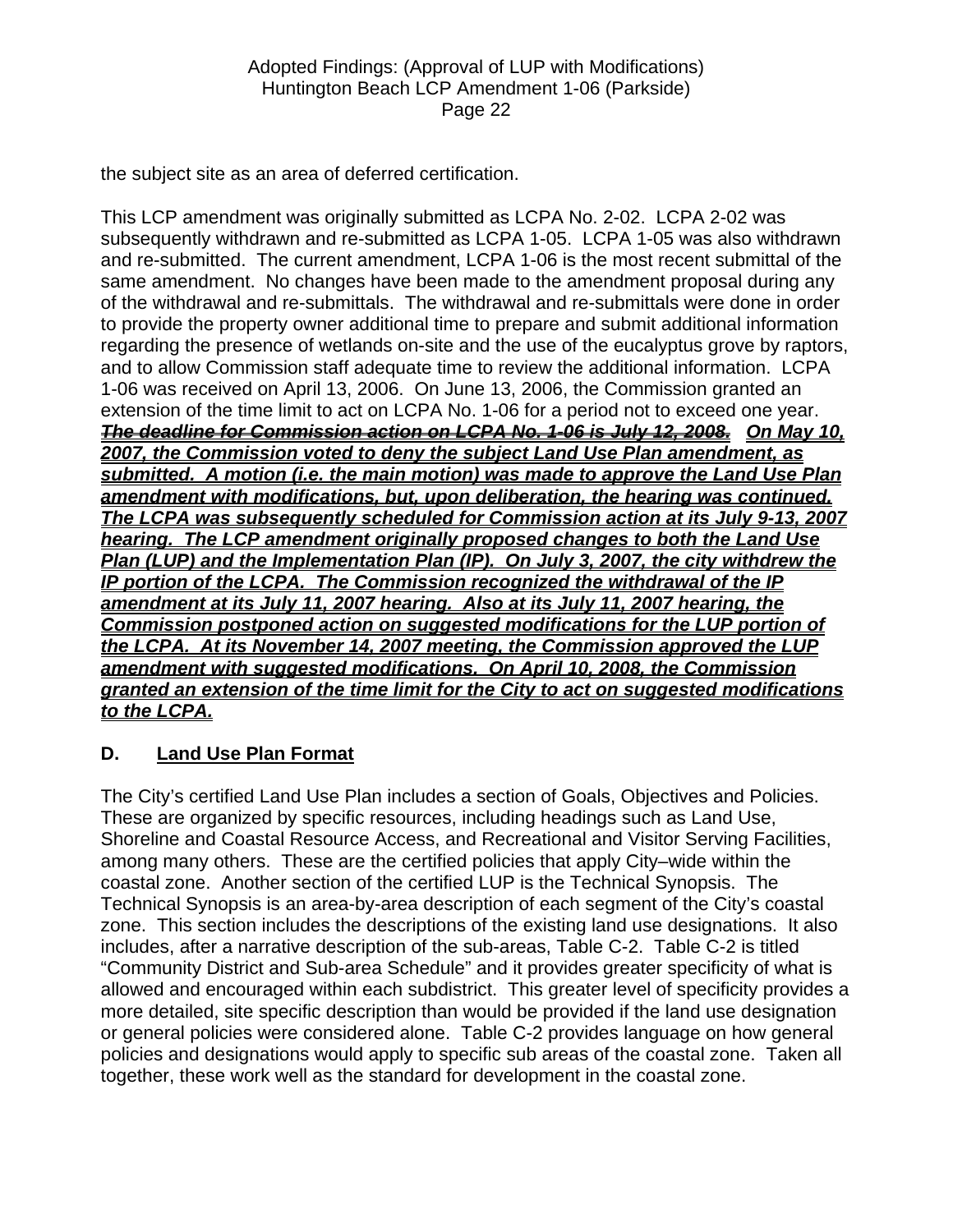The format of the suggested modifications applies this same structure to the amendment site. Many of the issues addressed by suggested modifications would be required by the general LUP policies, but, consistent with the format of the LUP, the suggested modifications are intended to provide a greater level of detail that applies to the specific circumstances of the subject site. For example, although the City's public access policies may be adequate to require a bike path along the EGGWFCC levee, the LUP format calls the reader's attention to the fact that, at this particular site, a bike path is appropriate and is therefore being required in this amendment. If one were working from the policies alone, some opportunities at certain sites may not be recognized. The LUP's existing format significantly maximizes the protection of resources within the coastal zone. The suggested modifications carry out that same format in order to assure protection of resources at the amendment site.

# **E. Approval of the Land Use Plan Amendment if Modified**

# **1. Incorporation of Findings for Denial of Land Use Plan as Submitted**

The findings for denial of the Land Use Plan as submitted are incorporated as if fully set forth herein. The Commission denied the LUPA as submitted at the Commission's May 10, 2007 hearing. The findings for denial of the LUPA as submitted that were provided in the May 2007 recommendation are found in *Appendix Attachment* A, attached to this staff report *(these findings may need revision to reflect the Commission's action in May 2007). Any required revised findings will be presented to the Commission for adoption at a later hearing.*

# **2. Wetland**

The proposed amendment includes an Open Space Conservation designation on a 3.3 acre area within the former County parcel. The 3.3 acre area includes an undisputed wetland area (see 3<sup>rd</sup> revised exhibit NN). The proposed Conservation designation is appropriate for this area. However, additional wetland areas exist at the subject site that are not proposed to be protected with the Open Space Conservation (OSC) designation and are addressed in the following findings.

Wetlands often provide critical habitat, nesting sites, and foraging areas for many species, some of which are threatened or endangered. In addition, wetlands can serve as natural filtering mechanisms to help remove pollutants from storm runoff before the runoff enters into streams and rivers leading to the ocean. Further, wetlands can serve as natural flood retention areas.

Another critical reason for preserving, expanding, and enhancing Southern California's remaining wetlands is because of their scarcity. As much as 75% of coastal wetlands in southern California have been lost, and, statewide up to 91% of wetlands have been lost.

Section 30121 of the Coastal Act states: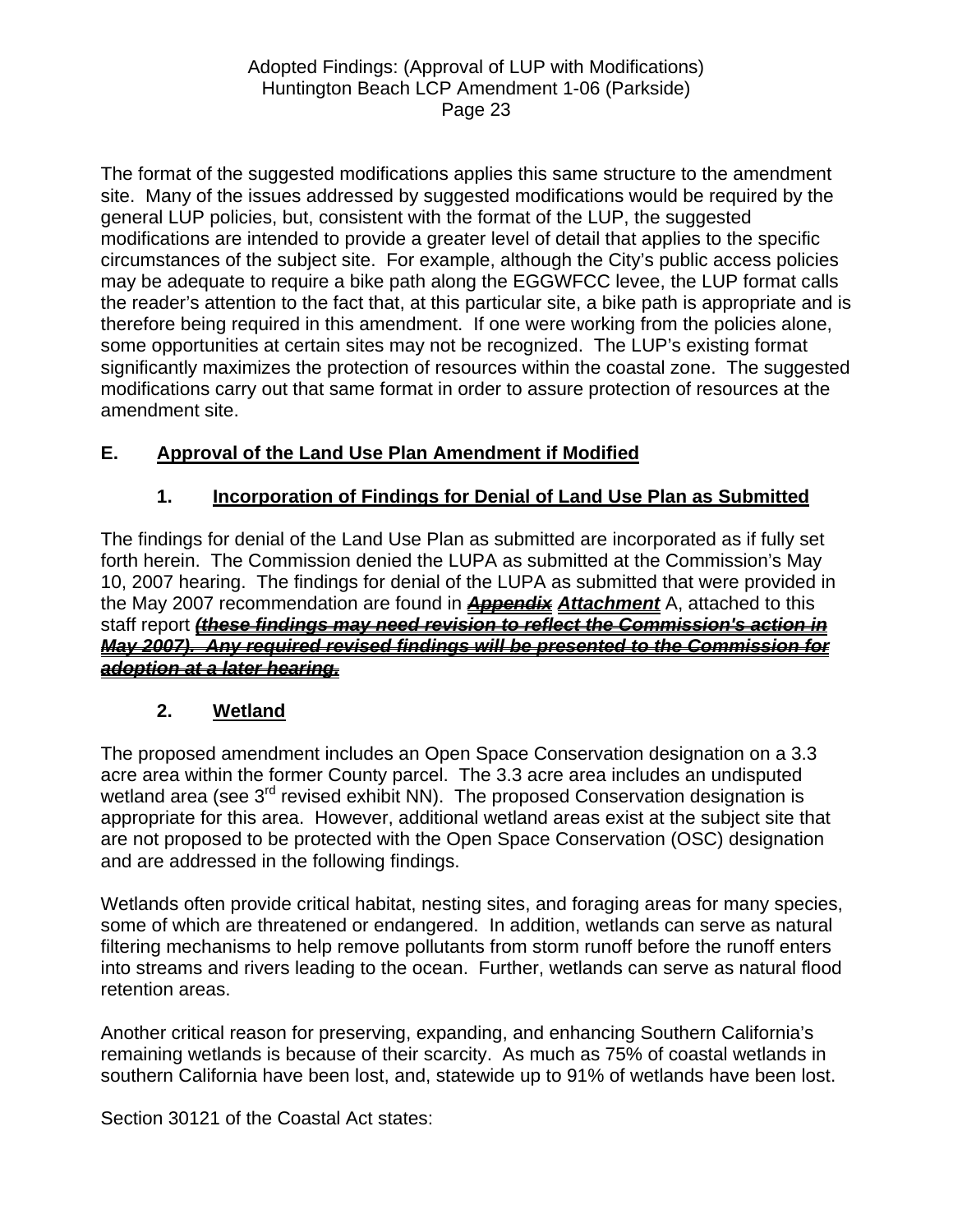*"Wetland" means lands within the coastal zone which may be covered periodically or permanently with shallow water and include saltwater marshes, freshwater marshes, open or closed brackish water marshes, swamps, mudflats, and fens.* 

The Commission has further specified how wetlands are to be identified through regulations and guidance documents. Section 13577(b)(1) of the Commission's regulations states, in pertinent part:

*Wetlands shall be defined as land where the water table is at, near, or above the*  land surface long enough to promote the formation of hydric soils or to support the *growth of hydrophytes … For purposes of this section, the upland limit of a wetland shall be defined as:* 

- *(A) the boundary between land with predominantly hydrophytic cover and land with predominantly mesophytic or xerophytic cover;*
- *(B) the boundary between soil that is predominantly hydric and soil that is predominantly nonhydric; or*
- *(C) in the case of wetlands without vegetation or soils, the boundary between land that is flooded or saturated at some time during years of normal precipitation, and land that is not*

Section 30231 of the Coastal Act states, in pertinent part:

*The biological productivity and the quality of … wetlands … appropriate to maintain optimum populations of marine organisms and for the protection of human health shall be maintained and, where feasible, restored through, among other means, … preventing depletion of ground water supplies and substantial interference with surface water flow, maintaining natural vegetation buffer areas that protect riparian habitats, …* 

Section 30233(a) of the Coastal Act states:

*The diking, filling, or dredging of open coastal waters, wetlands, estuaries, and lakes shall be permitted in accordance with other applicable provisions of this division, where there is no feasible less environmentally damaging alternative, and where feasible mitigation measures have been provided to minimize adverse environmental effects, and shall be limited to the following:* 

- *1) New or expanded port, energy, and coastal-dependent industrial facilities, including commercial fishing facilities.*
- *2) Maintaining existing, or restoring previously dredged, depths in existing navigational channels, turning basins, vessel berthing and mooring areas, and boat launching ramps.*
- *3) In open coastal waters, other than wetlands, including streams, estuaries,*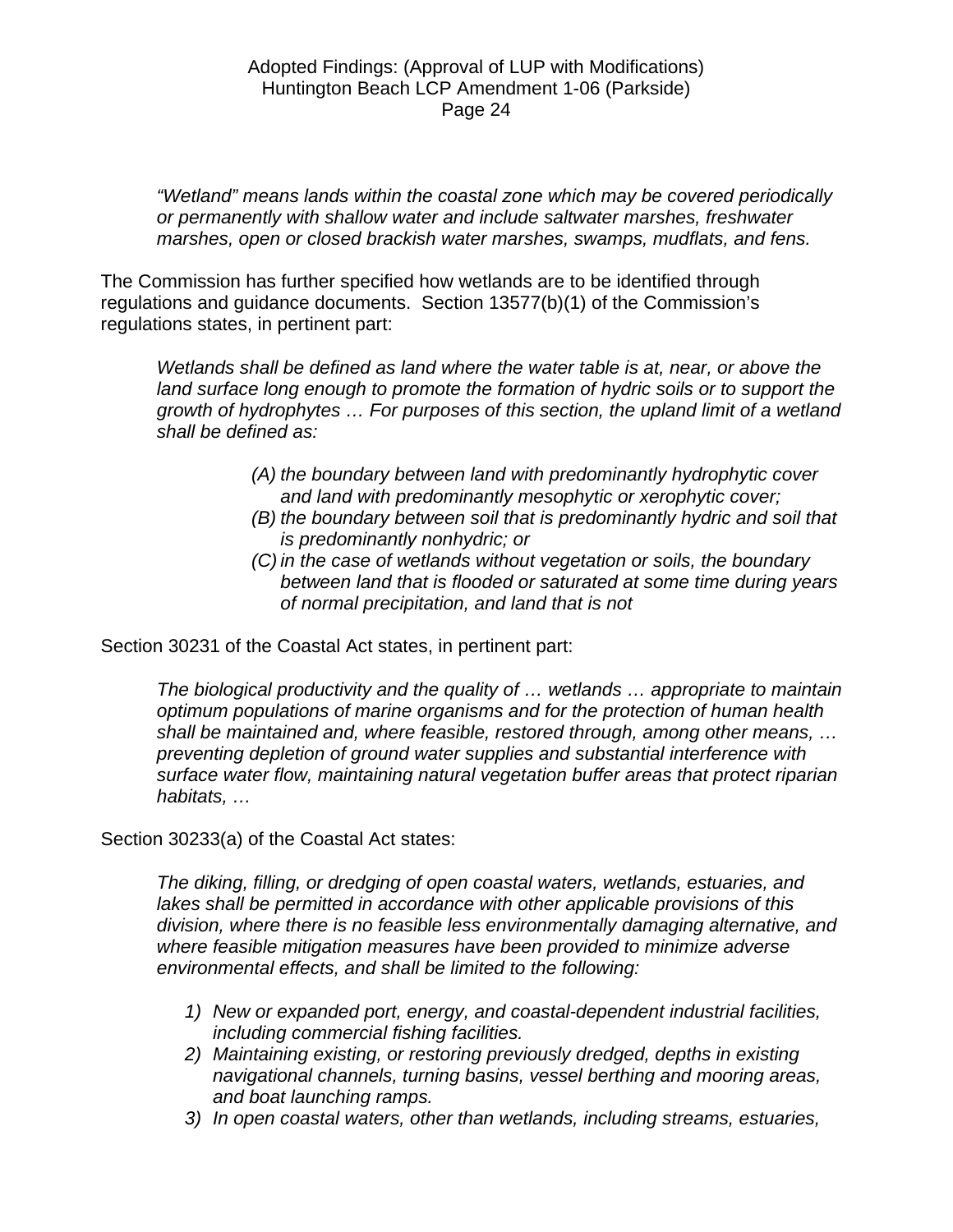*and lakes, new or expanded boating facilities and the placement of structural pilings for public recreational piers that provide public access and recreational opportunities.* 

- *4) Incidental public service purposes, including but not limited to, burying cables and pipes or inspection of piers and maintenance of existing intake and outfall lines.*
- *5) Mineral extraction, including sand for restoring beaches, except in environmentally sensitive areas.*
- *6) Restoration purposes.*
- *7) Nature study, aquaculture, or similar resource dependent activities.*

Section 30250 of the Coastal Act states, in pertinent part:

*(a) New residential … development … shall be located … where it will not have significant adverse effects, either individually or cumulatively, on coastal resources.* 

In addition, the City's LUP includes Policy C 6.1.20, which limits filling of wetlands to the specific activities outlined in Section 30233 of the Coastal Act. And LUP policy C 7.1.4 states, in pertinent part: *"Require that new development contiguous to wetlands or environmentally sensitive habitat areas include buffer zones."*

The Coastal Commission staff ecologist has reviewed considerable amounts of information regarding the extent of wetlands at the site, much of which are listed in his memorandum which is attached as Exhibit K. The property owner has submitted numerous documents intended to demonstrate that there are no wetlands on site, beyond the wetlands recognized on the former County parcel (i.e. the CP wetlands). Local citizens have submitted documents intended to demonstrate that there are significantly more wetlands on site than that recognized in the CP wetlands. These citizens are concerned by the prospect that development may be allowed to occur within wetlands at the site if the LUP amendment were approved as submitted (and as reflected in the related coastal development permit application 5-06-327, Shea Homes, and appeal A-5-HNB-02-376). In addition, the staff ecologist has reviewed historical information regarding the subject site and surrounding area. All this information has been reviewed by the staff ecologist and is considered in his memoranda attached as Exhibits K, LLL, and QQQ to this staff report and are hereby incorporated into these findings in their entirety.

The Commission's Mapping/GIS Program Manager has also reviewed numerous historic and more recent aerial photographs and topographical information. The purpose of the Mapping/GIS Program Manager's review was to identify changes due to landform alterations such as grading and filling, and to attempt to delineate disturbed areas dating from the time the Coastal Commission's jurisdiction began at the project site (1/1/77). The results of his review are reflected in his memoranda dated 7/2/07 and 10/25/07, attached as exhibits MMM and RRR of this staff report and which are hereby incorporated into these findings in their entirety.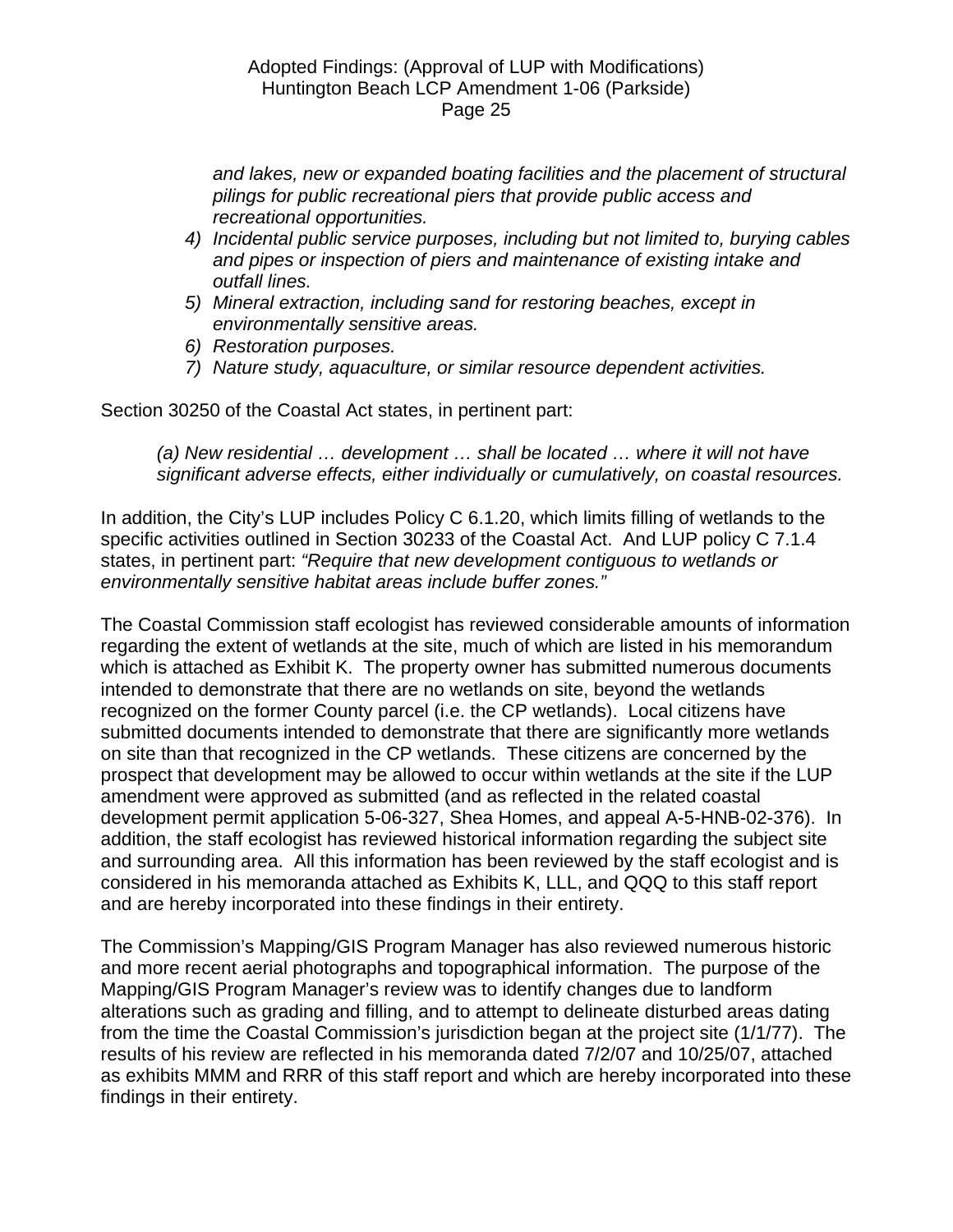In brief summary, results of the review of the aerial photos and topographic maps indicates that topography has changed on site, particularly in the area delineated by the EPA as wetlands in their 1989 publication (generally in the northwest area of the site). Changes are also identified in the area of the former equestrian facility (generally in the southwestern portion of the site between the CP and WP *wetland* areas). *However, at its November 14, 2007 hearing, the Commission found, based on evidence presented, that no wetlands exist in the WP area.*

In the aerial photo taken on May 21, 1970, the western extension of Slater Avenue is visible just north of the flood control channel embankment on the subject property. The 1970 photo establishes a pre-Proposition 20, pre-Coastal Act baseline for gauging the extent of land alterations and other changes that occurred later (post Coastal Act, 1/1/77).

A clearly distinguishable topographic depression in the area of the EPA wetlands is depicted on topographic maps from 1970, 1980, and 1996. However, by 2005 that depression was no longer present in the same configuration. The lowest area had been displaced to the west abutting the base of the mesa and the historic EPA wetland area had been relatively flattened. In the area of the former equestrian facility, the aerial photos and topographic maps also show disturbance. In the images from 1981 on, fill is evident in the area that was developed as an equestrian facility. It appears that fill first appears in conjunction with establishment of the equestrian facility, with additional fill being placed over the life of the facility. The extent of fill has migrated, primarily to the north, but also, to some extent, to the southwest.

# *Existing* WP and AP *Areas Wetlands*

With regard to existing wetlands, based on his review of the available data, the Commission's staff ecologist determined that additional wetland areas exist at the subject site. The Commission's staff ecologist considered first questions of whether additional wetland areas exist at two specific areas of the subject site. The results of the staff ecologist's review regarding the presence of additional wetland at the two specific sites (described below as areas AP and WP) are reflected in his Memorandum, dated 7/27/06, attached as exhibit K to this staff report. For the reasons listed in that memorandum and below, the Commission concurs and adopts its ecologist's conclusions with regard to the area known as the Agricultural Pond (AP) *these two specific areas of additional wetlands. The t Two specific areas of were evaluated for the presence of additional* wetland **area. at** *t* The *two* sites are referred to as the Wintersburg Pond or WP, which is adjacent to the East Garden Grove Wintersburg Flood Control Channel (EGGWFCC) levee along the southern edge of the site; and the Agricultural Pond or AP, located near the base of the bluff along the western edge of the property. The proposed LUP amendment would designate these wetland areas Low Density Residential and Open Space-Parks. These land use designations allow grading, and the construction of houses, roads, and active parks, which *wc*ould necessitate the dredging and filling of the wetlands *if wetlands are present in these areas*. Such uses within wetlands are inconsistent with Section 30233 of the Coastal Act and with LUP Policy C 6.1.20 which limits filling of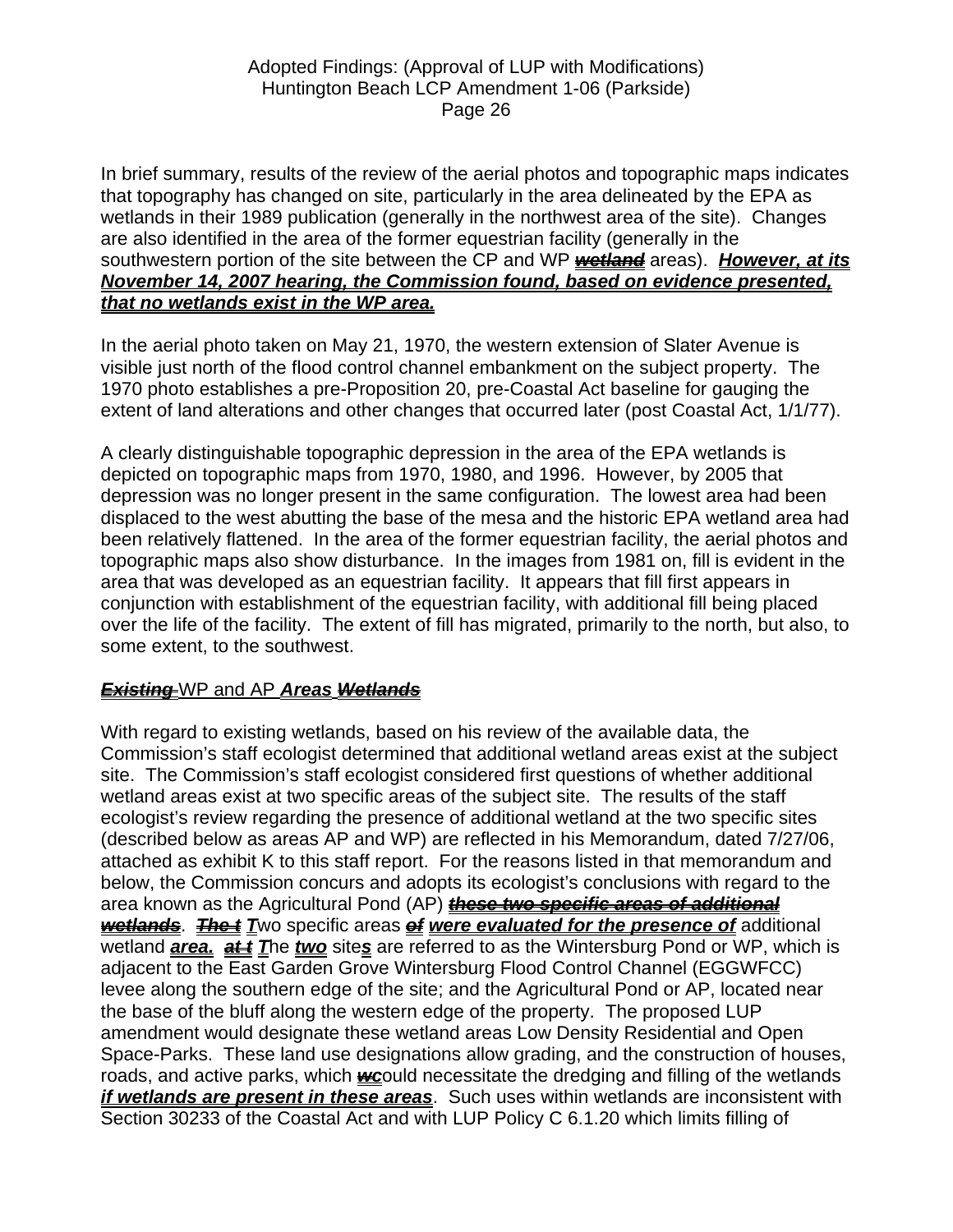wetlands to the specific activities outlined in Coastal Act Section 30233.

The memorandum dated July 27, 2006 from the Commission's staff ecologist states: "The available data suggest that portions of the agricultural field … are inundated or saturated at a frequency and duration sufficient to support a preponderance of wetland plant species … Such areas meet the definition of wetlands under the Coastal Act and the Commission's Regulations."

There are three factors or "parameters" that are used to determine whether or not a wetland exists: the presence of hydrophytic vegetation, the presence of hydric soils, and the presence of wetland hydrology. The Commission finds an area to be wetland if any one of the three parameters is present. Usually, the presence or absence of hydrophytes or hydric soils is sufficient to determine whether a wetland exists. However, those two indicators are not necessary, as they do not actually define a wetland. Rather, an area is defined as a wetland based on whether it is wet enough long enough that it would support either of those two indicators. Therefore, the removal of vegetation by permitted activities does not change a wetland to upland.

Section 30121 of the Coastal Act provides the statutory definition of wetlands: "…lands within the coastal zone which may be covered periodically or permanently with shallow water and include saltwater marshes, freshwater marshes ..." Section 13577(b)(1) of the California Code of Regulations provides the regulatory definition of wetlands: "… land where the water table is at, near, or above the land surface long enough to promote the formation of hydric soils or to support the growth of hydrophytes" Thus, the Coastal Act and the Regulations provide that a determination of the presence of wetlands may be made based on whether an area demonstrates the presence of sufficient water to promote hydric soils or to support hydrophytes, whether or not the soils and vegetation are present under existing conditions.

Because this area was historically a salt marsh and because the site has been historically farmed and continues to be farmed as of the adoption of these findings, the typically used field indicators cannot be relied upon. The grading and repeated discing and plowing associated with the existing agricultural use destroys hydric soil features and prevents the development of natural vegetation. *Nevertheless, t T*he evidence presented in the ecologist's memo and summarized below *indicates suggests* that the AP and WP areas are wet enough long enough to "support the growth" of hydophytes. **Thus** If so, the WP and AP areas *would* meet*s* the definition of wetlands contained in the Commission's regulations. *Furthermore T*he WP and AP *would* also meets the Coastal Act definition of wetlands *if they are in that it is* "periodically covered in shallow water." *However, based on all the evidence presented (including the memoranda prepared by Commission staff, information submitted by the City, the property owner, the public, and public testimony) the Commission found that the area of the WP is not wet enough long enough or frequently enough for the development of a preponderance of hydrophytic vegetation or hydric soils. Therefore, the Commission finds that the area known as WP is not a wetland.*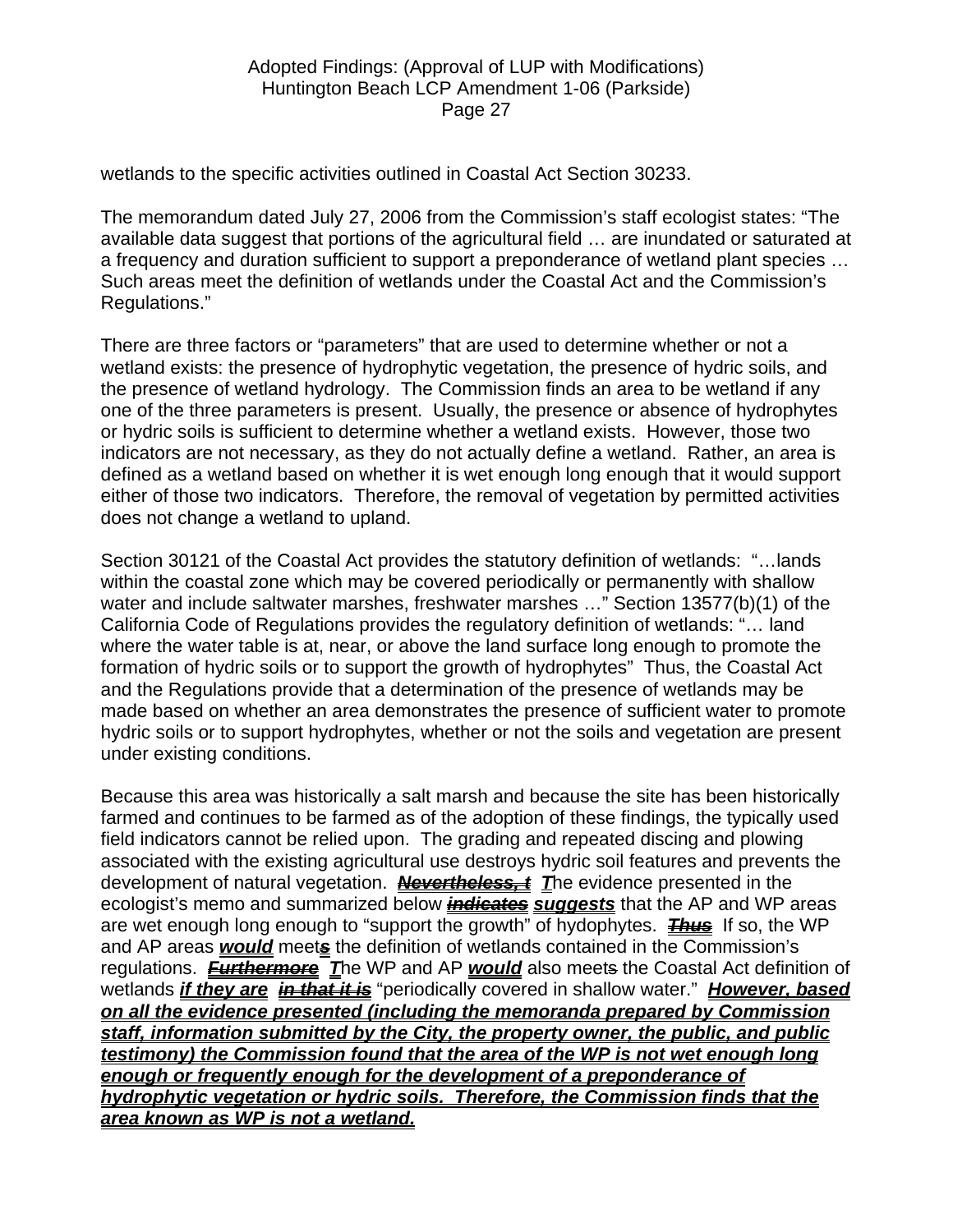The wetland conclusion is based on two lines of evidence: (1) an examination of the vegetation at a nearby location that is similar in history, physical characteristics, and hydrology to the depressions in the agricultural field,<sup>[2](#page-27-0)</sup> and (2) an informed estimate of the frequency *and duration* of continuous inundation *for long duration (at least 7 days)* at various sites.

Areas WP and AP were matched by the Commission's staff ecologist, with wetland areas on the County parcel that were similar in elevation and topography. Inundation in the agricultural *pond (AP) areas* and at the reference wetlands was similar in pattern, further suggesting that the latter is a good proxy for the former. Therefore, since the dominant vegetation at the reference areas is mostly comprised of wetland species, it is reasonable to expect that the agricultural area*s WP and* AP would also support a predominance of hydrophytes in the absence of farming (i.e. that *they are it is* wet enough *long enough and frequently enough* to support such vegetation).

Although, prior to about 1990, inundation hadn't been apparent in the depression adjacent to the EGGWFCC (WP area) and inundation occurred there less frequently than in the area of the AP, in recent years, *ample the Commission considered evidence information regarding whether the exists to show that* WP is inundated for long duration following significant rainfall. *Weighing the conflicting information submitted, the Commission found that the WP was not inundated for long duration following significant rainfall.*

Establishing the extent of wetlands at the site, given its history of farming and disturbance, is not straightforward. The best approach for this site regarding WP and AP known to the Commission at this time is to base the wetland boundary on current conditions as inferred from recent topography and the available photographs of recent inundation.

# EPA Delineated Wetland (1989)

Prior to about 1990, it appears from aerial photographs that significant inundation was generally confined to the area delineated as wetland (just east of the area of the AP) by the EPA in its 1989 publication. Based on analysis of aerial photographs dating from 1958 to 1985, the property owner's biological consultant concluded that inundation in that area tended to have a different footprint in different years and, based on this observation, he

<span id="page-27-0"></span><sup>&</sup>lt;sup>2</sup> In the second to last footnote in Dr. Dixon's memo, he notes that the topography of the reference site is actually similar to that of WP as it existed in 2003, not at present. More recently a box plough was used to fill area WP, which is apparent in 2006 topographic maps. The box plough fill is under investigation by Commission staff as an alleged violation. Accordingly, relying on the topography prior to the alleged violation yields the appropriate comparison. Additionally, the hydrology section of Dr. Dixon's memo states that LSA biologists stated that WP didn't pond until after about 1973. However, if this is due to changes in topography that occurred before 1973, it is again appropriate to focus on the post-1973 topography, as that represents current conditions. Conditions prior to 1973 may be irrelevant if topographical conditions changed prior to 1973, as such changes were pre-Coastal Act and therefore not Coastal Act violations.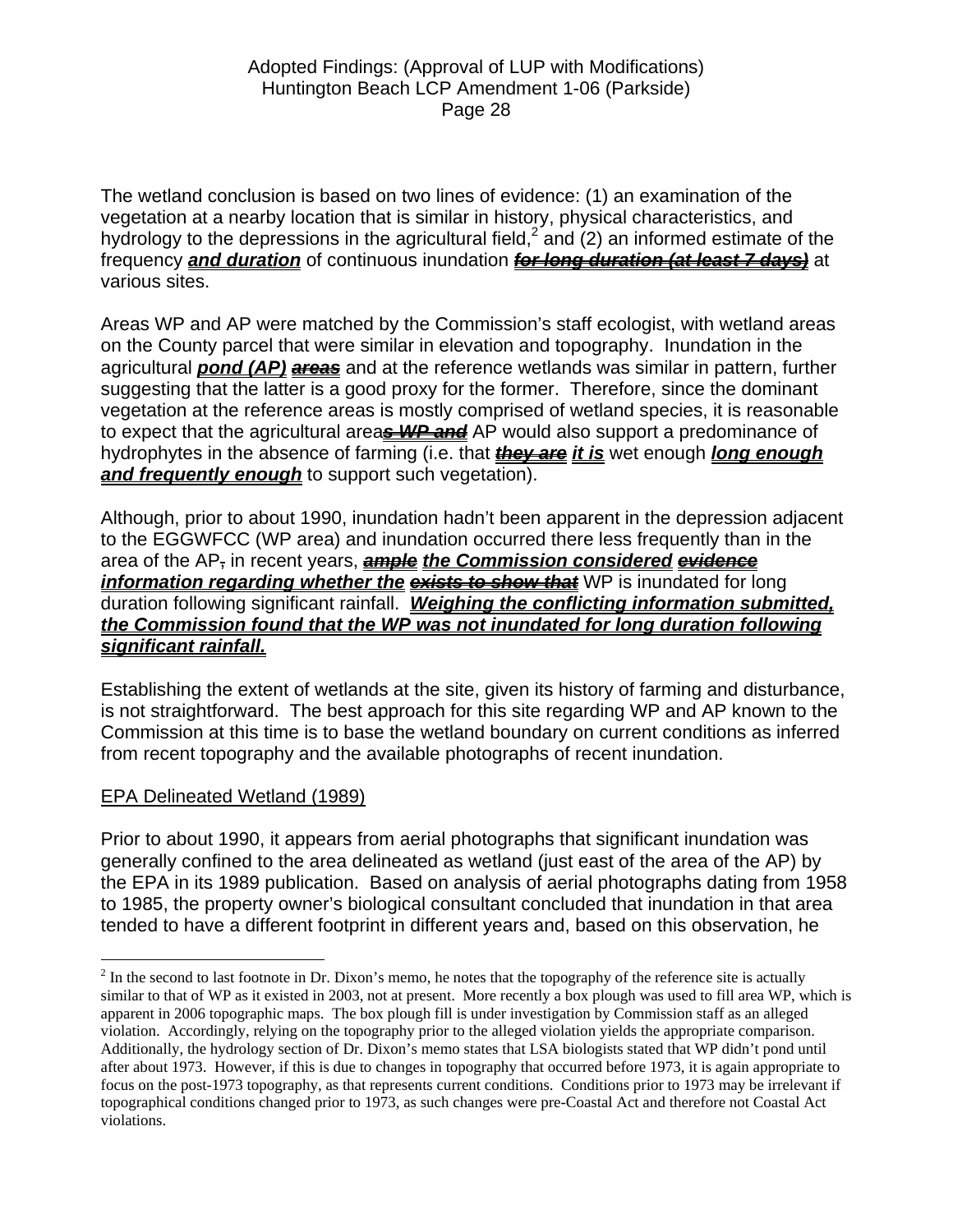argued that no particular area should be identified as a wetland. However, all his estimated wetland polygons in the western portion of the agricultural field appear to fall within the area delineated by the EPA. In the absence of wetland vegetation, the drawing of wetland boundaries is an approximate exercise based on a small and haphazard collection of aerial photographs or ground observations and estimates of topography. Given the approximate nature of such delineations, it appears the consultant's results are actually additional evidence that the EPA delineation was reasonable at the time it was made. However, it appears that the area of the EPA delineation (8.3 acres) was based on extra-normal site circumstances. As described in the October 25, 2007 memorandum prepared by the Commission's staff ecologist, the 8.3 acre estimate of the wetland size appears to have been based largely on observations made during the period when increased runoff from off-site was temporarily directed onto the subject site. This appears to have occurred during the construction of the Cabo del Mar condominiums on the adjacent property from sometime after 1978 until sometime before 1986. If one considers the area delineated by EPA under normal conditions (i.e. no excess off site drainage directed on-site), a more likely estimate for the wetland area can be made. Based on the Bilhorn (1987) and EPA (1989) estimates of wetland area during the period of construction of the Cabo del Mar condominiums, estimates of water availability during the period of interest, and the estimated size of ponded areas in available photographs, a reasonable estimate of the average area that ponded is 4.0 acres. The 1987 and 1989 studies by Bilhorn and EPA were based on field work done prior to 1987. The October 25, 2007 memorandum is attached to this staff report as exhibit QQQ and is hereby incorporated by reference as though fully set forth herein.

As discussed in detail below, the EPA wetland is no longer present.

### Existing CP Wetland

Substantial evidence suggests that the wetland area of the CP is larger than what has been recognized in the LCP amendment submittal. The wetland area recognized by the City and property owner on what is known as the former County parcel totals 0.45 acres. However, additional CP area should be included in the CP wetland acreage. This wetland area was filled without authorization from the Commission. In a letter dated 9/7/82 from the Department of Fish and Game (DFG) to Coastal Commission staff, the DFG determined the area, prior to placement of the unpermitted fill, to be wetlands, and recommended removal of the fill and revegetation (see exhibit BBB). Pursuant to Coastal Development Permit No. 5-82-278, the unpermitted fill was to have been removed and the area revegetated.

Based on comparison of topographic (1980) and vegetation maps (Vegetation Communities, Exhibit 26 of the Bolsa Chica Land Use Plan, dated January 1982) created before the unpermitted fill was placed, with topographic maps (1986 and 1982) created subsequent to the time the fill was placed, the elevation of the subject area was increased by at least 2 feet. Because of the unpermitted fill, the pickleweed within the filled area was no longer viable. Development approved pursuant to Coastal Development Permit 5-82-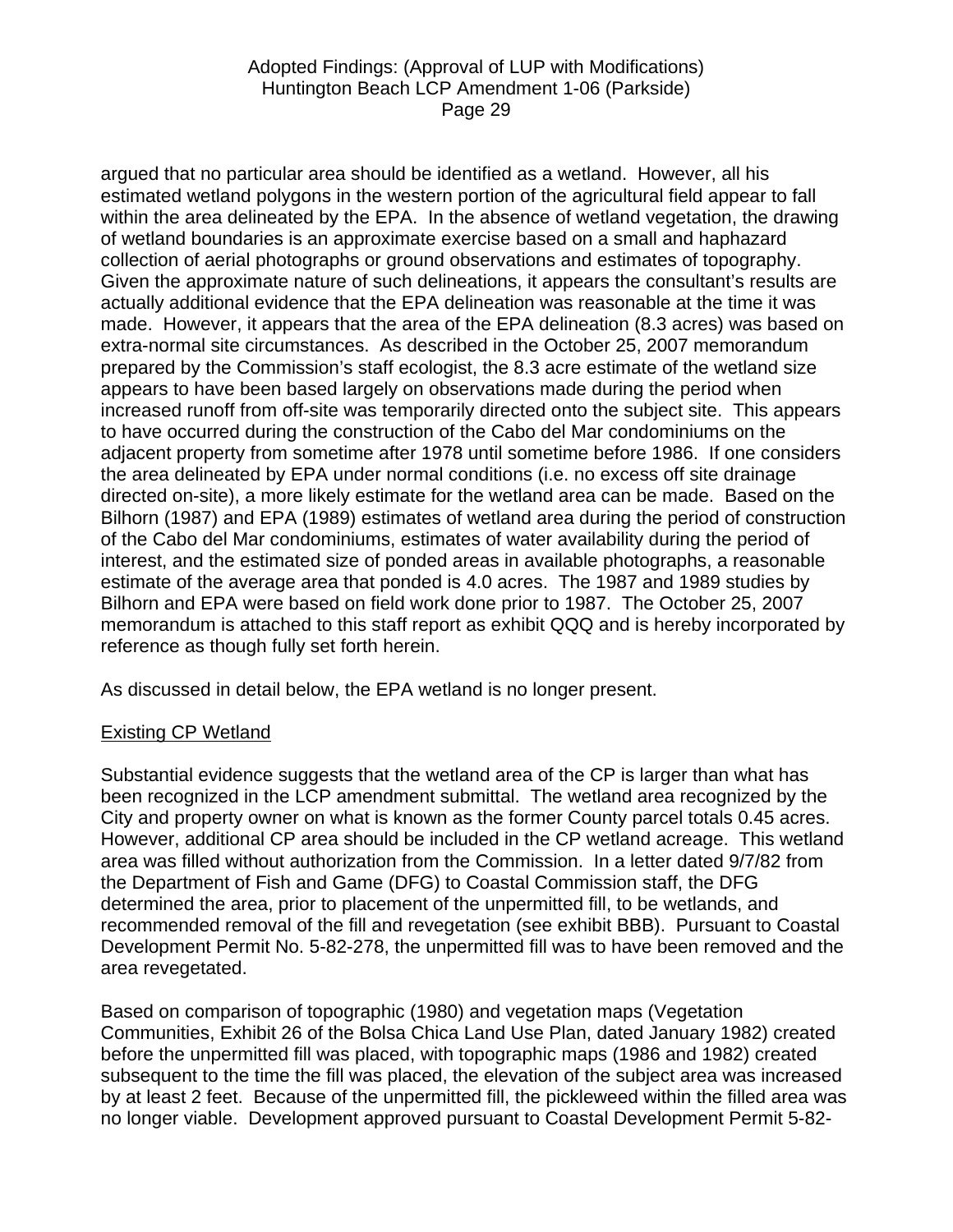278 included removal of the unpermitted fill to an elevation of approximately three inches below the grade of the existing adjacent pickleweed stand [area of the recognized CP wetland] and revegetation of the area with one or more of the following species: pickleweed, spiny rush, frankenia, sea lavender, and shoregrass. However, elevations in the fill area are not consistent with pre-fill elevations. Rather, topographic maps prepared subsequent to the unpermitted fill and subsequent to the issuance of Permit 5-82-278 depict the fill area at an elevation at least two feet above the adjacent CP wetland. This leads to the conclusion that removal of the fill and revegetation never occurred. Were it not for this unpermitted development, the area would have remained wetlands area. Unpermitted development cannot be used as a basis to justify development in areas where, were it not for the unpermitted development, such development would not be allowed. Thus, consideration of appropriate land use designation must consider site conditions as if the unpermitted development had not occurred. Therefore, this area is considered a wetland. As proposed, the amendment would allow land uses like residential and related uses, like roads, within wetland areas. Thus, the proposed land use designation is not consistent with Section 30233 of the Coastal Act.

#### Potential Unpermitted Development

 $\overline{a}$ 

Unpermitted development cannot be used as a basis to justify development in areas where, were it not for the unpermitted development, such development would not be consistent with the requirements of the Coastal Act. The site, as has been mentioned, has historically been farmed. Discerning changes in topography on the order of a few feet to fractions of a foot over the course of 30 years and ascertaining that such changes are not due to normal farming activities at a site where farming activities are on-going is problematic. Nevertheless it is important to assure that if wetland areas have been eliminated due to unpermitted activity, that those areas are considered as if the unpermitted activity had not occurred. Thus, if areas that would have met the Commission's definition of a wetland have been altered such that they no longer meet that definition only due to unpermitted activity, that area must be afforded the same protection as would be required had the unpermitted activity not illegally altered the wetlands.

It has been suggested that the land alterations in the area of the EPA delineated wetland were the result of "normal farming activity" and so could not be considered unpermitted development in terms of the need for a coastal development permit. However, any activities, whether normal farming activities or other, that would result in the fill of wetlands cannot be exempt from the need to obtain approval of a coastal development permit. Regarding "leveling of land as a normal farming activity", a joint EPA and Department of the Army memorandum<sup>[3](#page-29-0)</sup> states: "grading activities that would change any area of water of the United States, including wetlands, into dry land is not exempt." Furthermore, Section 323.4(a)(1)(iii)(D) of the Army Corps of Engineers regulations pertaining to discharge of dredged or fill material into the waters of the United States, states that the term plowing

<span id="page-29-0"></span><sup>&</sup>lt;sup>3</sup> Memorandum: Clean Water Act Section 404 Regulatory Program and Agricultural Activities; United States EPA and United States Department of the Army, May 3, 1990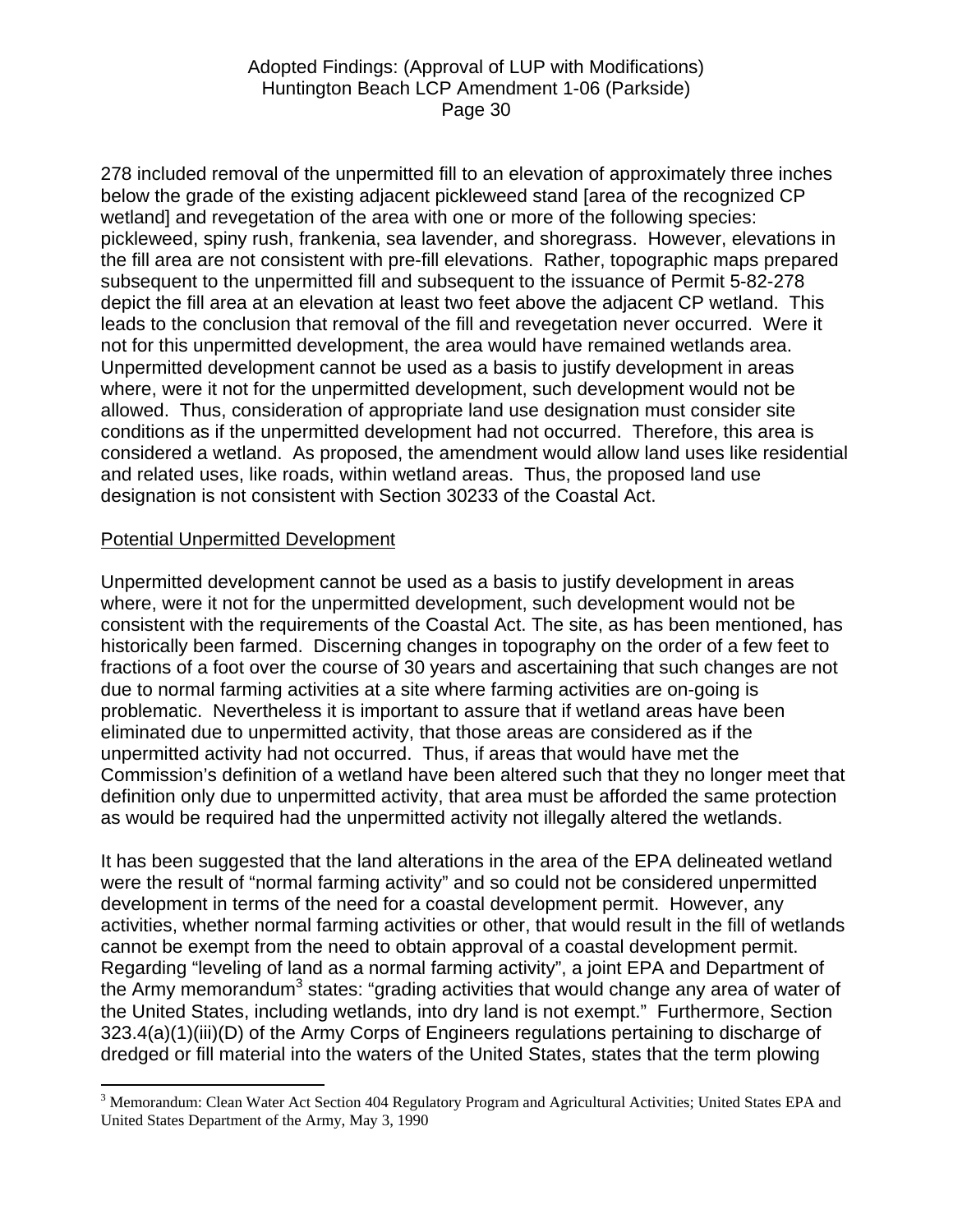"does not include the redistribution of soil, rock, sand or other surficial material in a manner which changes any area of the water of the United States to dry land." The Commission agrees and finds that if a wetland is filled and no coastal development permit has been obtained, the fill activity constitutes unpermitted development.

### *The Commission makes no determination at this time whether the fill activity constitutes unpermitted development. Regardless of the precise nature of the longtime farming activity, because the LCPA proposes allowing non-farming uses such as the proposed residential and park uses outside of the modified wetland and buffer area, and requires restoration of a 4.0-acre modified EPA wetland, along with establishment of a 100-foot buffer adjacent, the Commission finds that the modified EPA wetlands is protected as a wetland under the Coastal Act.*

In a letter dated July 9, 2007 submitted to the Commission at its July 2007 hearing from the California Farm Bureau Federation (see exhibit XXX), raises three issues regarding the LCPA staff report: 1) staff's recommendation relies on an EPA study, but there may no longer be any federal jurisdiction authority based on more recent EPA guidance documents; 2) the subject site's status of "prior converted cropland"; and 3) what constitutes "normal farming activities."

Regarding more recent EPA guidance documents the letter states: "In light of new USEPA and USACOE memorandums and the Staff Report's reliance on these agencies' findings, there may no longer be any federal jurisdictional authority over the disputed wetlands. In turn, this may alter key conclusions in the staff report." The documents referenced describe procedures to be followed in determining when the EPA/USACE have jurisdiction in implementing the Clean Water Act. The guidance documents assist only in determining when a Section 404 permit is necessary from the EPA and have no bearing on a past wetland delineation and cannot be interpreted as negating a past delineation. Furthermore, one of the referenced documents (Memorandum: Clean Water Act Section 404 Regulatory Programs and Agricultural Activities) states: "For example, if a farmer has been plowing, planting and harvesting in wetlands, he can continue to do so without the need for a Section 404 permit, **so long as he does not convert the wetlands to dry land** [emphasis added]." Thus, even by the standards cited by the Farm Bureau, farming that converts a wetland to dry land is not exempt from the requirement to obtain Section 404 review.

Furthermore, the 1989 EPA wetland delineation assessed the presence of wetlands and found that wetlands did exist at the site. Commission staff have reviewed that study as well as a great deal of other information (as cited in the Commission staff memoranda) and, as is outlined in the staff memoranda, found the EPA wetland delineation valid (with adjustments as described elsewhere). A change in other agencies' guidance documents has no bearing on the results of the earlier wetland delineation.

The letter also raises the question of whether the subject site should be considered "prior converted cropland". The Farm Bureau letter states: "Farm Bureau also believes that the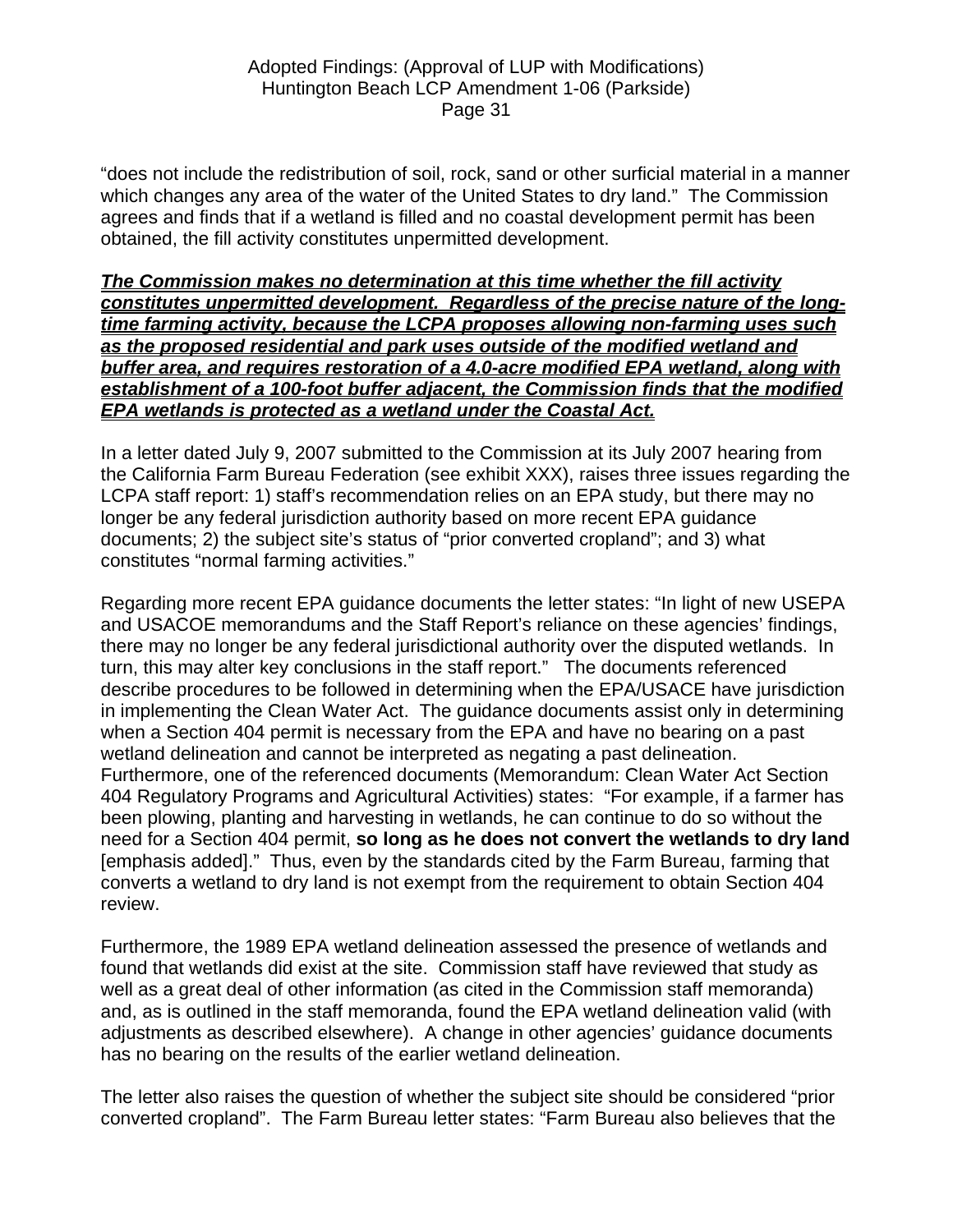Coastal Commission should apply and document the site specific facts of this issue against USACOE RGL 90-7 and USEPA's applicable regulations and guidance documents regarding prior converted cropland." The letter further states: "However, attention should be given to the disputed area's present and recent past characteristics and use as prior converted crop land." The letter refers to a November 20, 1998 letter from the Natural Resource Conservation Service designating the subject site as prior converted cropland. That November 20, 1998 Natural Resource Conservation Service letter states that it based its determination that the site is "prior converted cropland" on two factors: 1) the site has been farmed prior to 1985, and, 2) designation of the property as "Prior Converted Cropland" by the Army Corps of Engineers in 1992, review of their designation in 1998 and an independent report from Lisa Kegarice of Tom Dodson and Associates in December of 1997 have determined that this property meets the criteria for Prior Converted Cropland." However, the Commission's staff ecologist's memo dated July 27, 2006 (exhibit K) includes review of the Natural Resource Conservation Service's 1998 letter (among many other documents) and addresses the issue of "prior converted cropland" at length. As described in greater detail in the Commission ecologist's 7/27/06 memo, the decision to dismiss the site from regulation under the Clean Water Act, was based on the faulty work contained in the Kegarice report of 1997 and the fact that errors in that report have been perpetuated without challenge until now. Furthermore, designation of a site as prior converted cropland simply allows on-going farming to continue. The proposed LUP amendment would not continue farming at the site, so that designation, even if it had been accurately applied, is moot when considering allowing non-farming uses such as the proposed residential and active park uses.

Finally, the Farm Bureau letter questions Commission staff's assessment that activities that have occurred on site are not normal farming activities. On-going farming activities, such as plowing and discing, that are consistent with the continuance of existing wetlands constitute normal farming activities. However, methods, such as grading, that go beyond normal farming activities have occurred on site, resulting in the loss and/or fill of wetlands, and do not constitute normal farming activities.

Moreover, members of the public have also presented evidence to suggest that activities that are employed at the site do not constitute normal farming activities. And, they have argued, those activities have, over time, substantially reduced the presence and extent of areas that would otherwise have met the Coastal Act definition of wetland. Such activities include, but may not necessarily be limited to, use of a bulldozer and a box plough to move earth in the area of the agricultural field. The Commission concurs that use of such earth moving equipment, particularly when it results in the fill of wetlands, is not typically associated with normal farming activities. Development, including earth movement on a scale that requires a bulldozer or box plough, in an area of known wetland presence (i.e. 1989 EPA wetland delineation; Commission's 1982 and 1984 actions deferring certification of the site; DFG Study of Wetlands at Bolsa Chica), without an approved coastal development permit *constitutes may constitute* unpermitted development.

Also, other non-farming activities have historically occurred on the site. In 1982 the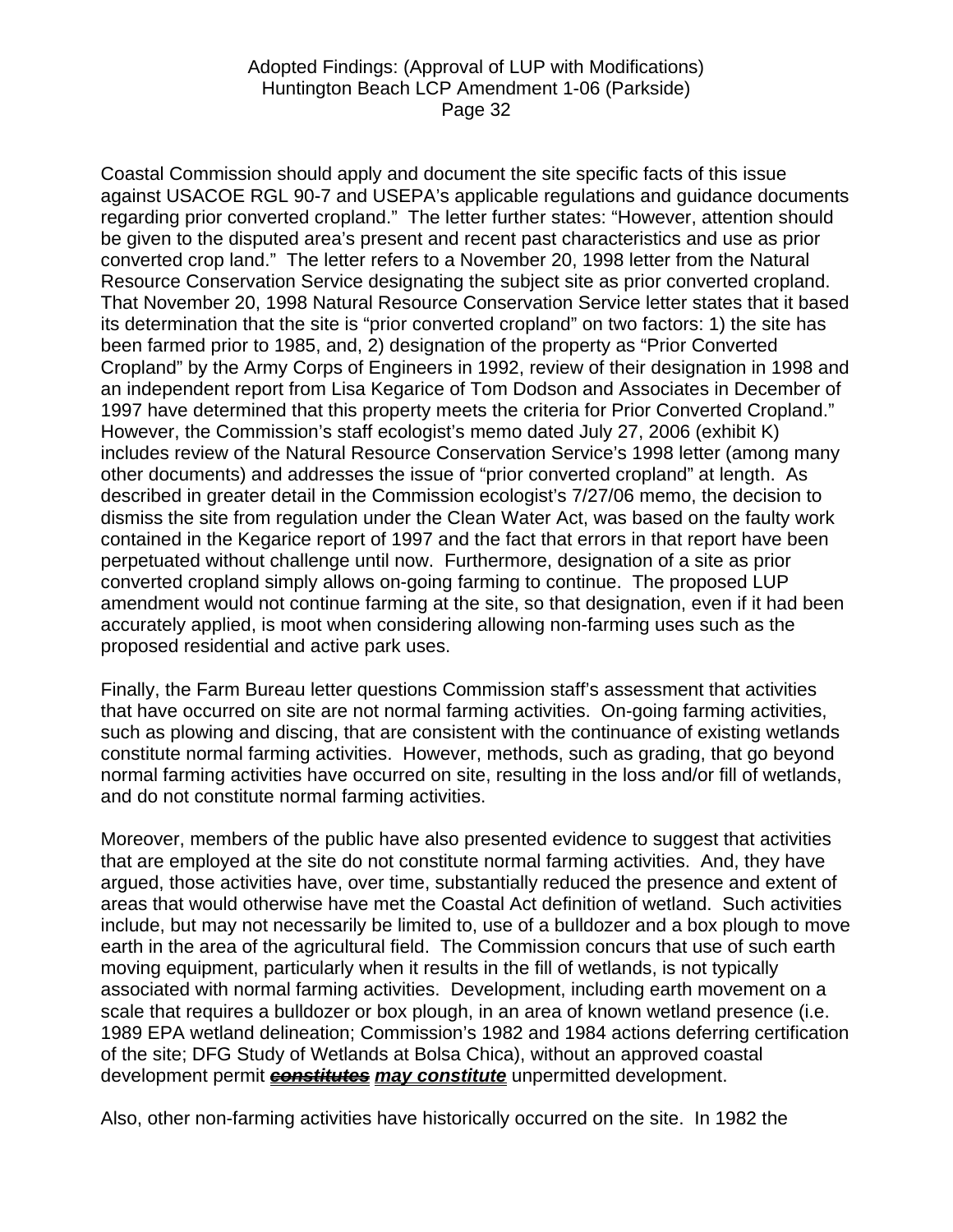Commission approved the above mentioned coastal development permit No. 5-82-278. The approved development was located near the southwest corner of the site, straddling the former City/County boundary (see exhibit BBB). Fill (1,500 to 3,000 cubic yards) for an expanded parking area was explicitly approved as part of that coastal development permit. Evidence shows that only the area of the expanded parking lot that was explicitly described in the approved permit was approved for placement of fill under that coastal development permit approval. If so, any additional fill in the area of the remaining equestrian facility *would may* constitute unpermitted fill.

The development described in the application for the coastal development permit requests the following: placement of mobile home as a caretaker facility; **additional** stable facilities [emphasis added]; grading and fill of a parking facility for approximately 50 cars; removal of fill and revegetation [described previously]; and placement of a fence around the revegetated area. The City's 1981 Conditional Use Permit for the project (CUP No. 81-13) refers to a request to **expand** [emphasis added] an existing horse facility. The City's CUP staff report states: "The **existing** [emphasis added] temporary horse stable on the site has been in operation since 1966." and "According to the applicant most of the **existing** [emphasis added] facilities were installed prior to 1977. These characterizations of portions of development existing prior to the Commission's jurisdiction in the area (which began on 1/1/77) were carried over into the Coastal Commission staff report for 5-82-278. However, review of aerial photos indicates that the equestrian facility was not present until 1978, after the Commission's jurisdiction in the area began. Both the City and County of Orange planning staff have reviewed their records for permits for the stable facility that predate 1978, but have found no permits earlier than 1981<sup>[4](#page-32-0)</sup>.

Regardless of whether or not any portion of the equestrian facility pre-dates the Coastal Act, review of historic aerial photos and topographic maps indicate subsequent actions at the subject site have resulted in fill beyond the footprint and/or at higher elevations than what was approved under coastal development permit 5-82-278. Any fill placed on the site, other than that specifically approved for the 50 space parking area approved under cdp 5- 82-278, *is may be* unpermitted.

It should be noted that a coastal development permit application was submitted in 1993, 5- 93-376 (Hole in the Wall Stable). The 1993 application requested approval of continued use of the existing equestrian facility (formerly Smokey's Stables). At that time Commission staff determined the request was exempt from the need for a coastal development permit because it simply requested continued use of an existing facility, no construction or grading/fill was proposed (see exhibit DDD). It appears the request was mischaracterized in that the equestrian facilities present in 1993 were larger still than even those requested in 1982.

In addition, at the direction of Commission staff, the current property owner submitted a

 $\overline{a}$ 

<span id="page-32-0"></span><sup>&</sup>lt;sup>4</sup> The County approved CUP No. 80-92 to permit the establishment of a commercial stable on the County portion of the site on 2/26/81.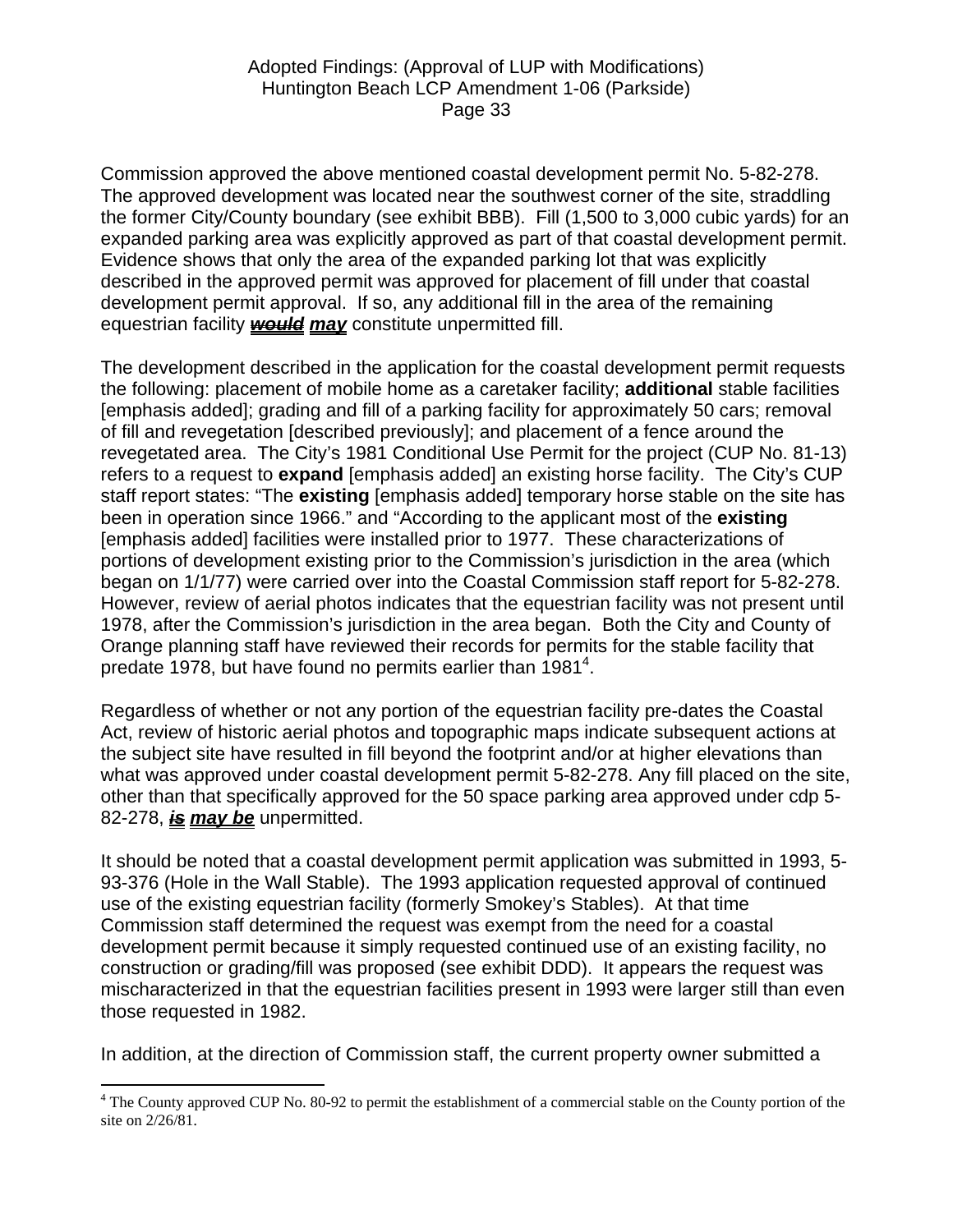coastal development permit application for discing the site in 1999 (5-99-303, Shea Homes). In response to that application, staff informed the applicant at that time that no permit was needed "based on the property's prior usage for agricultural purposes." (see exhibit NNN). However, staff's determination that no permit was necessary was based on a 1998 letter from CDFG (Exhibit YYY), stating that, based on a consultant's report, no wetlands were present and the likelihood of wetland restoration on site was slim. But that CDFG assessment relied, not on an actual wetland delineation by CDFG, but rather on the flawed analysis contained in a wetlands assessment of the site conducted by Tom Dodson and Associates (Kegarice, 1997)<sup>[5](#page-33-0)</sup>. Thus, staff's determination that no permit was needed was in error, based on faulty information prepared by others.

Furthermore, staff's determination that no permit was necessary was also based on the characterization by the applicant (Shea Homes) that the development requested was discing of the site. The letter from staff indicating no permit was necessary responded only to the request to continue shallow discing of the farmed area. However, the site has been subjected to farming practices that *may* go beyond what can be considered "normal farming activities" and which were not described as part of the project description in the permit application. Supporting this conclusion are recently documented incidents at the site that include use of a bulldozer and a box plough. In addition, in his memorandum dated 7/2/07 (exhibit MMM), regarding the history of the EPA wetland area, the Commission's Mapping/GIS Program Manager concludes dramatic changes have occurred in this decade. The 7/2/07 memorandum states "Although agriculture has gone on in this area since the 1930's, the elevations have consistently indicated a topographic depression here. Aerial photography shows repeated instances of ponding in the area. In this decade the topography has changed dramatically, with the obliteration of the depression in its original location and the creation of a smaller, narrower depression at the western margin of the agricultural field."

However, other than permit 5-82-278 and the two circumstances mentioned above, no other permit history for the site has been discovered. The question of whether development occurred without benefit of an approved coastal development permit is particularly important due to the history of wetlands on site. There is evidence to suggest that areas where topography has been modified may have supported wetlands. If wetlands were present at the time of past development, the Coastal Act requires that those wetlands be protected. Review of historic aerial photos of the site, comparison of various historic and recent topographic maps of the site, photos of earth moving equipment not normally associated with farming activities, and earth moving in the area of previously delineated wetlands (i.e. EPA) also raise significant questions as to whether the site has been altered in ways that would have required a coastal development permit.

Construction of the Cabo del Mar condominiums – outside the coastal zone, but adjacent to the subject site – appears to have included development that extended onto the subject

 $\overline{a}$ 

<span id="page-33-0"></span> $<sup>5</sup>$  See exhibit K, Memo from the Commission's staff ecologist explaining why that analysis is flawed and does</sup> not reflect actual site conditions.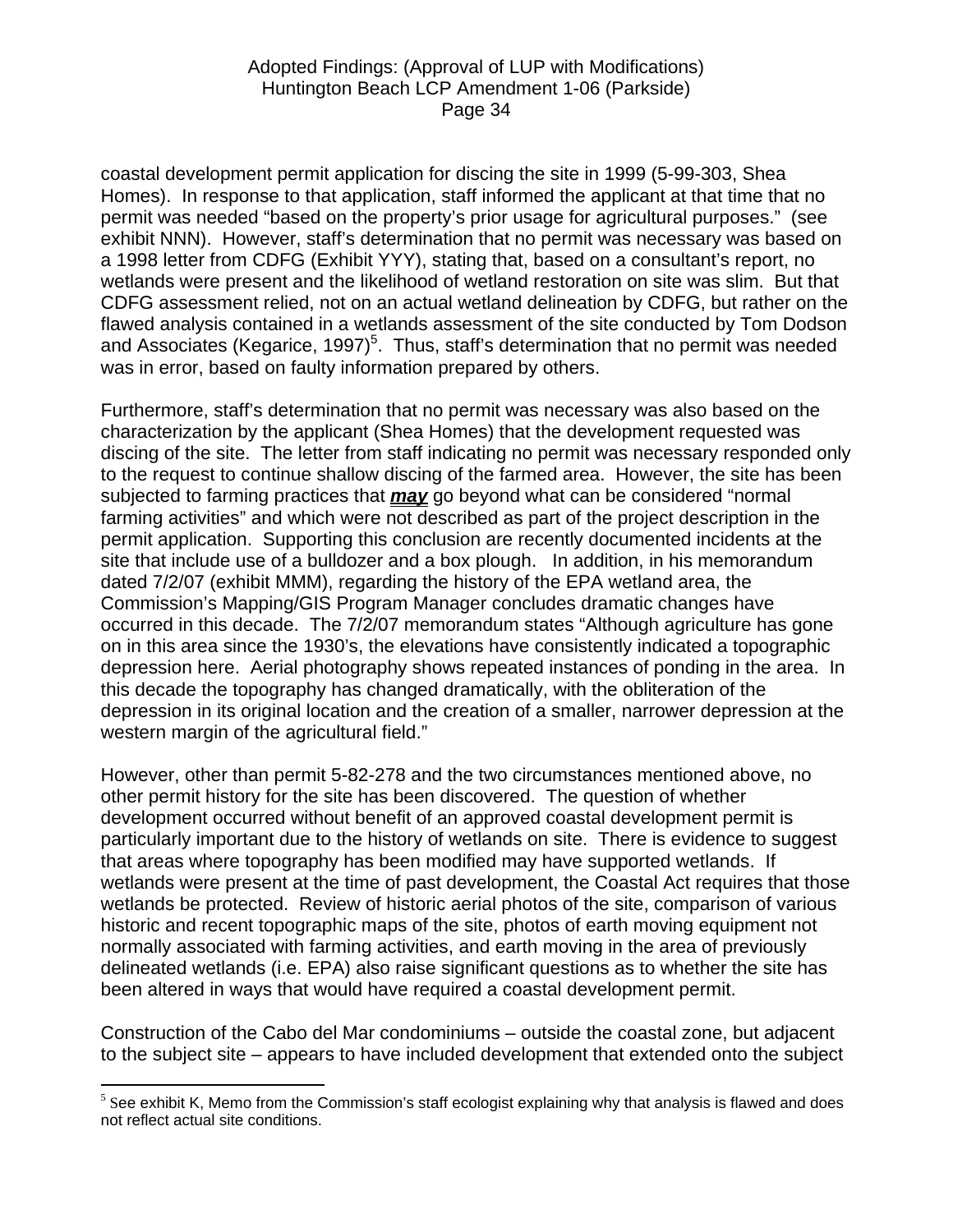site and thus, within the coastal zone. Prior to the development of the Cabo del Mar condominiums (c. 1983 – 1985), a portion of the runoff from the approximately 22-acre site drained onto the Parkside property and contributed to the hydrology of the wetland mapped by EPA. At some point after the Cabo del Mar construction, the drainage was directed to new drain pipes that were installed across the subject site. Section 30231 of the Coastal Act requires that all wetlands be maintained by preventing substantial interference with surface water flow. Construction of the drainage pipes impacted one source of water that fed the EPA wetland, inconsistent with Section 30231 of the Coastal Act. Such development would have required a coastal development permit from the Coastal Commission. However, no such permit was obtained.

Regarding the EPA wetland area, evidence suggests that this wetland relied on surface water rather than groundwater. Any loss of runoff would have a negative effect on the wetland that was historically present in the EPA area and on the wetlands that are currently present.

### Open Space Conservation Area

In summary, in order to be most protective of wetlands, the additional wetland area, beyond what is proposed to be designated Open Space-Conservation, must be recognized and appropriately designated under this LUP amendment. At a minimum, that would include the AP<sub>**-WP**</sub> and expanded CP areas, and portions of the wetland area identified by the EPA in a document published in 1989. Although it is very likely the area between the former equestrian facility and the WP would be considered wetland area now were it not for unpermitted development, that determination cannot be conclusively made. *Nevertheless, the AP, WP, expanded CP and the 4 acre area within the EPA delineated area and their respective buffers, when taken together with the area to be designated Open Space Conservation due to ESHA resources, the required buffer, and raptor foraging area, increase the area that must be designated Open Space Conservation.*

The area delineated by the EPA as wetland totaled approximately 8.3 acres. However, as described in the October 25, 2007 memorandum prepared by the Commission's staff ecologist, the 8.3 acre figure appears to have been based on observations during a period when construction activities on an adjacent property resulted in a temporary direction of excess off-site drainage onto the subject site. Several lines of evidence suggest that a reasonable estimate for the size of the wetland before and after the construction is about 4.0 acres. *Unpermitted development Long-time farming activities* resulted in the loss of the 4-acre EPA wetland area. Section 30233 of the Coastal Act requires that loss of wetlands due to fill must be mitigated. The Commission typically requires mitigation at a ratio of 4:1 (area of mitigation to wetland area lost). The *Commission finds that the loss of 4.0-acre modified* EPA wetland *due to unpermitted activity* must be *mitigated restored*. However, the *unpermitted land manipulations activities* that resulted in the loss of the EPA wetland area also contributed to the creation of wetlands in the area of the *WP and* AP. Thus, it would be appropriate to *allow the area of the WP (0.95 acres) and*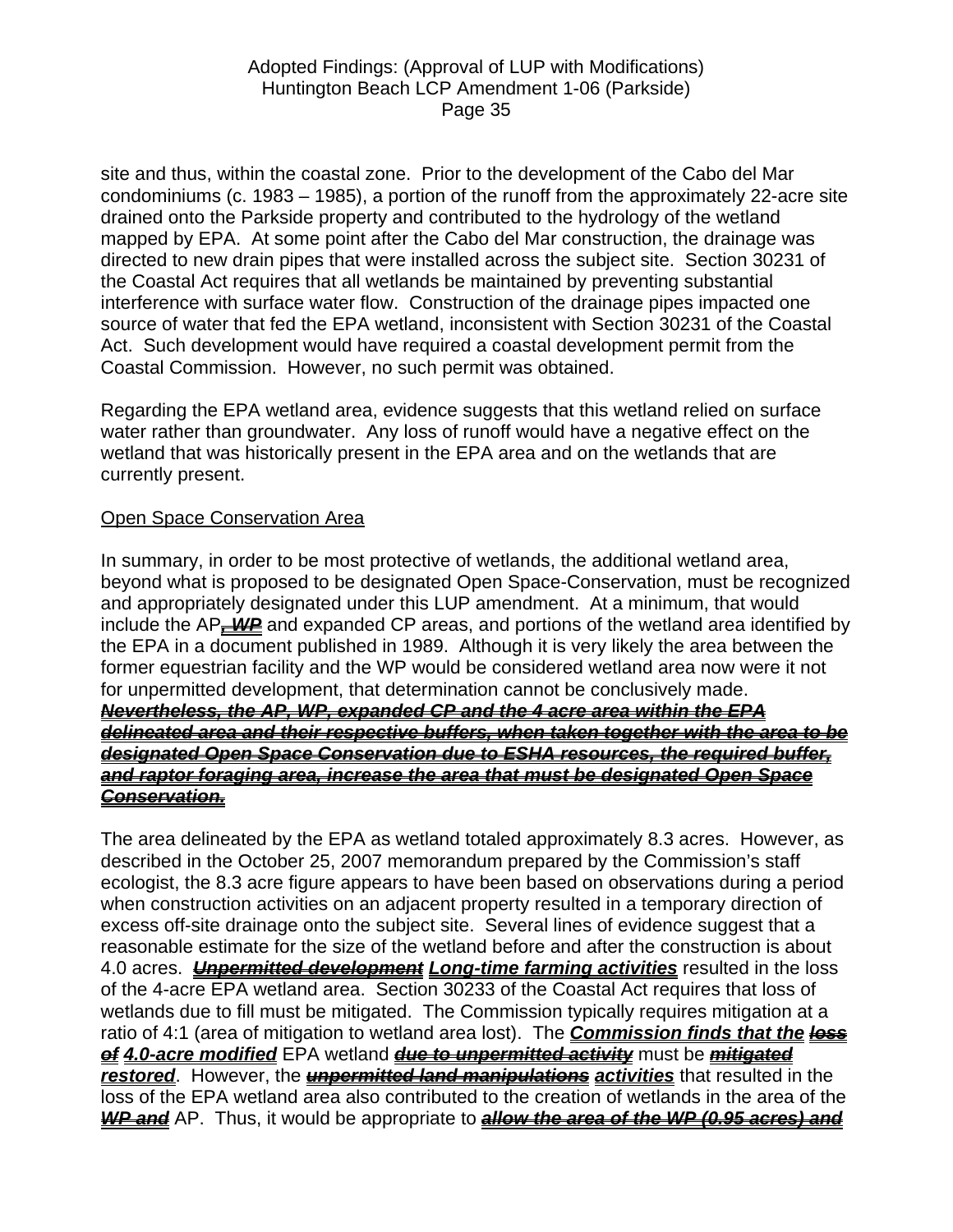*preserve* the area of the AP (0.61 acres) *to be applied toward the total area of wetland creation necessary to and* mitigate the loss of the 4-acre EPA wetland area *through restoration of the 4.0-acre modified EPA wetland, as delineated by the Staff Ecologist. (4 acres lost x 4 = 16 acres of wetland area to be created; 0.95 acres [WP] + 0.61 acres [AP] = 1.56 acres; 16 – 0.61 1.56 acre = 15.39 14.44 acres of wetland area still to be created).* Therefore, in addition to the *area of WP and* AP, an additional *14.44 4.0* acres of *wetland creation restoration* on site *surrounded by a 100 foot buffer* would be required to *mitigate address* the loss of the 4-acre EPA wetland.

Thus, area that must be preserved on site includes the AP, *WP and* expanded CP areas, *modified 4.0 acre* EPA wetland *area (as adjusted and mitigated)*, ESHA areas, wetland and ESHA buffer area<sub> $\tau$ </sub> and raptor foraging mitigation area. Preservation and/or restoration of the AP, *WP,* expanded CP and restored *and mitigated 4.0-acre* EPA wetlands may require supplemental water.

*The Commission finds the designation should apply across the western portion of the subject site to adequately protect the significant coastal resources present onsite and downstream of the subject property. More specifically, the Open Space Conservation designated area would extend from the southern property line along the EGGWFCC from a point east of the necessary buffer for the WP area, across the site to the northern property line at a point east of the necessary buffer for the EPA delineated wetlands and east of the necessary buffer for the northern Eucalyptus*  **grove.** The area to be designated Open Space Conservation is depicted on  $\frac{2}{4}$   $\frac{d^n}{dx}$  revised Exhibit NN.

*Although there are pockets of land within the area the Commission finds must be designated OS-C that are not wetland, ESHA or their necessary buffer areas, they are isolated fragments that could not reasonably be developed for residential or active park uses without significant disturbance to the other resource areas nearby. These intermingled areas were known to be wetlands in the 19th and early half of the 20th century and there remains some unresolved question as to whether some of that area would have delineated as wetland more recently if more data were available and/or past land alteration hadn't occurred. Furthermore, taken together with the area that must be designated OS-C to protect ESHA, wetland and their buffers, as well as area necessary for raptor foraging mitigation, there is really no developable area within the area to be designated OS-C. Therefore, that entire area is most appropriately designated as OS-C.*

*In addition, substantial evidence suggests that other wetland areas existed on site prior to what appears to have been unpermitted development. The Commission typically requires mitigation for wetland impacts, generally at a ratio of 4:1. If wetland areas beyond those specifically described above on site were lost due to unpermitted activity, not only would the wetland areas need to be protected and restored, but mitigation for the interim loss of habitat values would be required. The amount of wetland impact and the need for mitigation would most appropriately be*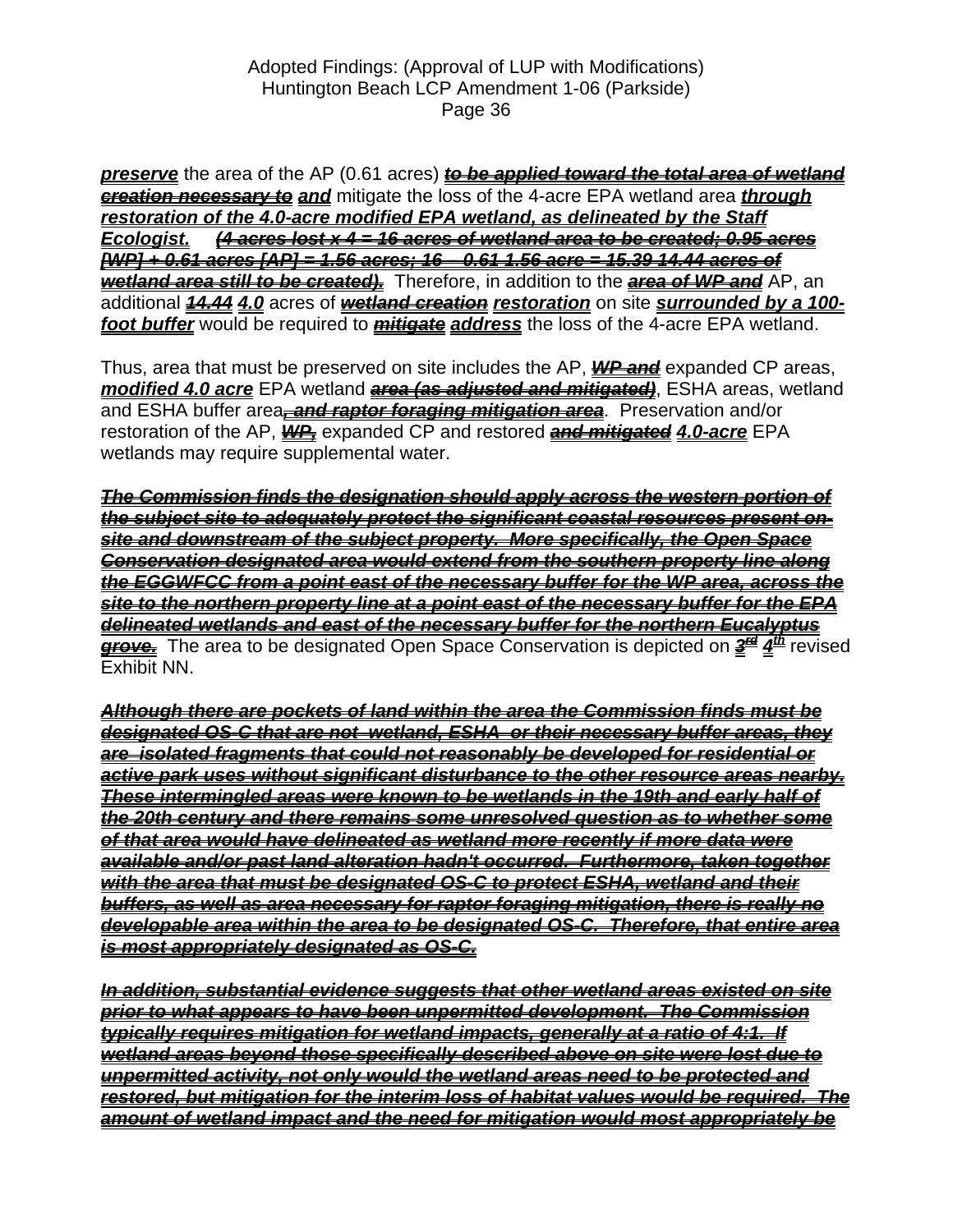*determined at the time a coastal development permit for the site is considered. However, it is imperative that land use designations approved under this LCP amendment not preclude appropriate wetland preservation, restoration and mitigation on site. To that end, it is important to assure that adequate area is land use designated so that such activities/uses (i.e. preservation and mitigation) are viable and in no way precluded. The most appropriate land use designation for wetland preservation, restoration, and mitigation is Open Space Conservation. In order to assure that enough area is set aside for all required future wetland preservation, restoration, and mitigation (as well as the area necessary to protect on site ESHA resources described elsewhere) t T*he Commission finds that only if modified consistent with the land use designations depicted on  $\frac{2}{4}$   $\frac{d}{dx}$  revised exhibit NN, can the proposed LUP amendment be found to be consistent with Sections 30233 and 30231 of the Coastal Act which require protection of wetlands.

Moreover, the entire area was originally deferred certification due to the historic presence of wetland on site. In deferring certification originally, the Commission found:

*North Properties of the Bolsa Chica (Between Wintersburg Channel & base of Bluffs) (MWD Site #1 [virtually identical to the subject site of current LCP amendment[6](#page-36-0) ])* 

*The LUP designates this site for low density residential uses. No modifications were made in the LUP from the previous denial by the Commission.* 

*The Commission found in its "Preliminary Wetlands Determination for the Bolsa Chica Local Coastal Plan, March 11, 1980, that all available information demonstrated that the vast majority of the Bolsa Chica low lands exhibit all the characteristics set forth for the identification of wetlands pursuant to Section 30121 of the Coastal Act and concluded that the information supported a preliminary determination that areas identified on Exhibit J of the "Preliminary Determination" are wetland for the purposes of the Coastal Act. The Commission had also previously found in its denial of the City's LUP that this area contained wetland resources.* 

*Since that action and the previous review of the City's LUP, the Commission and staff have examined additional information concerning the Bolsa Chica wetlands system. As part of the review of the Bolsa Chica LUP the Dept. of Fish and Game in the document "Determination of the Status of Bolsa Chica wetlands (as amended April 16, 1982) identified this area as "severely degraded Historic wetland – Not Presently Functioning as Wetland" and considered it within the context of the entire* 

 $\overline{a}$ 

<span id="page-36-0"></span> $6$  As indicated in footnote 1, the boundaries of the MWD site at the time of the 1982 staff report were not entirely clear. However, the site clearly covered what is now the 40-acre ADC and may have covered the former County parcel and some of the 5-acre certified area as well. Moreover, it did not extend south of the flood control channel, so the observations recounted here are definitely applicable to the site that is the subject of the current application.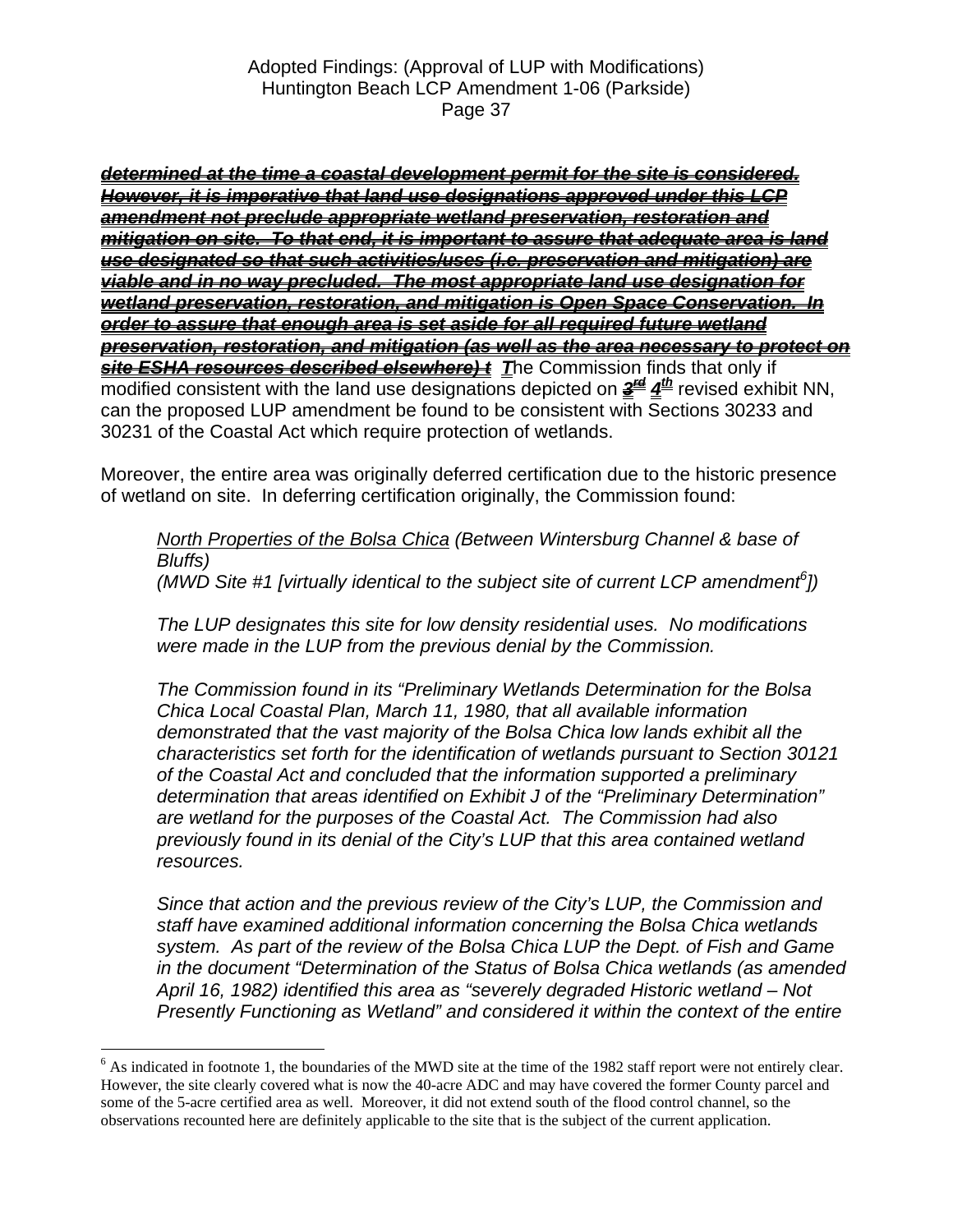*Bolsa Chica wetland system. The DFG determined that this area is part of a 1,000 acre degraded wetland system in the area outside State ownership which is capable of being restored. The DFG report noted:* 

*"The 440 acres of historic wetland which no longer function viably as wetland consists of approximately 250 acres of roads, and pads, 70 acres of agricultural land [including the subject site], and about 120 acres of viably functioning upland habitat. The roads and fill areas presently function as resting substrate for wetland-associated wildlife, and form narrow ecotones which add to and enhance the diversity of habitat available to wildlife. The 120 acres of upland habitat, considered in union, may be considered environmentally sensitive because of their special role in the Bolsa Chica wetland ecosystem. Were it not for the involvement of dikes, roads and relatively shallow fills, these 440 acres would be viably functioning wetlands.* 

*The entire 1,324 acre study area, including 1,292 acres of historic wetland (in which 852 acres still function viably as wetlands [sic] constitutes a fundamentally inseparable wetland system of exceptional value to wildlife."* 

*The DFG also discussed potential restoration of these areas and noted that the amount of acreage and location of wetlands to be restored will be dependant on the amount of fill and existing wetlands which could be consolidated to allow some development in the lowlands.* 

Thus, when the Commission originally deferred certification of the subject site, it did so based on the presence of wetlands. The Commission found that the site contained wetlands, even though the wetland functions were impaired, as is the case today. Moreover, farming was on-going at the time certification was deferred. Thus, the area was deferred certification even though the wetlands were impaired and farming was on-going. No change to those conditions have occurred in the intervening years. Thus, one cannot argue today that the site does not contain wetlands due to on-going farming activities or due to the impaired condition of the wetlands. Furthermore, unpermitted activities cannot be used as a basis to say that wetlands no longer exist at the site.

In addition, in deferring certification of the site the Commission recognized that the site was an integral part of the overall Bolsa Chica wetland system and could feasibly be restored. If the site were to be restored it would be a valuable addition to the Bolsa Chica wetlands restoration project. Sources to feed a restored wetland at the site would come from rainfall and possibly from the adjacent EGGWFCC, as well as urban runoff. And perhaps also from re-establishing the site as the location to accept runoff from the Cabo del Mar condominiums. In any case, restoration of the site as a freshwater wetland would be consistent with the historic wetland system which would typically have included a freshwater component, albeit significantly inland of the subject site. The addition of freshwater habitat to the Bolsa Chica wetlands restoration would greatly increase the biodiversity of the overall restoration project. In addition, taken with the preservation of the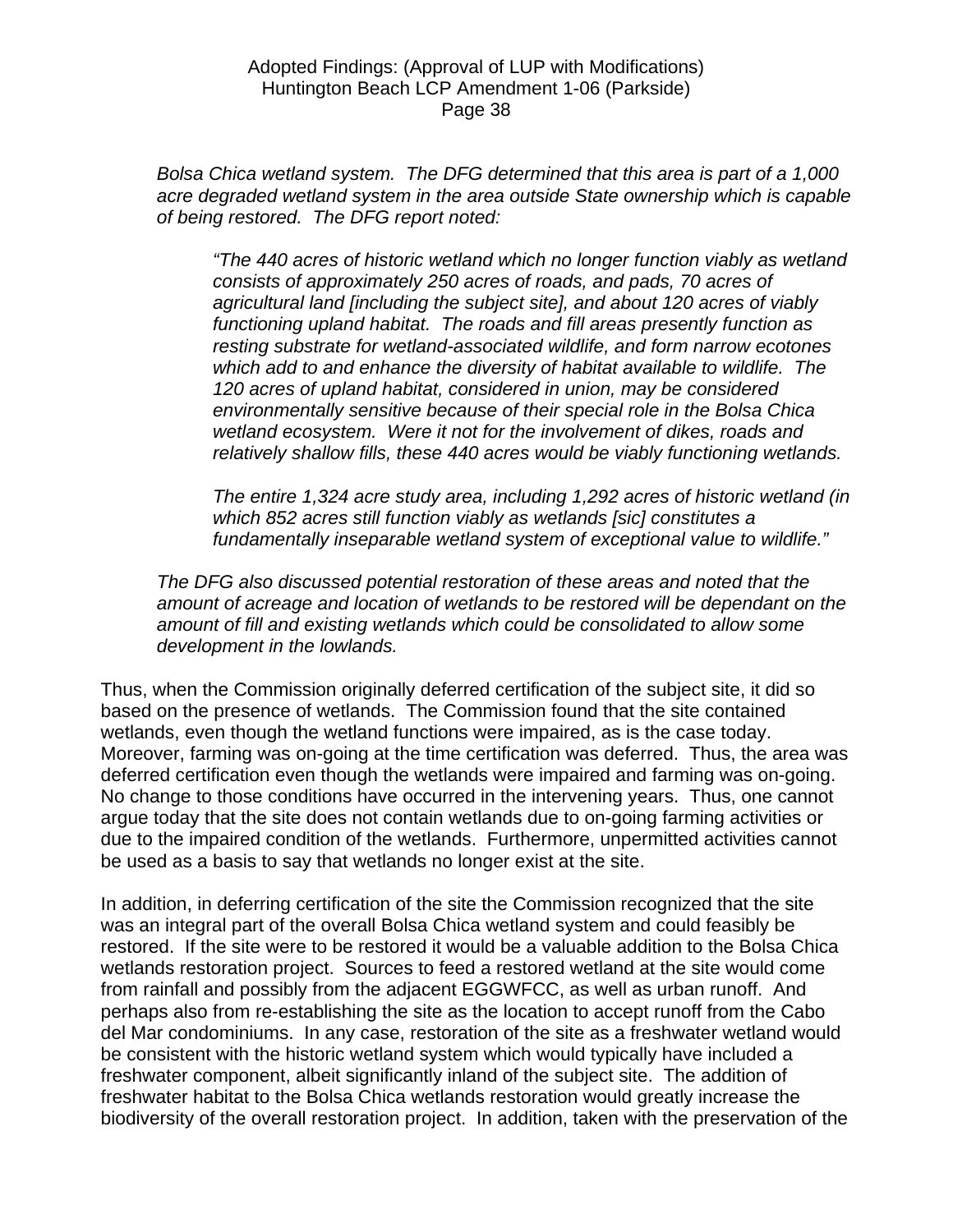eucalyptus grove, described below, the area would provide significant habitat benefits.

In addition to protecting the wetland area itself, it is important to establish buffer areas between the wetland and development. Buffers, by separating development from wetlands, minimize the adverse effects of development on wetlands, thereby avoiding significant adverse effects to resources. Buffers also provide transitional habitat and upland area necessary for survival of various animal species. The Commission has typically found that a minimum 100-foot buffer, or larger, is necessary to protect wetlands. Without the establishment of a minimum buffer size, projects could be approved with an inadequate buffer, jeopardizing the continuing viability of the wetland. Section 30250 of the Coastal Act requires that new development be located where it will not have significant adverse effects, either individually or cumulatively, on coastal resources. Wetlands constitute a coastal resource. In addition, Section 30231 of the Coastal Act requires that all wetlands be maintained by providing natural vegetation buffer areas. The City's certified LUP includes Policy C 7.1.4, which requires buffers around wetlands. This policy would apply to the subject site, but it allows a lesser buffer area if existing development or site configuration preclude a full 100 feet. In this case, such circumstances do not apply because the site is 50 acres in size and is not constrained by the site configuration or by existing development. A buffer less than 100 feet from all on-site wetlands is not adequately protective of the wetland. The proposed amendment does not recognize all wetland areas present on site and does not provide any buffer requirements specific to the site. Thus, as proposed, the amendment could result in locating development too close to the wetland, threatening the survival of the resource, inconsistent with Section 30250 which requires that the location of development avoid significant adverse effects on coastal resources such as wetlands and Section 30231 which requires natural vegetation buffer areas.

The extent of wetlands on site over the last 30 years, and past activities on the site that may have impacted those wetlands are difficult to determine with certainty. The Commission is charged with protecting wetlands, and limiting uses allowed within wetlands, as well as assuring that any allowable use is the least environmentally damaging alternative and that adequate mitigation is provided. The Commission must also assure that the quality of wetlands is maintained by, among other things, preventing substantial interference with surface water flow. In order to achieve these requirements, the Commission must review the evidence available to it, even when that evidence may conflict or be incomplete, and arrive at a conclusion that is most protective of wetlands. In this case, the Commission, after reviewing available evidence, finds that on balance there is stronger evidence to support the conclusion that there are significantly more wetlands at the site than has been recognized in the LUPA request. At a minimum, the additional wetland area includes the **WP** AP, expanded CP, the area delineated by the EPA in 1989 (as adjusted) *and, very likely, the area near the former equestrian facility*.

Any wetland delineation prepared for the subject site must recognize that the site is both a 'difficult site to delineate' (i.e. an area where conditions make the use of standard field indicators of wetland parameters difficult [e.g. soils formed under hydric conditions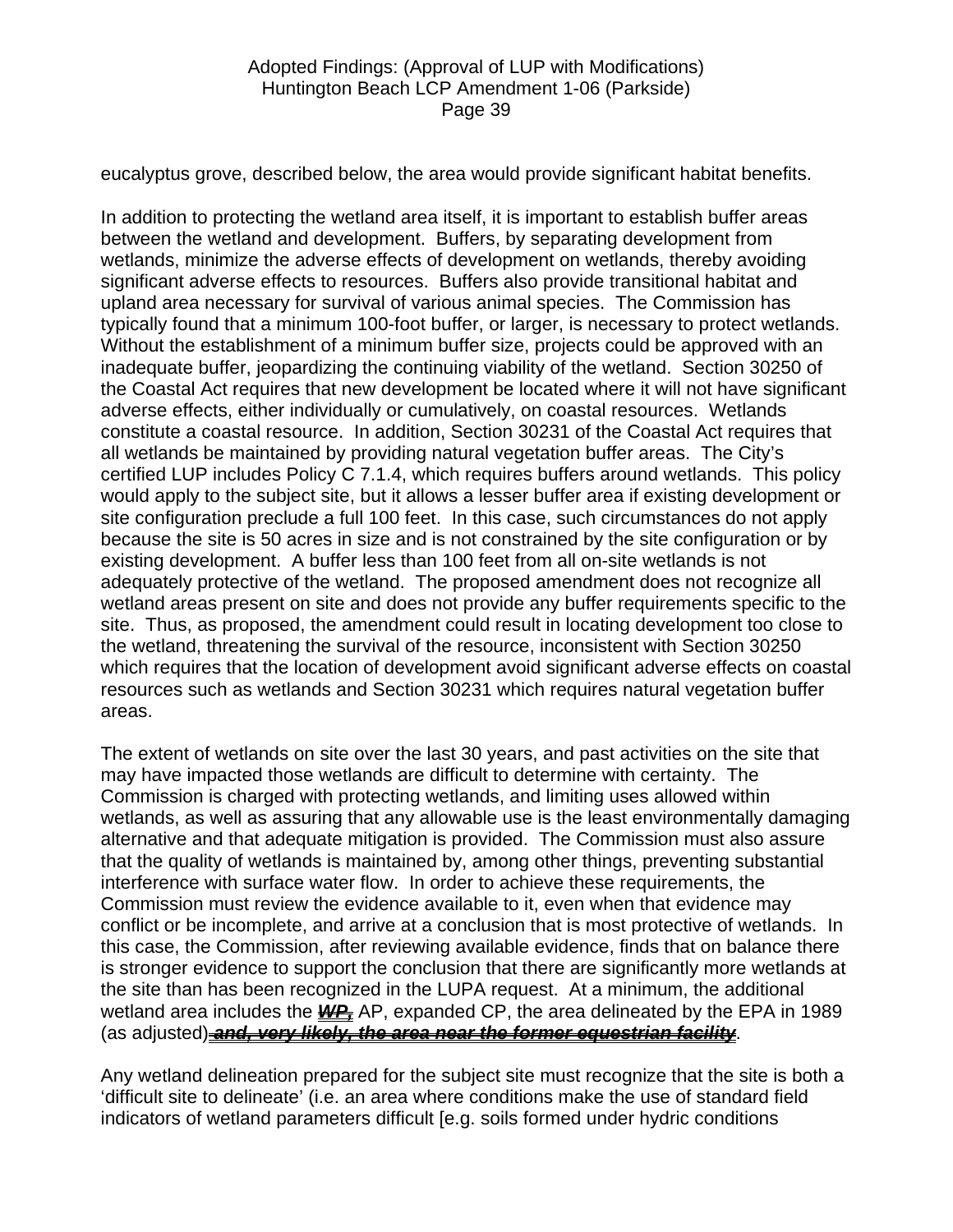associated with tidal inundation that is no longer present]) and 'atypical' because human activities (i.e. farming) have resulted in the lack of positive indicators of one or more wetland parameters. The wetland delineation must account for circumstances where indicators are absent or difficult to interpret but other evidence demonstrates that the component(s) recognized by the Commission that comprise a wetland are present or would be present if not for the 'difficult' or 'atypical' situation. For example, the wetland delineation must recognize and account for circumstances where vegetation indicators cannot be expected; hydric soil indicators may be artifacts of prior conditions; the soil surface is frequently disturbed, which removes indicators of recent inundation; plowing may drastically alter the soil profile; irrigation might confound the interpretation of the presence of recruiting wetland plants and the presence of indicators of recent hydric conditions. Because the site historically has been, more or less continuously farmed, these indicators may be lacking even though the area may be "wet enough, long enough" that wetland features would develop. It is critical that future wetland delineations of the site recognize this protocol and that, consequently, even if the usual wetland indicators are not observable, wetland areas must still be identified if those areas meet Coastal Commission criteria. Wetland delineations must be sufficiently current to represent present site conditions. As proposed, the LUP amendment does not include this clarifying information. Therefore a modification is suggested to specifically incorporate this standard into the site specific section of the LUP.

It should be noted that construction of a flood protection levee within the wetland buffer area, provided it is the least environmentally damaging alternative, would not be incompatible with the continuance of the wetland. In order to be the least environmentally damaging alternative, the flood protection levee should be placed outside the buffer wherever possible, and as close to land designated for residential and/or active park uses as much as possible. According to the related coastal development permit application for the subject site and the project proponent, the type of flood protection levee to be constructed would be a vegetated flood protection feature (VFPF), essentially vegetated earthen berm with an internal sheet pile wall. The VFPF would not be expected to adversely impact the wetland because 1) there would only be temporary constructionrelated impacts, 2) once constructed, the VFPF would be planted to provide upland habitat that complements the wetland vegetation, and, 3) the VFPF would not require maintenance once constructed, thus intrusions into the buffer would be limited only to those necessary during construction. For these reasons locating a flood protection levee such as the one described above within the wetland buffer would be consistent with Sections 30233 and 30250 of the Coastal Act regarding wetland protection.

*If, at the time a coastal development permit is proposed, the applicant presents conclusive evidence that a substantial area that has been designated Open Space Conservation did not support wetlands prior to unpermitted activity, or that no unpermitted activity occurred that effected wetlands, that evidence will be considered at the time the coastal development permit application is reviewed. If it is conclusively demonstrated by the evidence that residential or active park uses could be accommodated within the OS-C designated area without adversely*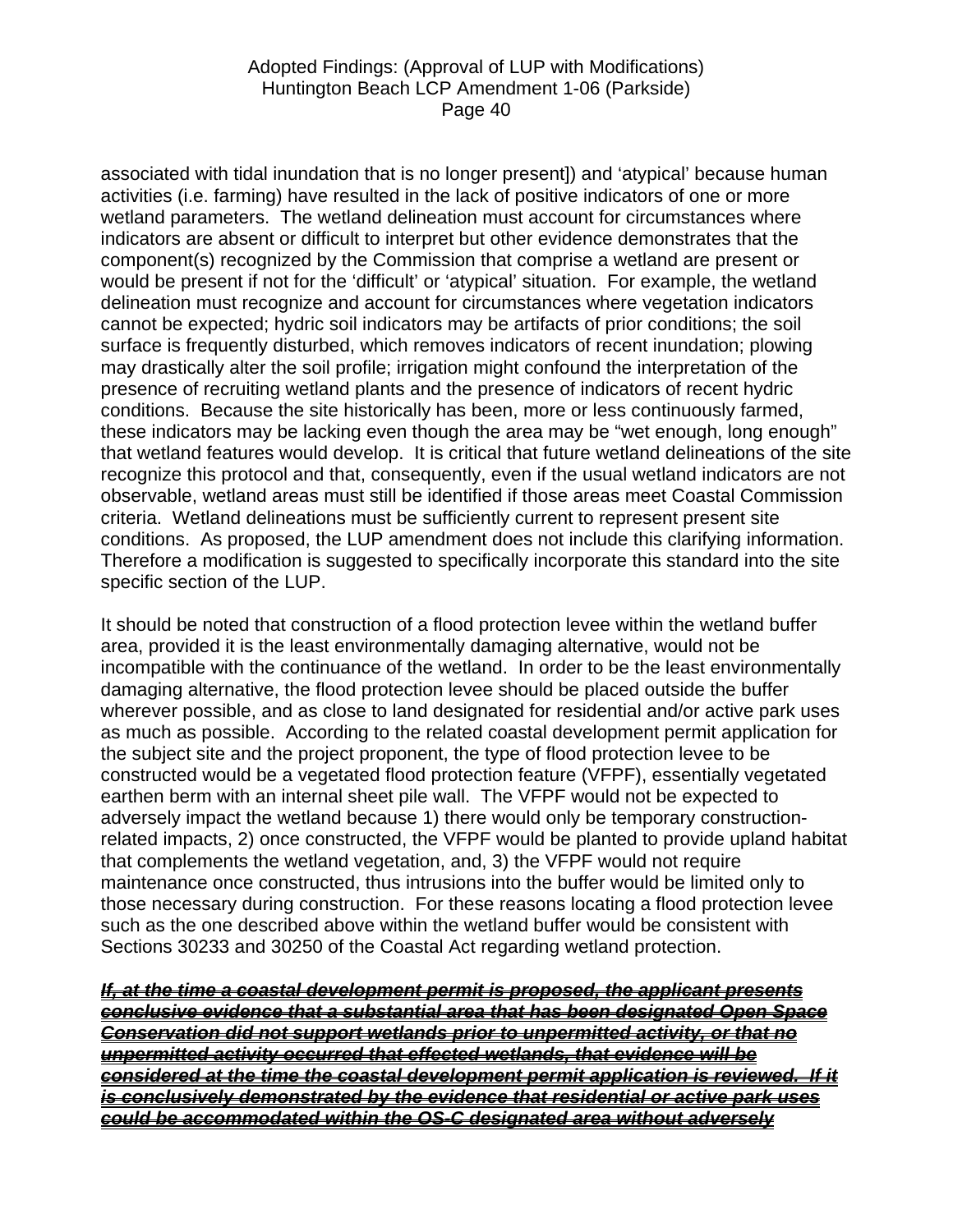#### *impacting any coastal resources, it may be appropriate to evaluate whether an LCP amendment to address such evidence is suitable. However, the Commission must be most protective of coastal resources and in order to do so, based on the evidence currently available, it designates all area described above and as shown on 3rd revised exhibit NN Open Space Conservation.*

Furthermore, Section 30250 of the Coastal Act requires that new development be located where it will not have adverse effects on coastal resources. Wetlands constitute a coastal resource. Section 30231 of the Coastal Act requires that all wetlands be maintained and where feasible restored, by preventing depletion of ground water supplies and substantial interference with surface water flow and by maintaining natural vegetation buffer areas. Based on information submitted with the related coastal development permit application, a significant amount of earthwork would be necessary to prepare the site for residential development. It is essential that any earthwork undertaken on the site not interfere with the continuance of all on-site wetlands. No grading is allowed within the wetland and its buffer area under the Coastal Act (unless the grading is for the express purpose of wetland restoration). Grading, outside of the wetland, ESHA and necessary buffers, could only be considered if no adverse impacts to the wetlands resulted. If grading redirected groundwater and/or surface water flow such that water from the site no longer fed the wetlands, it would create an adverse effect on the wetland, which is a coastal resource, inconsistent with Sections 30231 and 30250 of the Coastal Act. The proposed amendment does not include any requirements that other site development, including earthwork, assure that no adverse effect occur to the wetlands. Thus, even if no grading were to occur within the wetlands and buffer areas, adverse impacts to on-site wetlands might result from the LUP amendment as proposed. However, if the amendment is modified to include language that requires the protection of the wetlands from all development on-site, the amendment could be found to be consistent with Section 30250 of the Coastal Act which requires no adverse effects to coastal resources occur.

In addition to the modifications suggested above, additional measures must be incorporated into the LUP amendment for the subject site to assure that future development adjacent to the wetland and buffer areas and throughout the site does not adversely impact the wetland. For example, if no restrictions were placed on landscaping throughout the site, invasive plants within the residential areas could invade the wetland areas, potentially displacing the wetland plants. In addition, pets from the residential development, if unrestricted, may enter the wetland area causing disruption. As proposed the LUP amendment does not include any site specific restrictions regarding potential impacts to continuation of the wetland, inconsistent with Section 30250 of the Coastal Act. However if modified to include a prohibition on invasive plants throughout the site, and a requirement for a domestic animal management plan, and fencing along the buffer/development interface, as part of the site specific LUP language, the amendment could be found consistent with Section 30250 of the Coastal Act. Specific suggested modifications to accomplish this are necessary to bring the proposed amendment into conformance with the Coastal Act.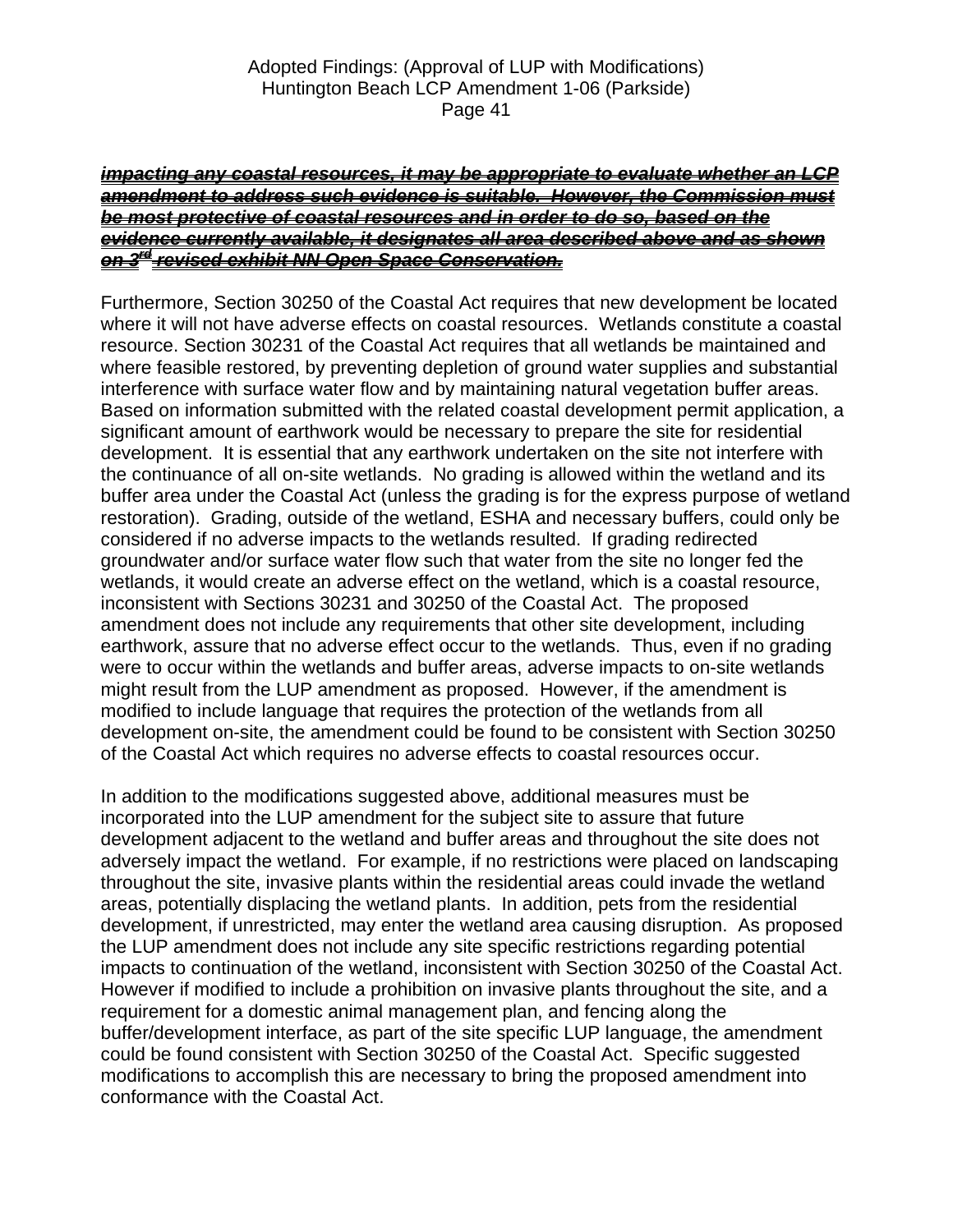Members of the public have raised concerns that unpermitted development has taken place on the property that is the subject of this amendment, and that such unpermitted development has affected the extent of wetlands on the site. Unpermitted development cannot be used as a basis to justify development in areas where, were it not for the unpermitted development, such development would not be allowed. This is true whether there is a specific policy reflecting this in the LUP or not. In this case, however, *due to the fact that the Commission has established there is an ongoing controversy over* the extent of wetlands on the property and a development footprint*, the Commission wishes to ensure that the potential unpermitted development at the site is appropriately evaluated when a coastal development permit for this site is considered. Because this is a live controversy, the Commission suggests a modification of the proposed amendment to include an LUP policy that makes it clear that unpermitted development does not provide the standard for "existing" conditions and that any development proposal must be considered as if the unpermitted development had not occurred*.

The Commission finds that only if modified as *suggested indicated on staff exhibit NN*  (4<sup>th</sup> Revised) can the proposed land use plan amendment be found to be consistent with and adequate to carry out Sections 30233 and 30250 of the Coastal Act regarding wetlands.

# **3. Eucalyptus ESHA**

The subject site contains environmentally sensitive habitat areas (ESHA). The trees within the "eucalyptus grove," within and adjacent to the subject site's western boundary are ESHA due to the important ecosystem functions they provide to a suite of raptor species.

Section 30240 requires that ESHA be protected from significant disruption and that only uses dependent upon the resource are allowed within ESHA. In addition, Section 30240 requires development adjacent to ESHA be sited and designed to prevent impacts which would significantly degrade those areas. Section 30240 further requires that development be compatible with the continuance of the habitat area. This policy is carried over into the City's certified LUP ESHA policies.

In order to assure the ESHA is not significantly degraded and is protected and remains viable, in addition to precluding non-resource dependent development within the ESHA, a buffer zone around the ESHA must be established. A buffer zone would require that development adjacent to the ESHA be set back an appropriate distance from the ESHA. The setback is intended to move the development far enough away from the ESHA so as to reduce any impacts that may otherwise accrue from the development upon the ESHA and that would significantly degrade the ESHA or be incompatible with its continuance. The distance between the ESHA and development, the buffer zone, must be wide enough to assure that the development would not degrade the ESHA and also would be compatible with the continuance of the ESHA.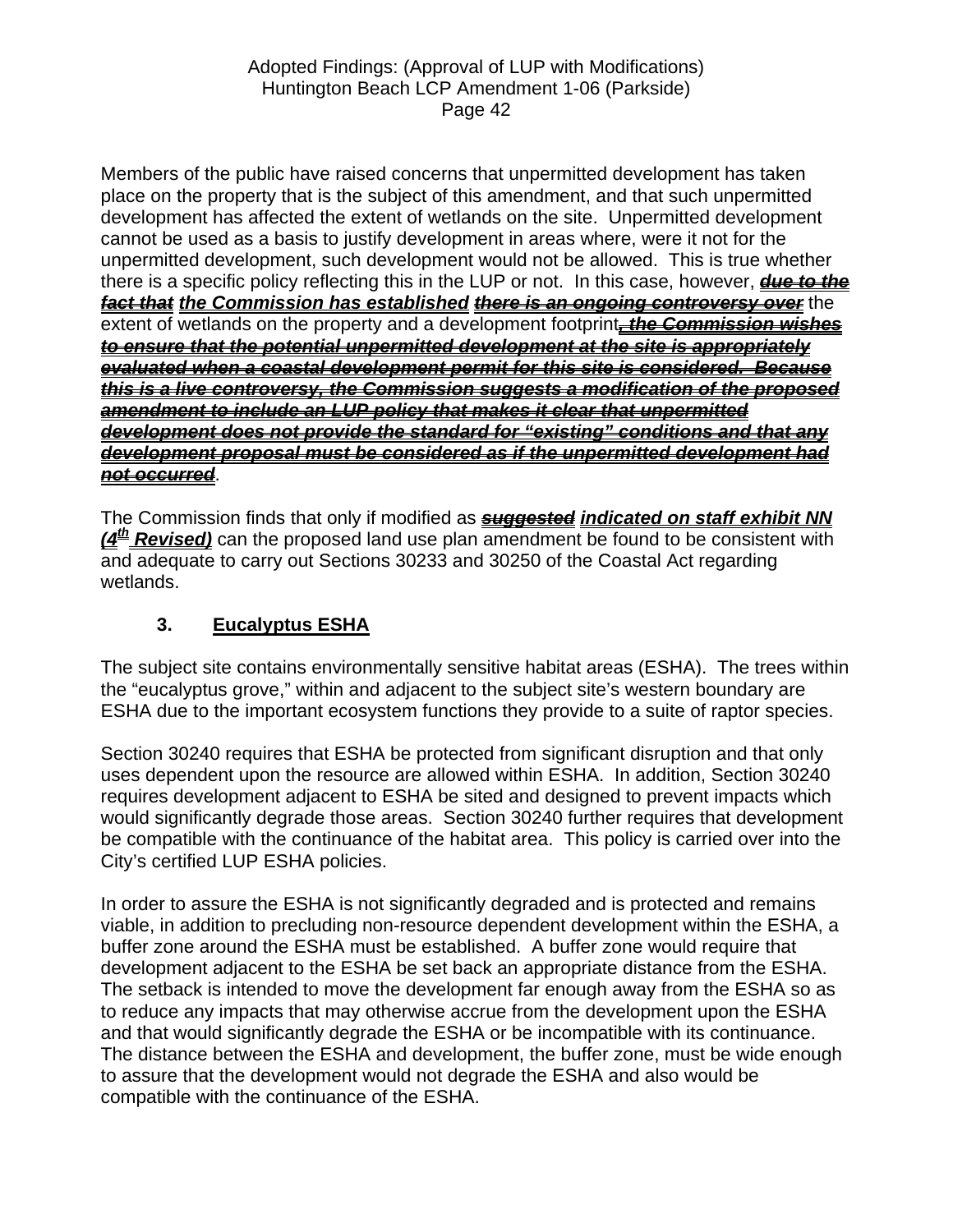The property owner has suggested a "variable width buffer" as a means of protecting the ESHA *(see Attachment C, exhibits 1 and 2). A variable width buffer would be appropriate. The variable width buffer proposed by the property owner would establish a minimum distance of 297 feet between the ESHA and residential or active park development (note: 100 meters is 328 feet) The variable width buffer proposed by the property owner would establish a maximum buffer distance of at least 650 feet between the ESHA and residential or active park development.. In some areas of the site, the effective width of the buffer area would substantially exceed 100 meters due to the relative location of the EPA wetland area and buffer and the AP wetland and buffer. The area occupied by EPA and AP wetlands and their buffers would provide appropriate ESHA buffer in that development with the related noise and activities would not occur within them and also those areas would remain viable as raptor foraging area.* 

*The property owner's proposed variable width ESHA buffer includes a water quality Natural Treatment System (NTS) as an allowable use within the ESHA buffer near the southern grove (see Attachment C, exhibits 1 and 2). The NTS as proposed by the property owner is setback a minimum of 246 feet from the ESHA. Portions of a Natural Treatment System (NTS), would be appropriate within the ESHA buffer as long as it is located as shown on Attachment C, exhibits 1 and 2. An NTS within the ESHA buffer, subject to the setback described above, would be acceptable because it would occupy only a very small portion of the overall buffer area. Furthermore, the NTS itself will provide some habitat value. The shallow water habitat will increase the variety of habitats within the buffer area. For these reasons, allowing an NTS type system within the outer ESHA buffer as shown on Attachment C, exhibits 1 and 2 would not be expected to degrade the ESHA and would be compatible with its continuance.*

As proposed by the property owner, the variable width ESHA buffer would prevent *development that is not compatible with the continuance of the ESHA from occurring in a location where it would disrupt the ESHA and disrupt it. Therefore, the Commission finds the variable width buffer proposed by the property owner will adequately protect the entire ESHA.*

*The buffer should not be measured from myoporum. It is important to note, however, that the "eucalyptus" ESHA is an area that includes several species of non-native trees that provide important habitat for a large suite of raptors. These trees are predominantly eucalyptus, but also include pines and palms. Using aerial photographs, staff has drawn the boundaries of the ESHA by connecting the apparent drip lines of the outmost trees. It has been suggested that this has resulted in including a clump of myoporum, an invasive exotic that probably is not important to raptors. Although, it is appropriate to ignore the myoporum when drawing the boundary, if other nearby trees are species that provide habitat for raptors, the latter should be included within the ESHA boundary even if that results in some myoporum being present within the ESHA.*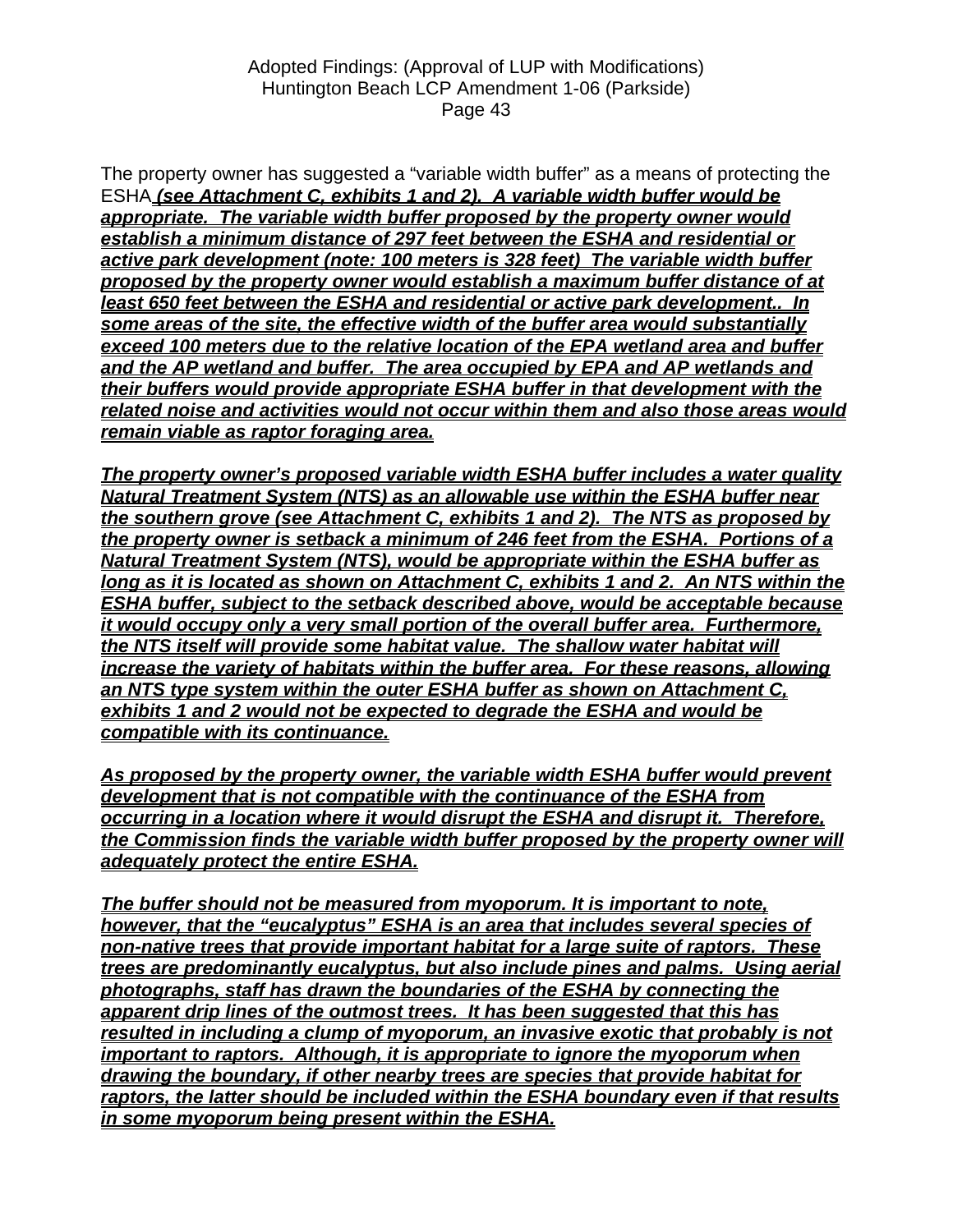*The property owner's consultant (Homrighausen, 2007) has indicated that such a variable width buffer would average 334 feet (see Figure 8 of Commission's staff ecologist's 7/25/07 Memorandum, Exhibit QQQ). However, this result appears to have been obtained by averaging the development setback from both the southern grove of Eucalyptus trees and the northern grove, and by including the active park area with the buffer. It is obvious that the proposed development, which includes the park, is effectively less than 164 feet (50 meters) from the northern Eucalyptus trees that provide raptor habitat rather than the claimed 334 feet. As described in greater detail in the findings for denial of the LUPA as submitted (see Appendix A), a buffer area less than 100 meters is inadequate to protect the ESHA as required by Section 30240(b) of the Coastal Act.*

As proposed, ESHA area would be land use designated Open Space Parks, which would allow active park uses within the ESHA. In order to assure the ESHA is protected, in addition to precluding development within the ESHA, a buffer zone around the ESHA must be established. As proposed, the LUP amendment designates necessary buffer area Open Space Parks and Low Density Residential. The proposed designations would allow residential and park uses within the required buffer areas. Residential and park uses within ESHA and its buffer are inconsistent with Section 30240 of the Coastal Act. The land use designation that protects ESHA by limiting uses within ESHA to those allowed under Section 30240, and that prevents disruption of the habitat is Open Space Conservation. In order to assure that development adjacent to the ESHA does not significantly degrade or impair the continuance of the ESHA, the appropriate land use designation for both the ESHA and its buffer area is Open Space Conservation.

*Uses allowed within the ESHA buffer for the southern grove are limited to resource dependent uses, habitat restoration, and VFPF (described below). In addition, within the northern grove ESHA buffer passive park use may be allowed if it is located more than 150 feet from the ESHA but the uses within the passive park are limited to nature trails, benches for passive use, and habitat enhancement, restoration, creation and management. Such uses are acceptable within the ESHA buffer because they are compatible with the continuance of the ESHA.*

It is also worth noting that California gnatcatchers (Polioptila californica californica), a species listed as "threatened" under the Endangered Species Act, are known to frequent the subject site, especially the western portion. Also, Southern tarplant (Centromedia parryi ssp. Australis), a California Native Plant Society "1b.1" species (seriously endangered in California), also exists at the site. However, the Southern tarplant exists in scattered areas on the site. A focused survey documented the presence of 42 individuals, distributed in 6 locations. The Commission's staff ecologist, in a memo dated 12/19/06 (see exhibit N), concludes that neither the seasonal gnatcatcher foraging habitat nor the Southern tarplant on the subject site meet the Coastal Act definition of ESHA. Nevertheless, regarding gnatcatcher habitat on-site, the staff ecologist's memo states, "it is worth noting that the areas of marginal habitat where gnatcatchers have been observed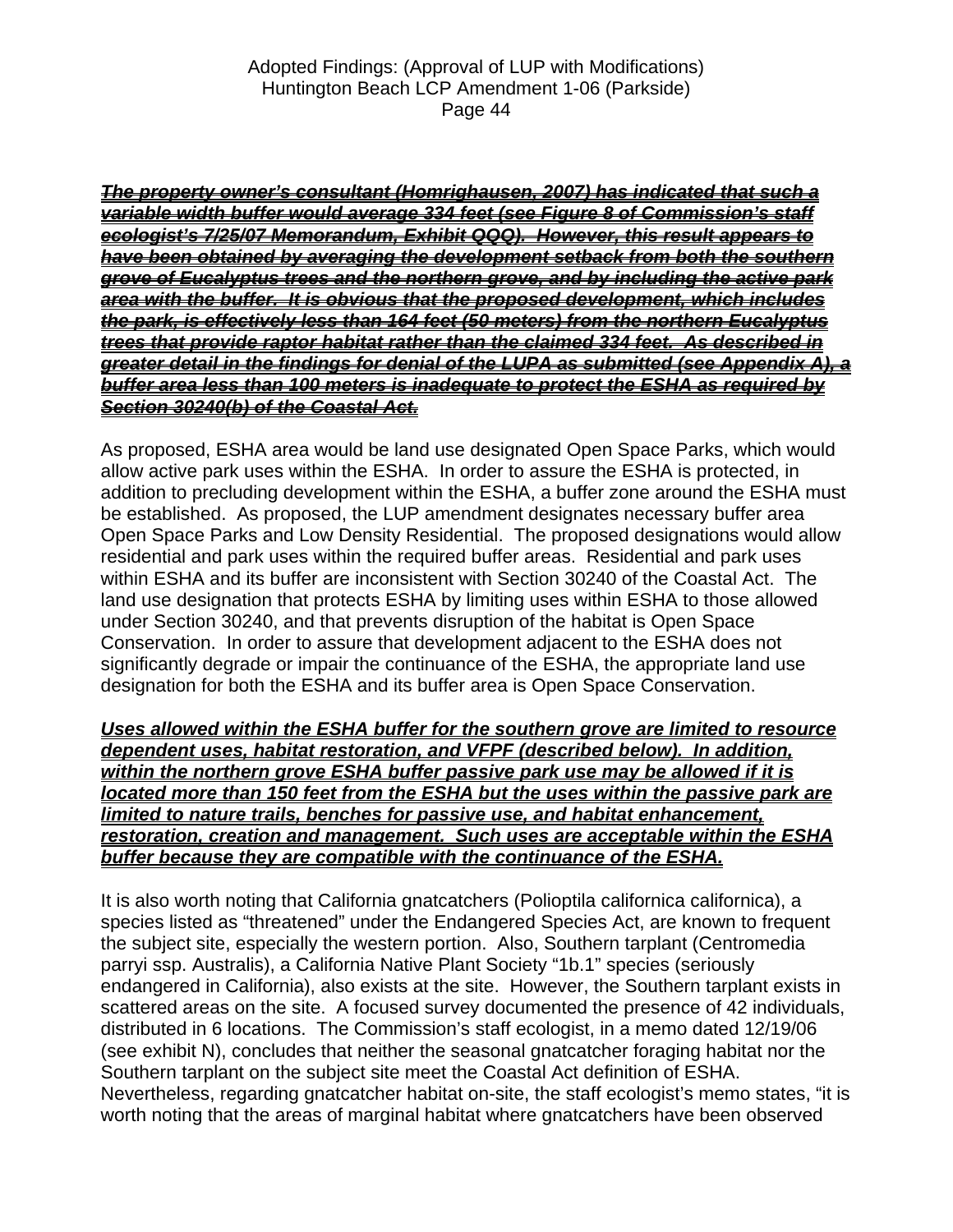are not proposed for development." Regarding the Southern tarplant, the memo states: "In contrast to the habitats on the Bolsa Chica mesa, the scattered areas containing southern tarplant on the Parkside property do not appear to be significant habitat for this species, and it is my opinion that these areas do not meet the definition of ESHA under the Coastal Act. In any case, if the amendment is modified as suggested, the gnatcatcher's habitat and the southern tarplant on site will be retained within the Open Space-Conservation designation.

The land use designations within the ESHA must be limited to the designation that allows only those uses dependent upon the ESHA. In addition, the land use designation within the buffer zone must be the designation that allows only those uses compatible with the continuance of the ESHA, and that will not degrade the ESHA. Furthermore, it is important to assure the continuance of the raptor community by reserving adequate foraging area. In fact, the California Department of Fish and Game (CDFG) provided statements to this effect in a letter to the City dated June 15, 1998 commenting on the Draft Environmental Impact Report for the Parkside project (see Exhibit ZZZ). In that letter, CDFG states that "…[a]gricultural areas, grasslands and wetlands are of seasonal importance to several species of raptors in Orange County by providing important, if not vital, staging and wintering habitat. These habitats also provide foraging areas for resident breeding raptors." CDFG goes on the express concern about the loss of raptor foraging areas within the project site and vicinity and the impacts such loss may have on the adjacent Bolsa Chica Ecological Reserve. However, CDFG didn't suggest any specific mitigation for this loss in this letter. *The wetland areas, their buffers as well as the ESHA buffers will provide some raptor foraging area. However, in recent years, CDFG has routinely recommended a mitigation ratio of 0.5:1 (preservation area to foraging area lost). Were this ratio applied at the subject site, about 17 acres of the subject site would need to be designated Open Space Conservation just to mitigate the loss of foraging habitat of raptors.* As proposed, the LUP amendment would not preserve all ESHA areas *and would not reserve adequate foraging area* or provide required buffers and thus is not consistent with Section 30240 of the Coastal Act. In addition, because the proposed land use designations within and adjacent to ESHA do not limit the uses to those consistent with Section 30240 of the Coastal Act, the proposed LUPA is inconsistent with this Coastal Act requirement to protect ESHA. Therefore the amendment must be denied as proposed. However, if the proposed amendment were modified to land use designate all ESHA and necessary *foraging and* buffer area Open Space-Conservation as depicted on *3rd 4th* revised exhibit NN, the amendment would be consistent with Section 30240 of the Coastal Act.

The above referenced exhibit depicts all areas on site that are recommended for designation as Open Space-Conservation (OS-C). The recommended OSC area encompasses all known wetland areas on site and necessary buffer *and mitigation* area, all ESHA on site and the required buffers*, and includes the intermingled raptor foraging area*. By retaining adequate area on site as OS-C, a Residential designation on the remainder of the site could be found compatible with continuance of the ESHA.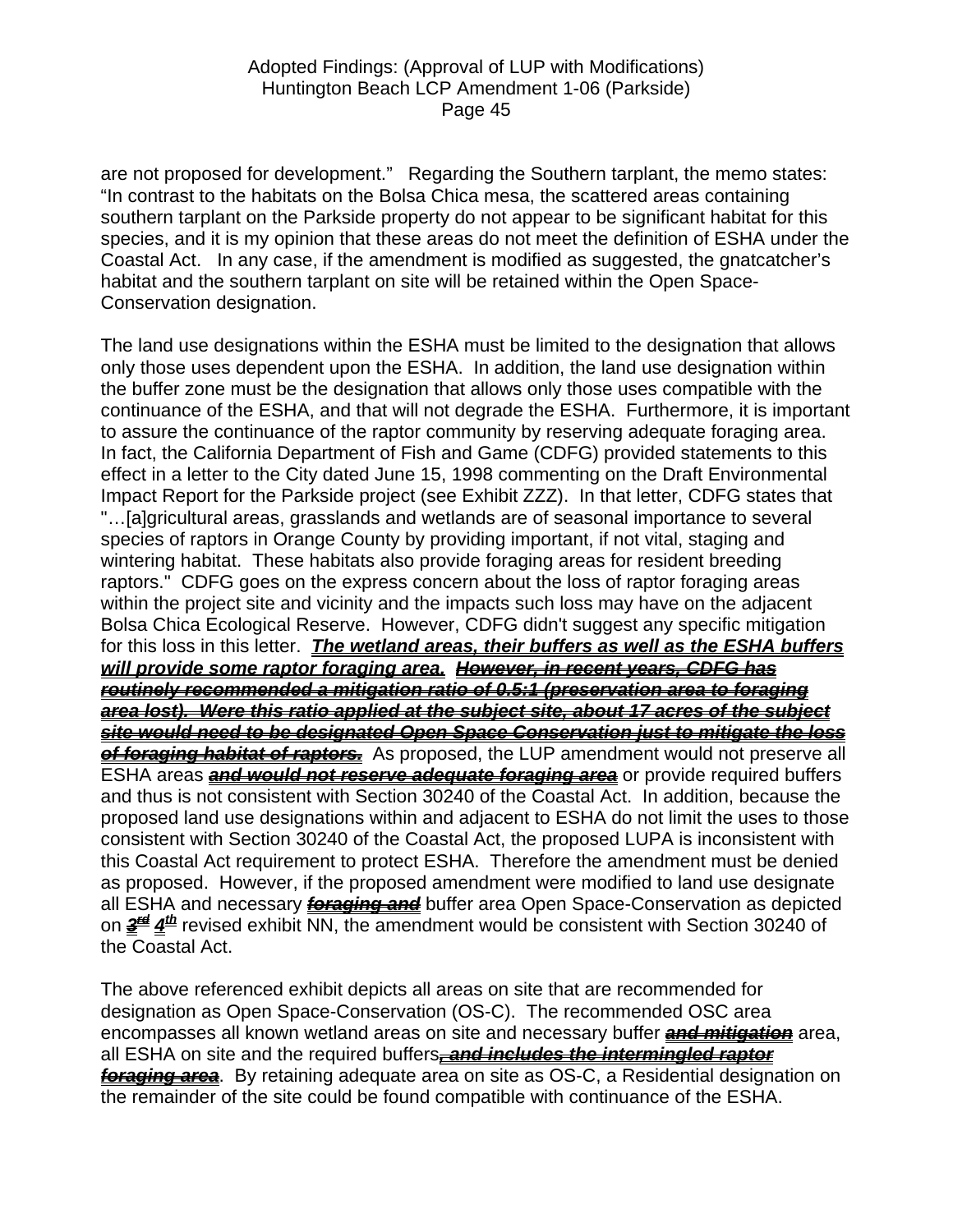#### *Within the area that is recommended to be designated OSC, but that does not fall within existing or filled wetland, ESHA, or required buffer or mitigation area, a water quality natural treatment system (or equivalent) would be appropriate. An NTS would be appropriate in this area because it would provide habitat value, including raptor foraging area. The shallow water habitat would increase the variety of habitats within the OSC area, potentially contributing to biodiversity of the site.*

It should be noted that construction of a flood protection levee within the ESHA buffer, provided it is the least environmentally damaging alternative, would not significantly degrade the ESHA. Alternatives that minimize encroachment into buffer area are preferred. According to the related coastal development permit application for the subject site and the project proponent, the type of flood protection levee to be constructed would be a vegetated flood protection feature (VFPF), essentially a vegetated earthen berm with an internal sheet pile wall. The VFPF would not be expected to degrade the ESHA because 1) there would only be temporary construction-related impacts, 2) once constructed, the VFPF would be planted, thus providing habitat, and, 3) the VFPF would not require maintenance once constructed, thus intrusions into the ESHA buffer due to the VFPF would be limited only to those necessary during construction. For these reasons locating a flood protection levee such as the vegetated flood protection levee described above within the ESHA buffer would be consistent with Section 30240 of the Coastal Act regarding protection of ESHA. The actual design and construction of the flood protection levee would depend on its location.

In addition to land use designating all ESHA area and necessary buffer and mitigation areas Open Space-Conservation, additional measures must be incorporated into the LUP amendment for the subject site to assure that future development does not adversely impact the ESHA. For example, fuel modification requirements necessary to protect future development from fire hazard must be addressed to assure habitat values within the ESHA and required buffer areas are not adversely affected. In addition, if no restrictions were placed on landscaping throughout the site, invasive plants within the residential areas could invade the ESHA areas, potentially displacing the ESHA plants. In addition, pets from the residential development, if unrestricted, may enter the ESHA area causing disruption. As proposed, the LUP amendment does not include any site development restrictions intended to eliminate the site development's potential disruptions to the ESHA, inconsistent with Section 30240 of the Coastal Act. However if modified to include a prohibition on invasive plants throughout the site, and a requirement for a domestic animal management plan, and fencing as part of the site specific LUP language, the amendment can be found consistent with Section 30240 of the Coastal Act. Specific suggested modifications to accomplish this are necessary to find the proposed amendment consistent with the Coastal Act.

Therefore, the Commission finds that only as modified can the proposed amendment be found to be consistent with Section 30240 of the Coastal Act.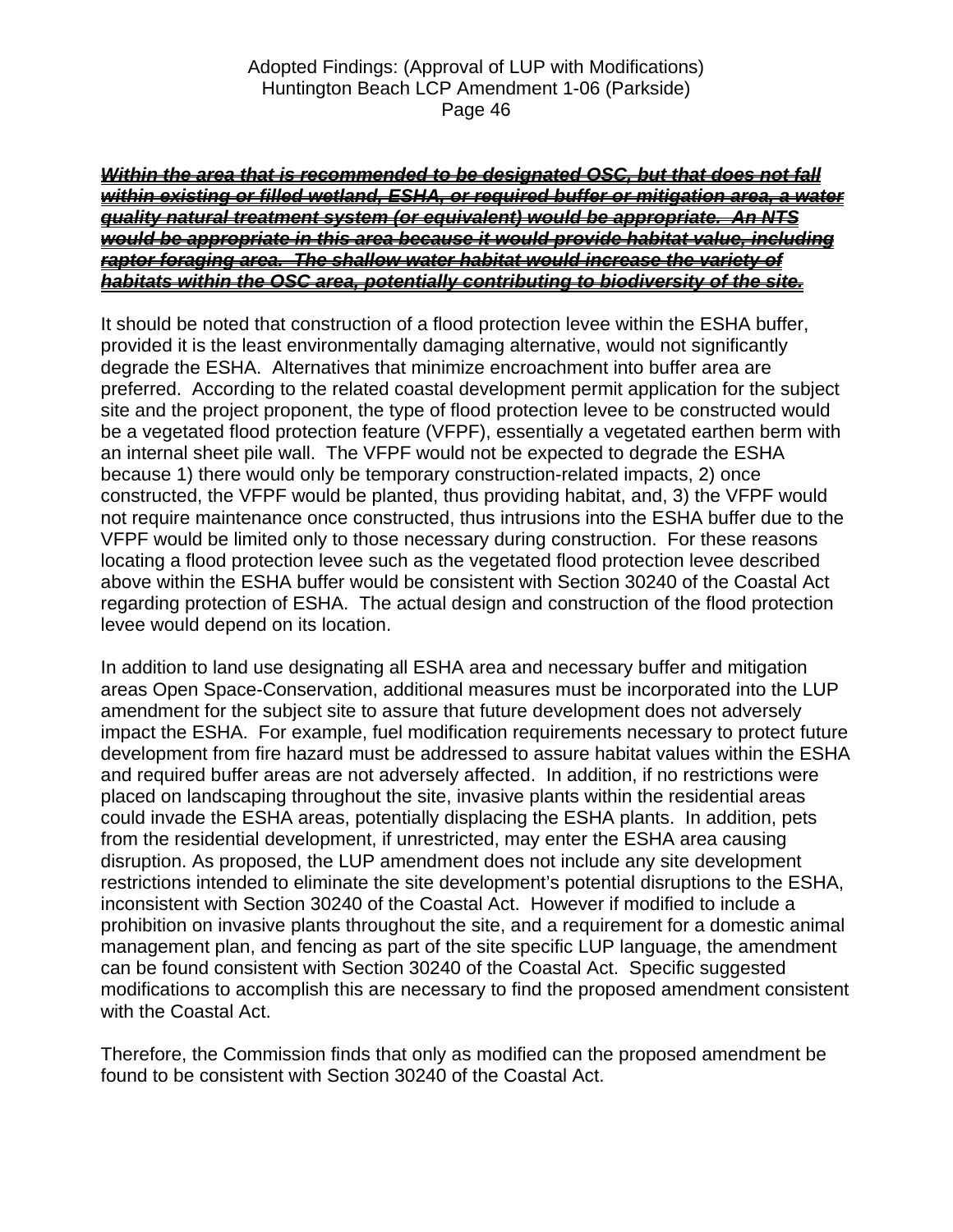# **4. Density**

As proposed the amendment would allow a density of up to 7 dwelling units per acre on approximately 38 acres of the 50 acre site which would yield a maximum of 266 units on the area proposed to be designated residential. However, the related coastal development permit application contemplates just 170 detached single family homes on relatively large lots. The City has proposed a residential land use designation of RL (Residential Low, maximum of 7 units per net acre). However, the City's certified LUP includes a residential land use designation of RM (Residential Medium, from 7 to a maximum of 15 units per net acre). The Commission's suggested modifications necessary to protect coastal resources would reduce the allowable development footprint from the proposed approximately 38 acres to approximately 26.5 acres. If developed at the maximum allowed under RL, a total of 119 units would be the maximum number possible. This would still provide a viable use of the site. However density consistent with the RM designation would also be acceptable within the allowable development footprint. If the RM designation were applied to the site, the maximum total number of units possible would be 255 units, significantly more than the number currently contemplated by the property owner's development plan. Although 255 units are not guaranteed under the RM designation, the ability to establish more units under RM leaves the property owner with greater flexibility in determining the best use of its property.

It is worth noting that, although the project site abuts a low density, single family detached residential development to the north (along Kenilworth Drive and Greenleaf Avenue), there are also higher density multi family residential developments adjacent to and nearby the project site. The previously described Cabo del Mar condominium complex is adjacent to the subject site. Immediately to the north and west of Cabo del Mar are additional multi family residential developments. Thus developing at a higher density at the subject site would not be out of the scale or character of the surrounding development.

In addition, Section 30250 of the Coastal Act encourages residential development to be concentrated in areas able to accommodate it. The higher residential density allowed under the RM designation would allow development at the site to be concentrated in the northeast portion of the site, consistent with this Coastal Act requirement. Thus, a modification is suggested which would allow the City, at the time it considers accepting the suggested modifications recommended herein, to apply either the RL or the RM designation.

# **5. Water Quality**

Section 30230 of the Coastal Act requires that marine resources be maintained, enhanced, and where feasible, restored. Section 30231 of the Coastal Act requires that the biological productivity and quality of coastal waters be protected. The City's certified LUP includes policies that reflect the requirements of 30230 and 30231 of the Coastal Act.

Development has the potential to adversely impact coastal water quality through the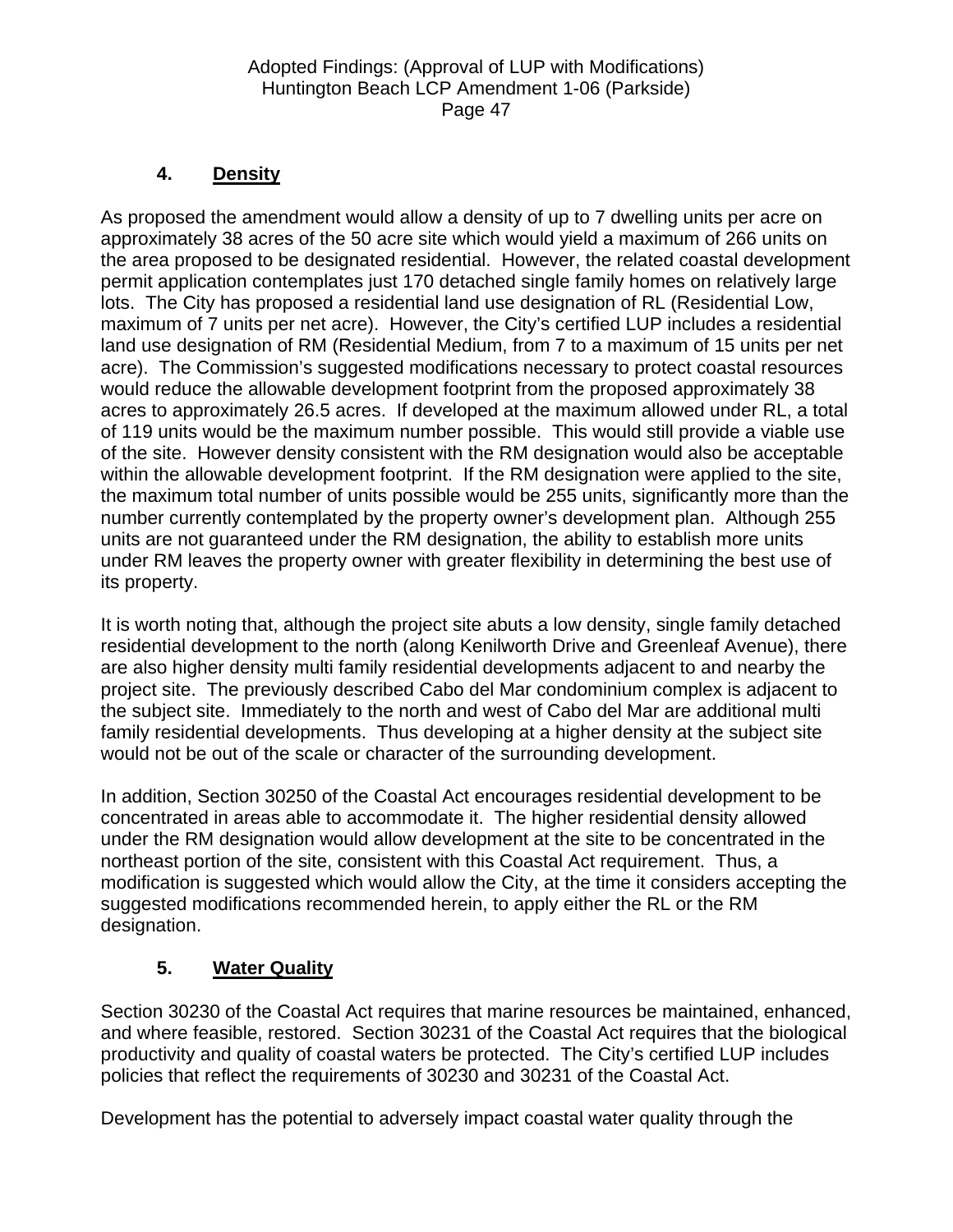removal of native vegetation, increase of impervious surfaces, increase of runoff, erosion, and sedimentation, introduction of pollutants such as petroleum, sediments, metals, cleaning products, pesticides, and other pollutant sources.

The 50 acre project site is currently undeveloped, with the exception of farming activities. Under existing conditions, no runoff leaves the site during most rainfall events. However, installation of impervious surfaces and activities associated with residential development and related hardscape represent a potentially significant impact to water quality downstream of the project, which include the Inner and Outer Bolsa Bay, Muted Tidal Pocket wetlands, Huntington Harbour, and Anaheim Bay Wildlife Refuge. These downstream areas are likely to suffer increases in water quality impairment when site development produces greater volumes and velocities of runoff as well as introducing increased pollutant loads.

It is important that LUP language for the subject site clearly address potential adverse impacts arising due to post development runoff into the channel and significant water bodies downstream. This is especially true because little or no runoff currently leaves the site during most rainfall events. However, the proposed amendment does not include such language. Without such language the LUP amendment is not consistent with the water quality policies of the Coastal Act.

The subject site represents an excellent opportunity to incorporate a natural treatment system, such as a wetland detention system. There are multiple benefits from natural treatment systems such as pollutant removal, groundwater recharge, habitat creation, and aesthetics. Furthermore, maintenance needs are typically more apparent and less frequent with natural/vegetative treatment systems and thus are more likely to remain effective than mechanical systems such as storm drain inserts and the like which can become clogged and otherwise suffer mechanical difficulties. If mechanical treatment control BMPs are not continually maintained they will cease to be effective, and consequently water quality protection would not be maximized.

Incorporating a natural treatment system, such as wetland detention pond system is feasible at the site. The site is an appropriate candidate for a natural treatment system because it is a large site unconstrained by existing development, limited lot size or limited by topography. There is plenty of space on the site to accommodate a wetland detention or similar type system while still allowing a reasonable development footprint. Moreover, because little or no drainage currently leaves the site, it is important that development of the site not result in creation of new adverse water quality impacts such as would result from increased runoff leaving the site. In order to achieve the goal of not creating new adverse water quality impacts, all dry weather flow would need to be retained on site to the maximum extent practicable. The best way to accomplish retention of dry weather flow on site typically is some type of natural treatment system. Furthermore, in order to protect water quality year round it is appropriate to impose a standard that any runoff that leaves the site must meet. The generally accepted standard for stormwater runoff is a requirement to treat at least the  $85<sup>th</sup>$  percentile storm event, with at least a 24-hour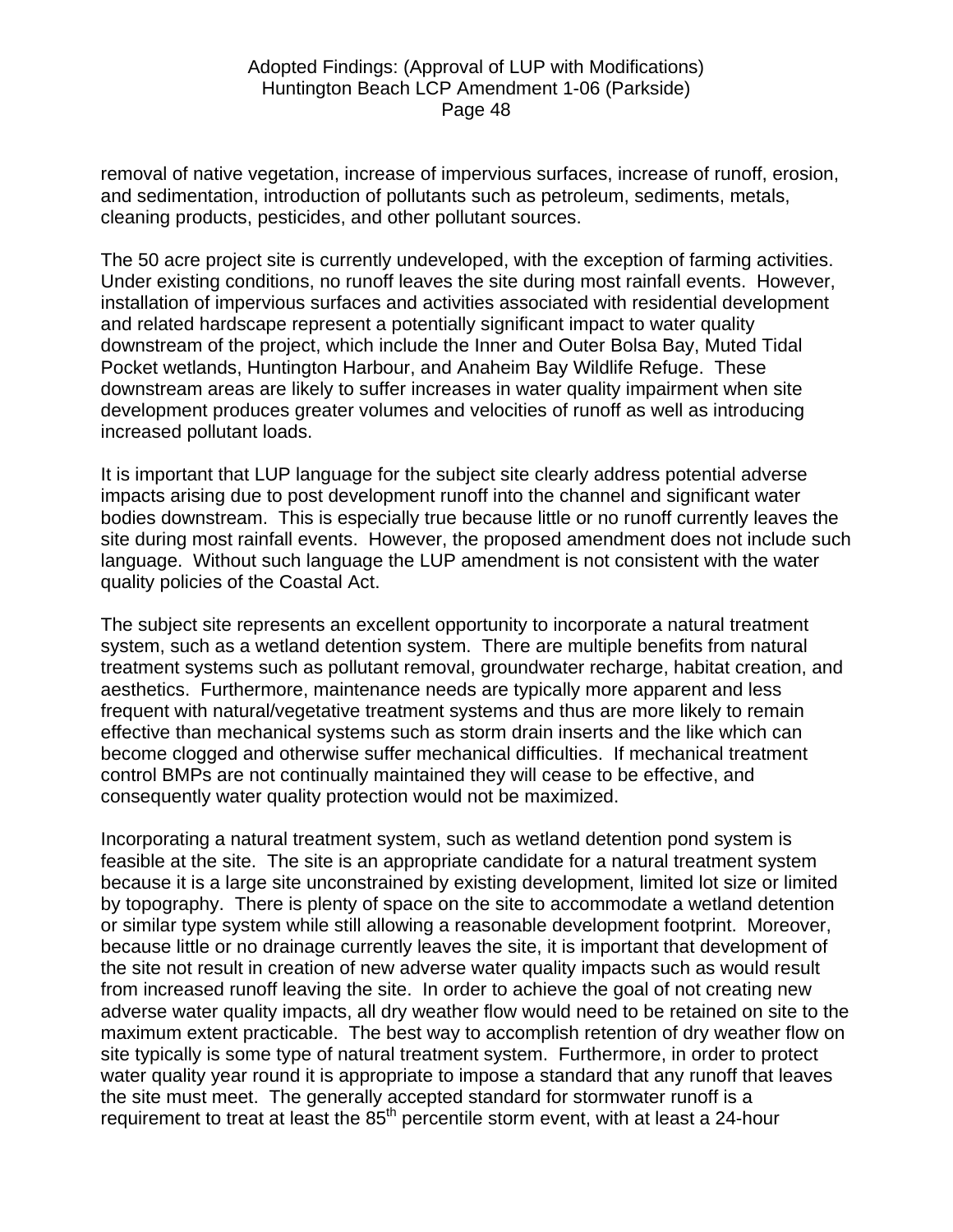detention time. If dry weather runoff cannot be retained on site, it should be treated (e.g., detained for at least 48 hours and where practicable for seven days in a natural treatment system). The current LUP amendment does not require these site-specific water quality measures and standards. Therefore, there is no assurance that water quality will be protected. Consequently the amendment is not consistent with the water quality policies of the Coastal Act and must be denied.

In addition, although the existing LUP includes policies that require projects to incorporate water quality BMPs, none of the existing LUP policies express a preference for types of treatment control BMPs. The preferred option for treatment control BMPs is, first, a natural treatment system (e.g. bio-swales, vegetative buffers, constructed or artificial wetlands), then, second, a combination of natural treatment and mechanical systems or BMPs, and last, use of mechanical treatment systems or BMPs alone (e.g. site-specific water quality treatment plants, storm drain filters and inserts). In addition, application of appropriate site design and source control BMPs reduces the amount of runoff that would need treatment control measures. Thus, site design and source control BMPs should be considered first in order to adequately size any necessary treatment control BMPs.

In addition, the LUP does not contain any policy citing a hierarchy of preference for different types of BMPs. Without such an LUP policy, there is no guarantee they will be incorporated into projects when it is feasible to do so. Natural treatment systems, for the reasons described above, provide better water quality protection, among other benefits. Consequently the amendment is not consistent with the water quality policies of the Coastal Act and must be denied. However, if the amendment is modified as suggested to include this in LUP policy language, it would be consistent with the water quality policies of the Coastal Act.

The use of permeable materials for paved areas in new developments is a site design and source control measure which can reduce the rate and volume of the first flush of stormwater runoff and can help to minimize or eliminate dry weather flow. The proposed amendment does not include any discussion on the benefits of incorporating permeable materials into the design of future projects. However, if the amendment is modified as suggested to include this in LUP policy language, it would be consistent with the water quality policies of the Coastal Act.

In addition, as proposed, the amendment does not include any requirements to minimize or eliminate dry weather flows through the use of site design and source control BMPs. Consequently, adverse water quality impacts due to dry weather flows are not minimized. However, if the amendment were modified as suggested to incorporate policy language addressing this measure, the amendment would be consistent with the water quality policies of the Coastal Act.

The current City of Huntington Beach LCP Policy 6.1.6 (paragraph 4) states that, the City shall continue implementation of the Municipal Non-Point [sic] Source National Pollution Discharge Elimination System (NPDES) standards program which is required by an order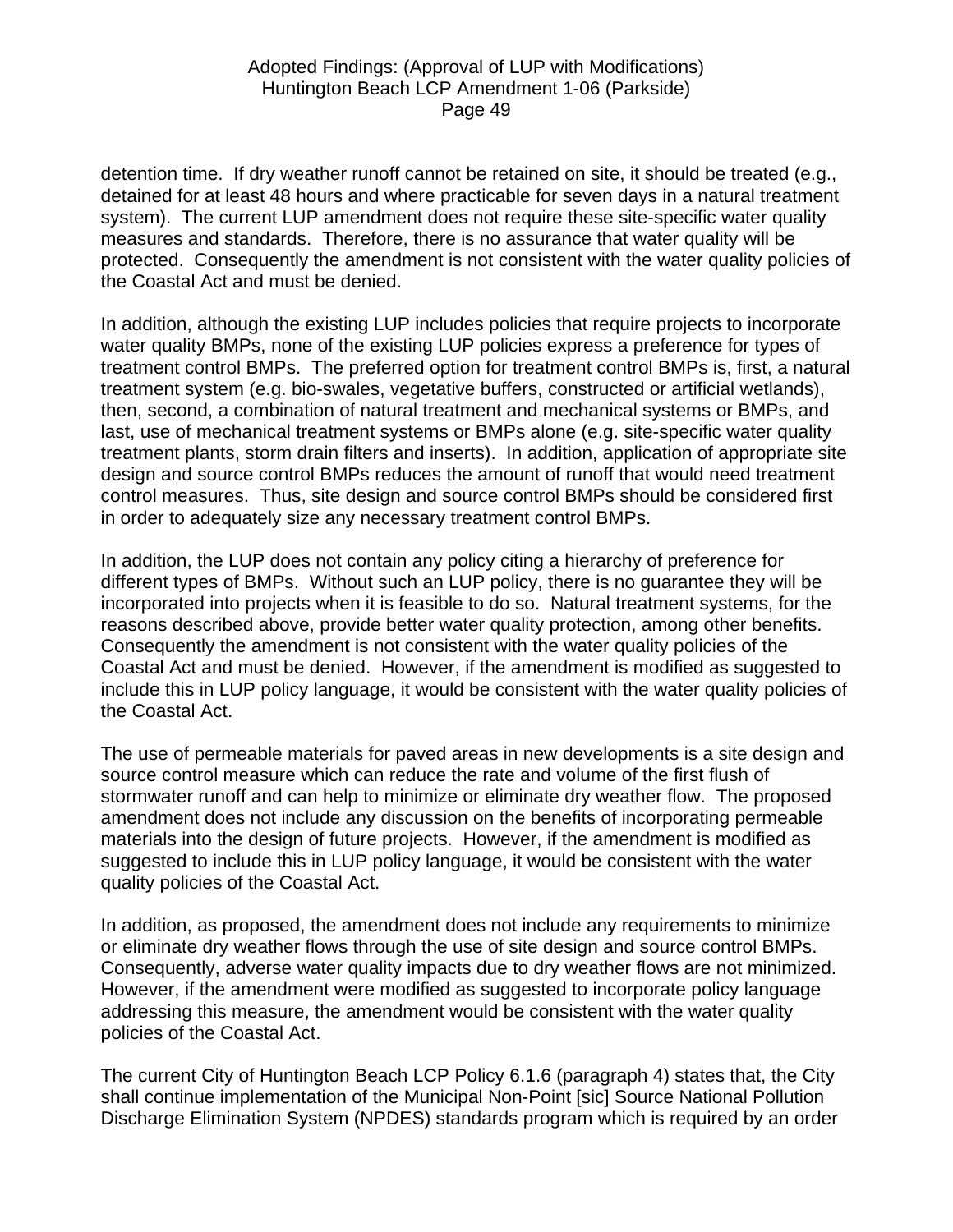of the Santa Ana Regional Water Quality Control Board. The policy also states that the City will continue to require a Water Quality Management Plan for all applicable new development and redevelopment in the Coastal Zone. The Commission finds this policy should be modified to include the correct name and date of the permit and to incorporate this permit by reference into the Local Coastal Program. Updates to the NPDES permit (such as the update expected in 2007) should be submitted to the Executive Director for an LCP amendment.

While the Commission recognizes that the City's existing policies address water quality protection and improvement within the City, it also recognizes that there are additional, more specific steps that could be taken to further protect, restore and/or enhance the water quality of downstream sites (EGGW flood control channel, Bolsa Chica wetlands restoration area, Huntington Harbour, and Anaheim Bay Wildlife Refuge) that will be effected by runoff generated by development of the site. The proposed amendment could not be found consistent with Sections 30230 and 30231 of the Coastal Act, if feasible measures known to positively impact water quality were not included in language specific to the subject site as part of the current amendment proposal. The Commission's standard of review, which requires the preservation, protection, and enhancement of coastal resources including water quality, necessitates that the additional measures, outlined above, be imposed. Thus, the Commission finds that only if modified as suggested is the proposed amendment consistent with Sections 30230 and 30231 of the Coastal Act regarding water quality.

# **6. Public Access and Recreation**

Section 30210 of the Coastal Act states:

*In carrying out the requirement of Section 4 of Article X of the California Constitution, maximum access, which shall be conspicuously posted, and recreational opportunities shall be provided for all the people consistent with public safety needs and the need to protect public rights, rights of private property owners, and natural resource areas from overuse.* 

Section 30252 of the Coastal Act states, in pertinent part:

*The location and amount of new development should maintain and enhance public access to the coast by … (3) providing nonautomobile circulation within the development, (4) providing adequate parking facilities or providing substitute means of serving the development with public transportation, … (6) assuring that the recreational needs of new residents will not overload nearby coastal recreation areas by correlating the amount of development with local park acquisition and development plans with the provision of onsite recreational facilities to serve the new development.* 

Coastal Act Section 30212.5 states: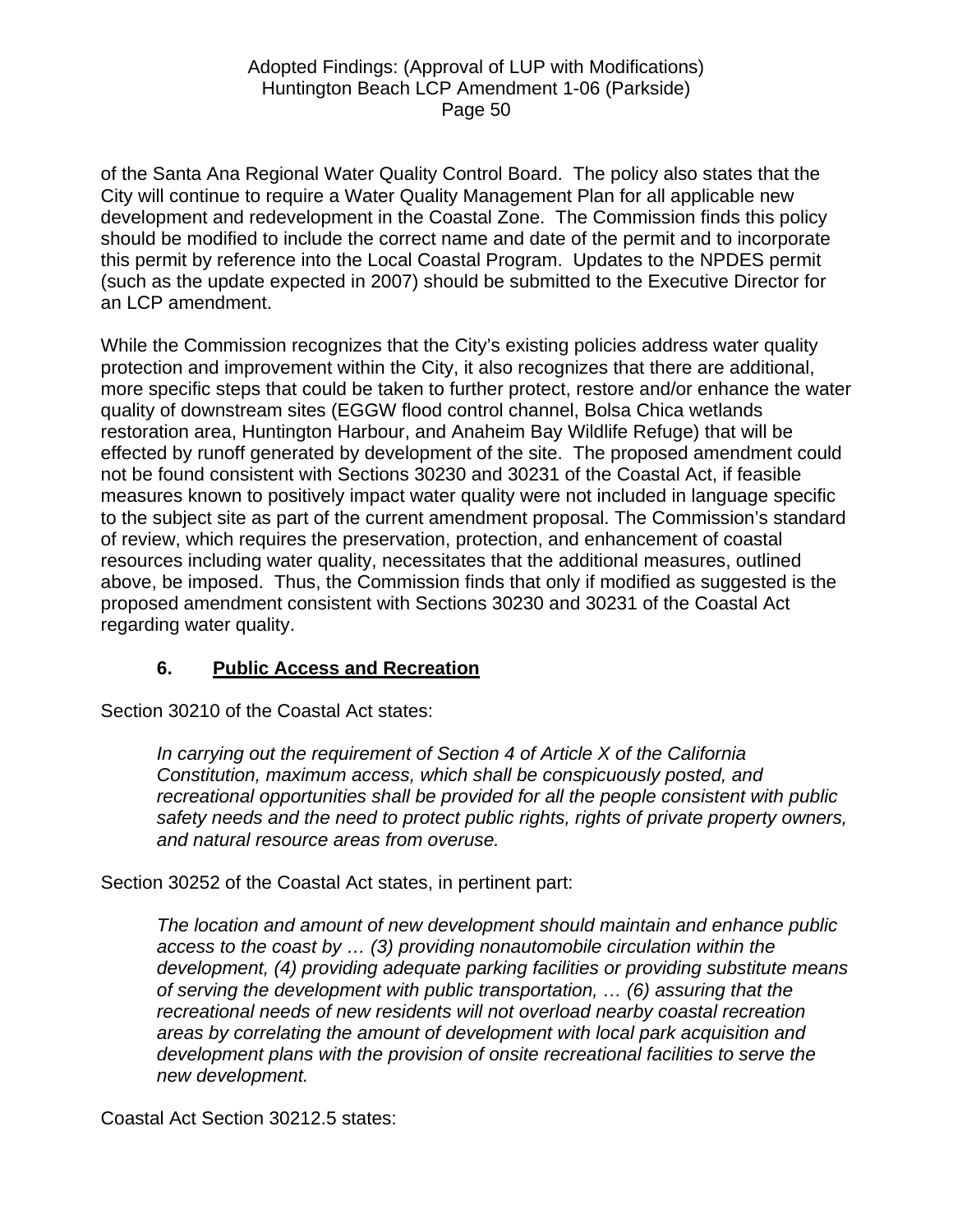*Wherever appropriate and feasible, public facilities, including parking areas or facilities, shall be distributed throughout an area so as to mitigate against impacts, social and otherwise, of overcrowding or overuse by the public in any single area.* 

Coastal Act Section 30213 states, in pertinent part:

*Lower cost visitor and recreational facilities shall be protected, encouraged, and, where feasible, provided. Developments providing public recreational opportunities are preferred.* 

Coastal Act Section 30223 states:

*Upland areas necessary to support coastal recreational uses shall be reserved for such uses, where feasible.* 

In addition, the City's certified LUP contains the following policies regarding public access:

*Provide coastal resource access opportunities for the public where feasible and in accordance with the California Coastal Act requirements.* 

*Encourage the use of City and State beaches as a destination point for bicyclists, pedestrians, shuttle systems and other non-auto oriented transport.* 

*Encourage the utilization of easements and/or rights-of-way along flood control channels, public utilities, railroads and streets, wherever practical, for the use of bicycles and/or pedestrian (emphasis added).* 

*Maintain existing pedestrian facilities and require new development to provide pedestrian walkways and bicycle routes between developments.* 

*Link bicycle routes with pedestrian trails and bus routes to promote an interconnected system.* 

*Develop a riding and hiking trail network and support facilities that provide linkages within the Coastal Zone where feasible and appropriate.* 

*Balance the supply of parking with the demand for parking.* 

*Maintain an adequate supply of parking that supports the present level of demand and allow for the expected increase in private transportation use.* 

*Maintain and enhance, where feasible, existing shoreline and coastal resource access sites.*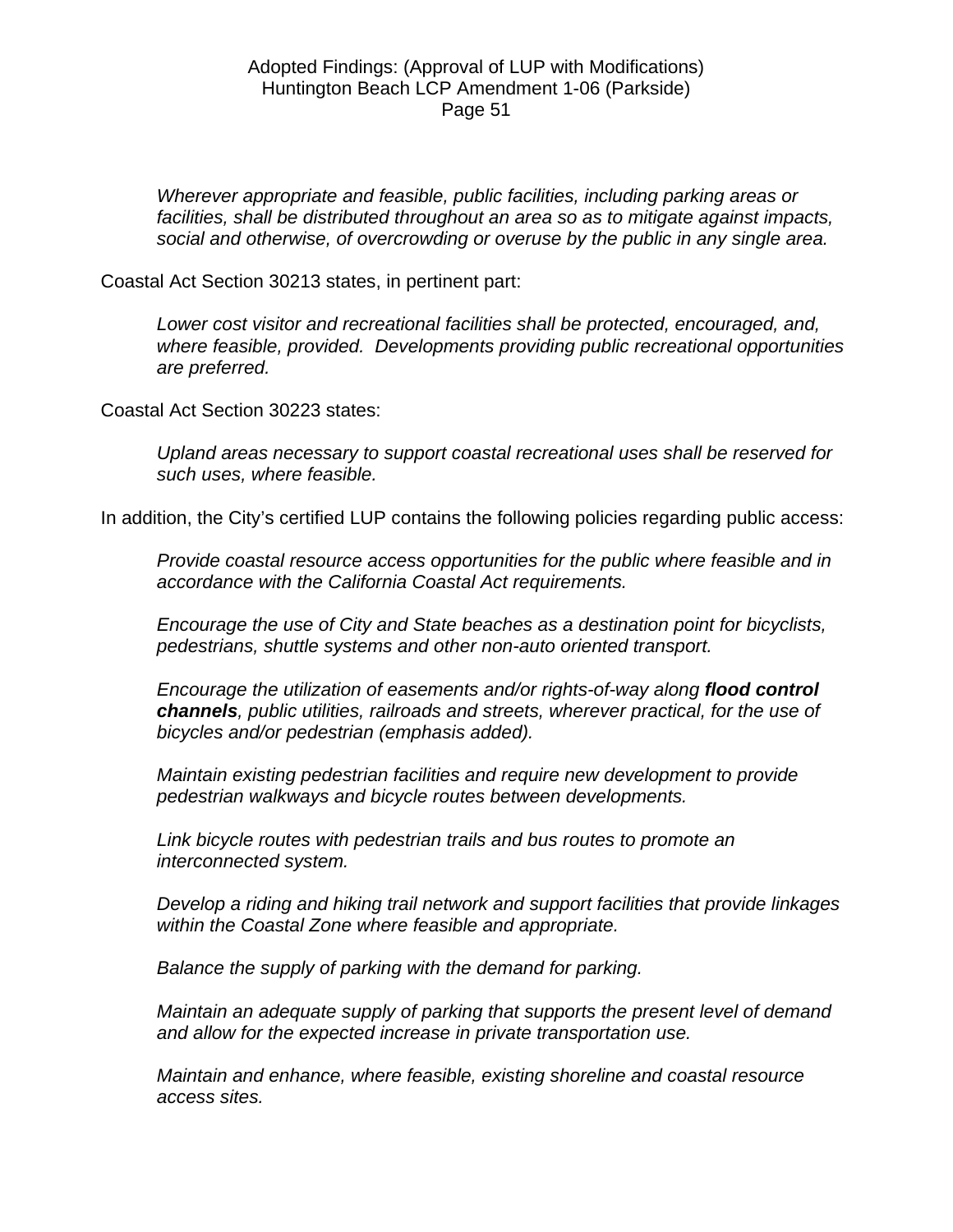*Promote and provide, where feasible, additional public access, including handicap access, to the shoreline and other coastal resources.* 

*Promote public access to coastal wetlands for limited nature study, passive recreation and other low intensity uses that are compatible with the sensitive nature of these areas.* 

*Maintain and enhance, where necessary, the coastal resource signing program that identifies public access points, bikeways, recreation areas and vista points throughout the Coastal Zone.* 

*Preserve, protect and enhance, where feasible, existing public recreation sites in the Coastal Zone.* 

*Ensure that new development and uses provide a variety of recreational facilities for a range of income groups, including low cost facilities and activities.* 

*Encourage, where feasible, facilities, programs and services that increase and enhance public recreational opportunities in the Coastal Zone.* 

*Promote and support the implementation of the proposed Wintersburg Channel Class I Bikeway.* 

The provision of public access in new development proposals is one of the main tenets of the Coastal Act. This emphasis has been carried over into the City's certified LUP. In certifying the LUP, the Commission recognized, via the approved LUP policies, the importance of including measures such as providing and enhancing public access to the sea and other coastal resources, adequate parking and alternate means of transportation, low cost recreational uses, and public access signage, with new development.

The 50-acre site is located in close proximity to the Bolsa Chica wetlands restoration area (see exhibit BBBB). The Bolsa Chica Wetlands, at approximately 1,000 acres, is the largest remaining wetland in Southern California. Because it is tidally influenced, the Bolsa Chica wetlands constitute "sea" according to the Coastal Act definition (Section 30115). Because there is no public road between the subject site and the Bolsa Chica wetlands, the site is between the sea and the first public road. As such, the area is given special significance with regard to the requirement for the provision of public access. Given the prominence of the adjacent Bolsa Chica wetlands, appropriate public access and passive recreational opportunities must be provided and conspicuously posted. Further, the Coastal Act gives priority to land uses that provide opportunities for enhanced public access, public recreation and lower cost visitor recreational uses.

Beyond the Bolsa Chica wetlands restoration area is the Pacific Ocean and its sandy public beaches. Thus, public access across the subject site to the Bolsa Chica area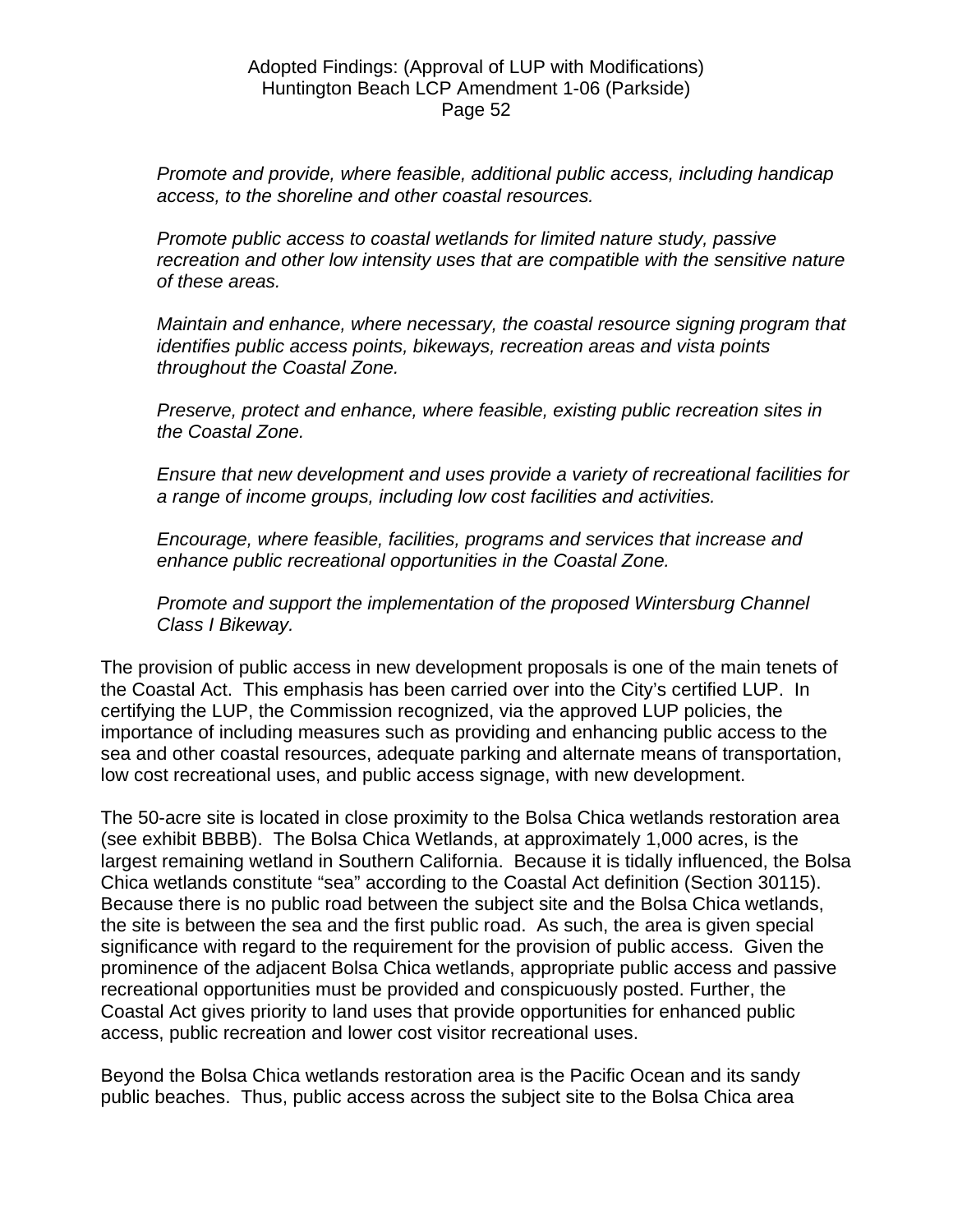would, in turn, facilitate public access, via alternate means of transportation (bicycle and pedestrian), to the ocean beach beyond.

It is also worth noting that the visitor serving uses available within the Bolsa Chica reserve (such as walking, nature study, or bird watching) are served by only two small parking areas. One located at the Interpretive Center at the corner of Warner Avenue and Pacific Coast Highway, and the second at about the midway point along the reserve's Pacific Coast Highway frontage. There is no public parking available along Pacific Coast Highway adjacent to the reserve. Thus, the benefits of providing alternate forms of transportation to access the area, such as biking or hiking from inland areas, are substantially increased. The lack of adequate parking to serve the reserve area is also a limiting factor in maximizing public use of the reserve's amenities. Assuring that any future streets within the subject site are public and provide public parking is critical to maximizing public access in the area.

 It is also important to note that the Brightwater residential development, approved by the Coastal Commission under Coastal Development Permit No. 5-05-020 (Brightwater), is located less than one half mile west of the subject site. That development was originally proposed as a private, guard gated community. However, as approved by the Commission the development will be open to general public vehicular and pedestrian access, also allowing public parking on all subdivision streets. Also, as approved by the Commission the development will include a public trail along the bluff edge of the development, with public paseos and pocket parks throughout (see exhibit BBBB). The Commission's approval also required public access signage.

In approving the Brightwater development the Commission found:

*"The provision of public access in new development proposals is one of the main tenants [sic] of the Coastal Act, especially in conjunction with new development located between the sea and the first public road, such as the subject project. The 225-acre Bolsa Chica Mesa is located between the first public road and the mean high tide of the sea. At roughly 50 ft. above mean sea level, spectacular views of the wetlands and the associated wildlife and uninterrupted views of the Bolsa Chica State Beach and Pacific Ocean are available from the upper bench of the Bolsa Chica Mesa. Santa Catalina Island is also often visible from the project site. The Bolsa Chica Wetlands at approximately 1,000 acres is the largest remaining wetland in Southern California. Following the 1997 State acquisition of most of the remaining wetlands that were under private ownership, a comprehensive Bolsa Chica wetlands restoration effort is now underway. Given the prominence of the adjacent Bolsa Chica wetlands, appropriate public access and passive recreational opportunities must be provided and conspicuously posted. Further, the Coastal Act gives priority to land uses that provide opportunities for enhanced public access, public recreation and lower cost visitor recreational uses."* 

A trail connection between the Brightwater trail system and the East Garden Grove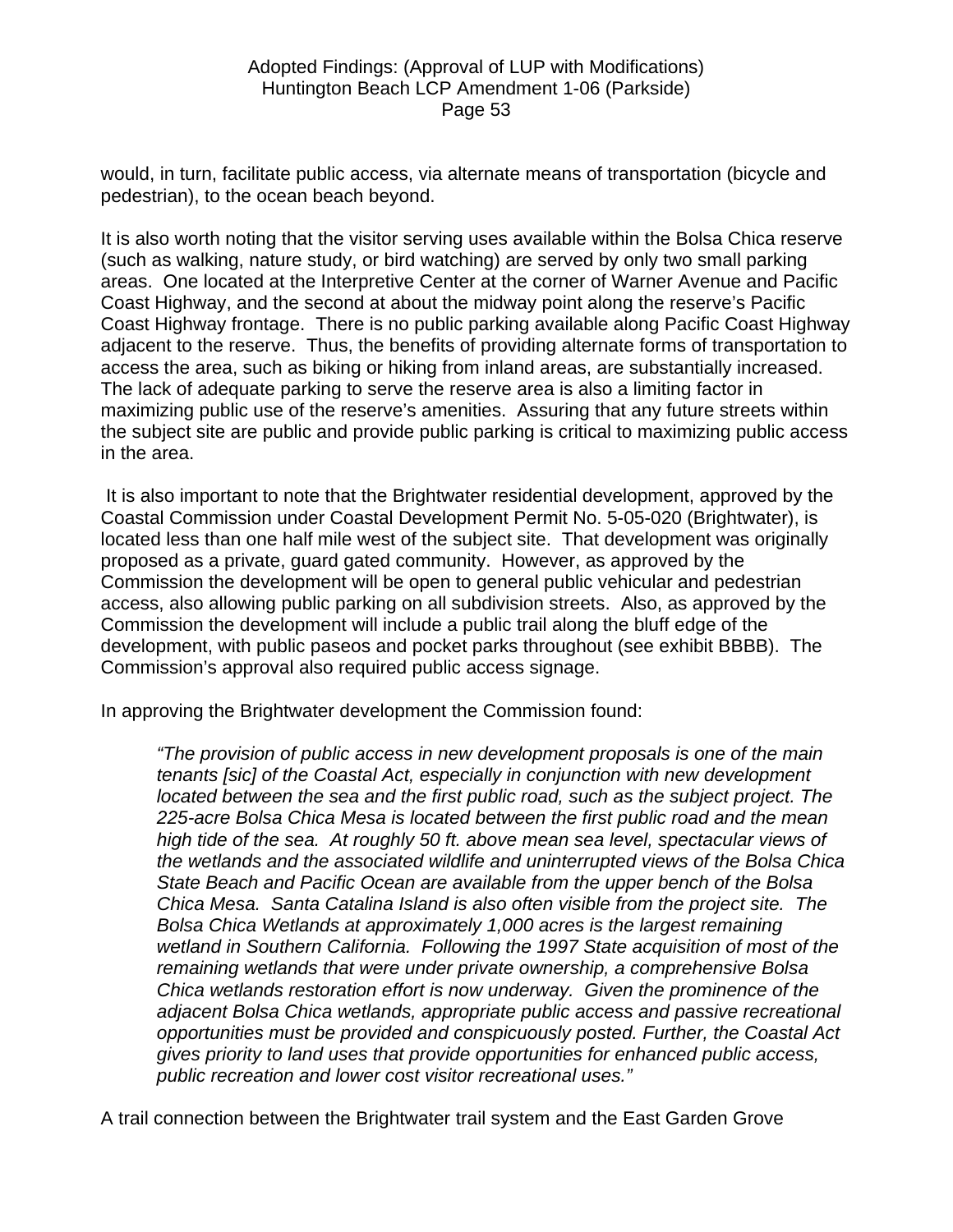Wintersburg Flood Control Channel levee trail is also anticipated in the future and shown on the approved public access plan for the Brightwater development. The public access trails of the approved Brightwater project link to the trail system along the Bolsa Chica wetlands and beyond. These trails, in addition to providing recreational opportunities also provide significant opportunities for nature study and views of the wetlands and ocean beyond. The Bolsa Chica Ecological Reserve public trail system is a public access resource of regional significance. Members of the general public come from throughout the entire County of Orange and beyond to bird watch, hike, or bike the trail system. As the largest remaining wetland in Southern California, the public trail system leading to and within the Bolsa Chica area constitutes a resource of statewide significance. Further, Bolsa Chica State Beach, located across Pacific Coast Highway from the Bolsa Chica wetland area, can be accessed via this trail system.

The proposed LUP amendment contains no language to assure public access will be provided throughout the site in conjunction with future site development. Although the certified LUP includes (as listed above) strong public access policies, the proposed LUP amendment does not include any public access language specifically addressing public access needs appropriate for the site, taking into consideration the recreational needs of both the new residents and other users of the adjacent public recreational resources. Specifically identifying the necessity of these provisions in the LUP is especially important at the subject site due to its unique position to link with and expand the very significant public trail systems within the Bolsa Chica Ecological Reserve, the Brightwater development, and the public beaches beyond. In order to assure that access is maximized at the time of future site development, specific language addressing access in the site specific section of the LUP is necessary. As proposed, no such language is included in the LUP amendment. Some specific methods for assuring the provision of public access at the subject site are described further below.

a) Bicycle Path

The subject site is immediately adjacent to the north levee of the East Garden Grove Wintersburg Flood Control Channel (EGGWFCC). The County's Commuter Bikeways Strategic Plan (the regional bikeways plan for Orange County) identifies a Class I bikeway along the flood control channel. This is also reflected in the City's certified LUP. Figure C-14, Trails and Bikeways Map in the certified LUP identifies a proposed bikeway along the EGGWFCC adjacent to the site. A letter from the County's Public Facilities & Resources Department dated January 8, 1998 (exhibit J) states:

"Regarding the City's proposal to continue the Class I bikeway northerly along the Wintersburg Channel to Graham Street: The County supports this. It would provide an excellent bikeway connection between the City's road system and the off-road wetlands perimeter route. (We suggest referring to this entire route – between Graham Street and PCH – as the Bolsa Chica Bikeway)."

In addition, a letter from the County's Public Facilities & Resources Department, dated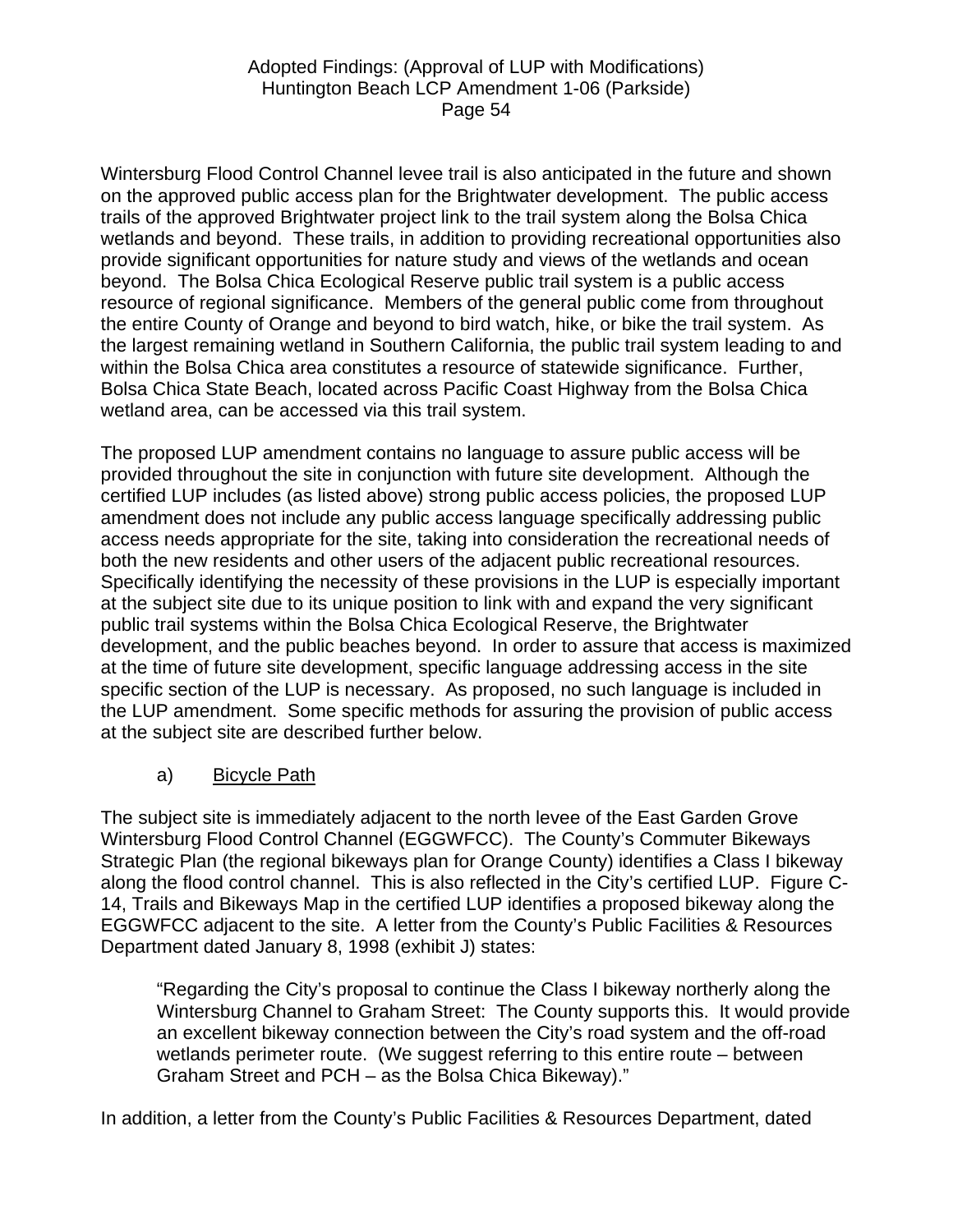February 13, 1998 (exhibit J) commenting on a proposed tentative tract map for the subject site, states:

"A bicycle trail along the CO5 [East Garden Grove-Wintersburg Channel] north levee maintenance road will be required."

A bike route in this area would provide substantial public access benefits. It is encouraged in existing LUP policies. It would provide a connection between existing inland routes and the Bolsa Chica area and is expected to be extended in the future along the remainder of the EGGWFCC levee adjacent to the Bolsa Chica Restoration area. When such an extension occurs (as is anticipated in the City's LUP and by the County Public Facilities & Resources Department), the bike route would eventually link to the coast. An off road bicycle path already exists along the entire length of the City's ocean fronting beach. A bike path at the subject site and along the remainder of the EGGWFCC would provide a new connection from inland bicycle paths to this coastal path. Not only would such a bicycle path provide substantial public recreational benefits, but it would also improve public access opportunities by providing alternate means of transportation to get to the coast and to the trails within the Bolsa Chica area. The City and the County have both indicated that a bicycle path in this location is desirable and appropriate. However, the proposed LUP amendment does not include any language specific to this site assuring that implementation of the bicycle trail will occur prior to or concurrent with site development. Current LUP policy merely states "promote" and "encourage" the bicycle path's implementation. Therefore there is no assurance that it will be built in a timely manner, or perhaps that it will be built at all. Thus, the amendment as proposed cannot be found to be consistent with Sections 30210, 30213 and 30252 of the Coastal Act regarding maximizing public access.

# b) Public Streets and Parking

In addition, if the residential development that the proposed land use designation would allow were to be a private and/or gated development, public access would not be maximized or enhanced, inconsistent with Sections 30210, 30212.5, 30223 and 30252 of the Coastal Act. All public entry controls such as gates, gate/guard houses or other guarded entry, signage that discourages access and any other restrictions on the general public's entry by and use of any streets or parking areas (e.g. private streets, preferential parking districts, resident-only parking periods/permits, etc.) would constrain the public's ability to access the area proposed as public park as well as the public's ability to access the public bike path along the EGGWFCC levee. In turn, public access to the Bolsa Chica area and ocean beyond would also not be provided. As stated previously, the site is between the first public road and the sea (in this case the Bolsa Chica wetlands). The provision of public parking within the area would allow visitors to begin a bike ride or walk along the levee, through the Bolsa Chica area, and on to the ocean front. Public streets and public parking within the residential area would not only support public recreational use in the vicinity of the subject site but also allow visitors from beyond the immediate vicinity to use the park area, and public recreational and open space resources in the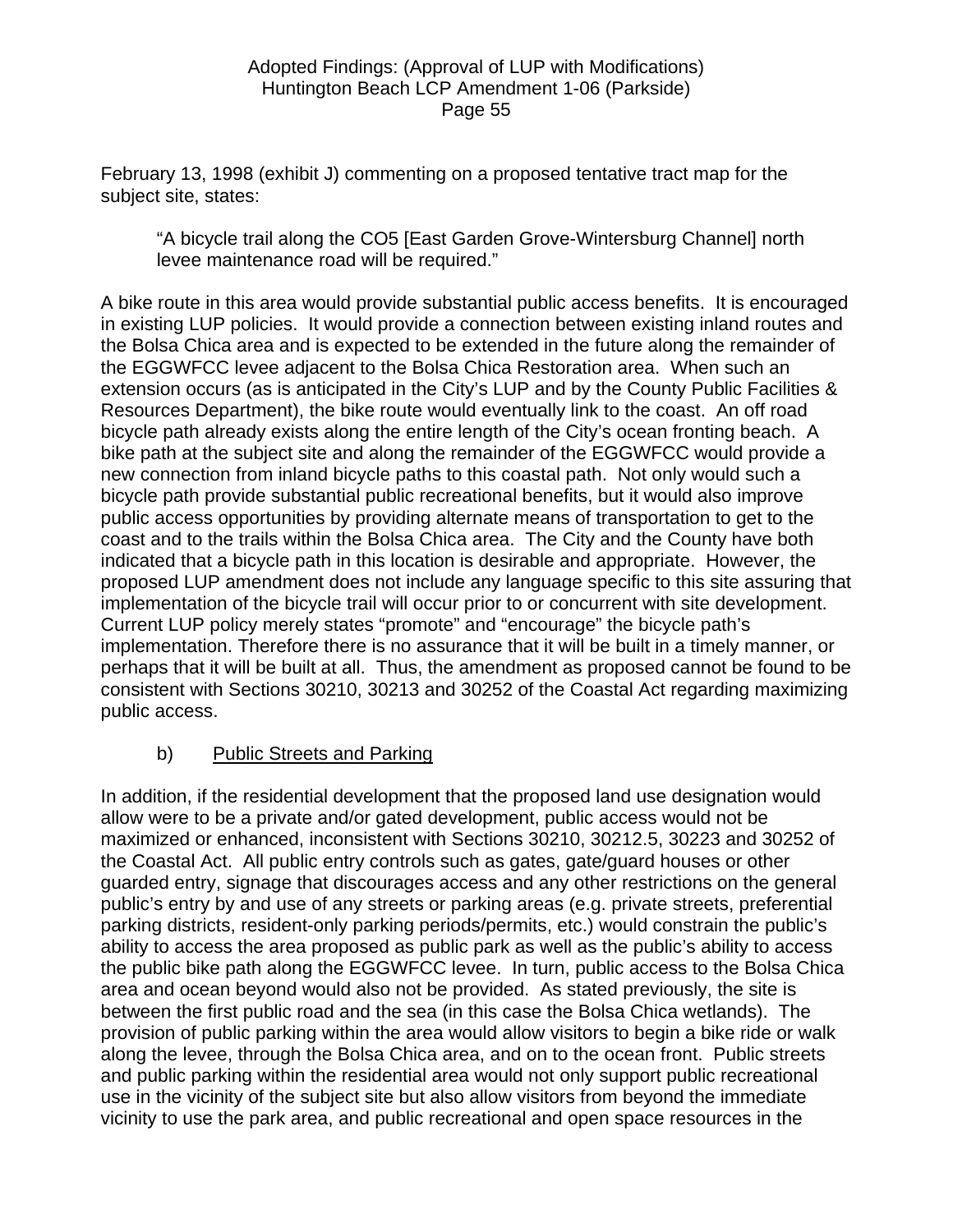### Bolsa Chica area.

In addition, ungated public streets would facilitate the use of interior public trails within the development. Interior trails would further maximize, support and enhance public access opportunities. Public trails could be established leading from Graham Street to the outer edge of the area recommended to be designated Open Space conservation, and from within the development back onto the bike way along the north levee of the EGGWFCC. Establishing such trails would provide an excellent public access experience consistent with the requirements of Sections 30210, 30212.5, 30213, 30223 and 30252 to maximize and enhance lower cost public recreational and public access opportunity with new development and assure adequate support facilities are provided. The provision of interior trails within a future development at the site would be especially consistent with Section 30252's requirement that non-automobile circulation be provided within the new development.

In order to assure that this aspect of public access (the provision of public parking within an ungated residential area with public streets and interior trails) is provided at the time the site is developed, language reflecting this must be incorporated into the LUP. However, no such language is proposed as part of the LUP amendment. Thus the amendment cannot be found to be consistent with Sections 30210, 30212.5, 30213, 30223 and 30252 of the Coastal Act regarding maximizing and enhancing public access.

### c) Provision of Recreation and Public Access Benefits

Residential development of the subject site that would occur pursuant to the proposed amendment would have adverse impacts on public access and recreation unless the above described measures are incorporated into the design of a future project. In order to assure maximum public benefit, the public recreation and access measures would need to be provided in a timely manner. However, nothing in the proposed amendment or in the City's LUP currently requires that lower priority developments (such as residential) be phased to assure the provision of those uses that are a higher priority under the Coastal Act (such as public trails, parks, and parking) occur prior to or concurrent with the lower priority development. Without such a phasing requirement, it is difficult to assure that necessary public benefits would occur in a timely manner, or possibly even at all. Thus, as proposed, the amendment is inconsistent with Sections 30210, 30212.5, 30213 and 30252 of the Coastal Act regarding maximizing and enhancing public recreation and access.

Coastal Act Section 30210 requires that public coastal access be maximized. Coastal Act Section 30252 requires that public access be maintained and enhanced through the provision of nonautomobile circulation within the development, adequate parking, and adequate recreational opportunities. These requirements are carried over and reemphasized in the City's Land Use Plan public access policies. As proposed the LUP amendment would allow significant residential development to occur with no corresponding requirement for public access specific to the site. The site is located between the sea and the first public road.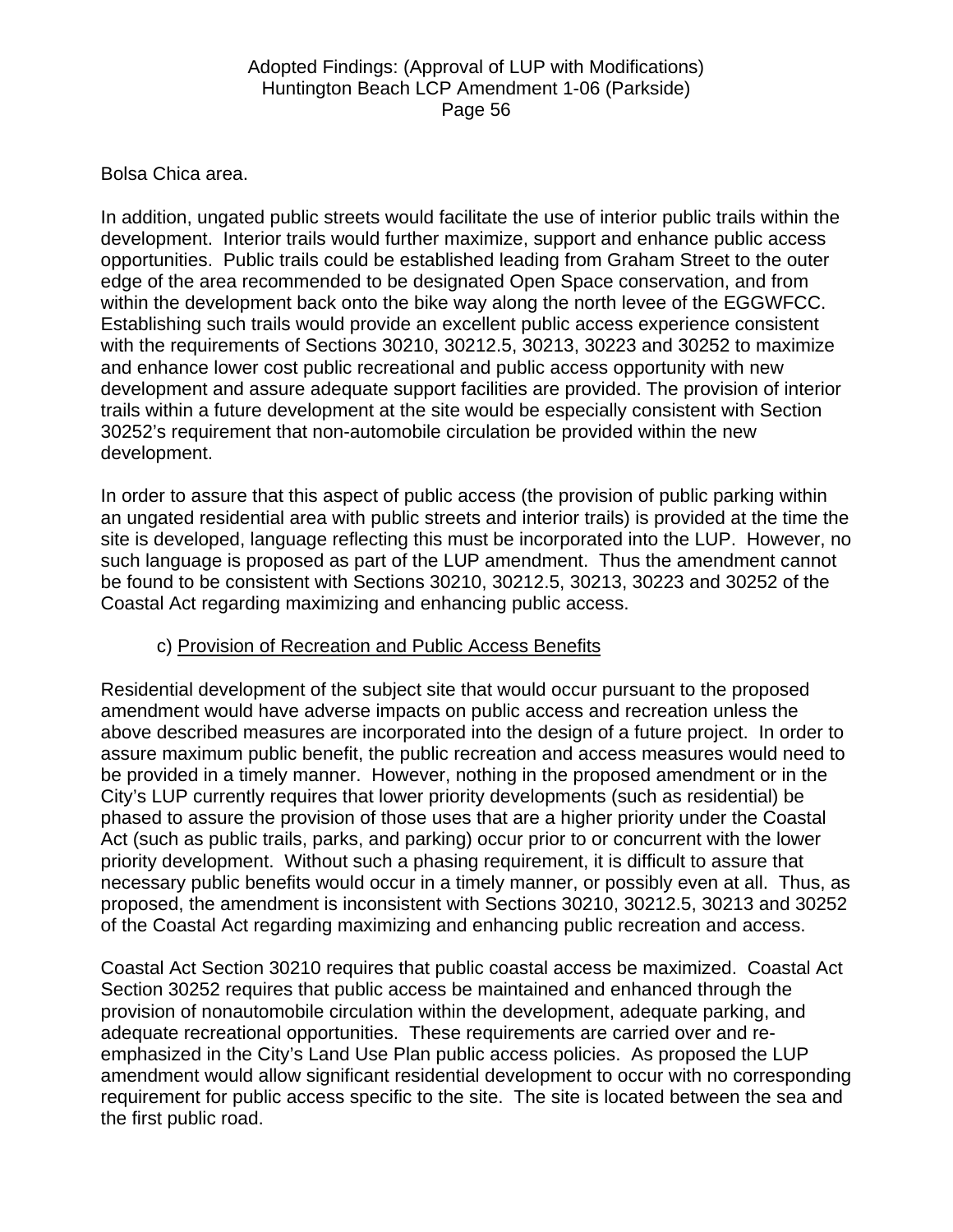Although a portion of the site is proposed to be designated park, nothing in the proposed amendment would assure that it would be available to the general public via public streets and trails. The certified LUP identifies a Class I bicycle path along the flood control channel levee at the subject site. However, the proposed amendment makes no reference to the suitability of a bicycle path at the subject site. If a future residential development at the site included gates or private streets, a significant public access opportunity would be lost. In addition, public parking in the area would increase public access opportunities to public resources including the park area, the bicycle path, the public trails of the Brightwater development and to the Bolsa Chica area beyond, as well as, ultimately, to the coast. However, there is nothing in the LUP amendment that would require the residential streets to be open and available to the public. Nor is there any requirement for interior trail connections between Graham Street, any future public park areas, and the bicycle path to areas within the development and beyond. In addition, nothing in the proposed amendment or in the City's LUP requires that lower priority developments (such as residential) be phased to assure provision of associated recreation and public access (such as public trails, parks, and parking) occur prior to or concurrent with the lower priority development. Without such a phasing requirement, it is difficult to assure that Coastal Act high priority uses would occur in a timely manner, or possibly even at all.

However, the proposed amendment could be modified such that site specific language in the LUP include reference to the Class I bicycle path along the flood control channel levee, interior trail connections, public parking and access on residential streets. This would allow direct public access throughout the site, the public trails within the Brightwater development and the Bolsa Chica area and to the beach beyond. Furthermore, the proposed amendment could be modified to incorporate a policy requiring phasing of recreation and public access uses prior to or concurrent with lower priority uses. Modifications to accomplish these goals would bring the proposed amendment into conformity with Coastal Act Sections 30210, 30212.5, 30213, 30223 and 30252 which require that public access and recreation be maximized and enhanced. Therefore, the Commission finds that only if modified as suggested is the proposed amendment consistent with Sections 30210 and 30252 of the Coastal Act.

# **7. Visual Resources**

Section 30251 of the Coastal Act requires that the scenic and visual qualities of coastal areas shall be considered and protected as a resource of public importance. The subject site offers the opportunity to provide public views from the site to the Bolsa Chica wetlands area and toward the ocean beyond. The VFPS would provide an excellent opportunity to provide public views to and along the coast and scenic areas, as required by Section 30251. However, the proposed LUP amendment does not include any discussion regarding provision of public view points in association with development of the site.

Future residential development of the site is expected to include a wall separating residential development adjacent to the flood control levee from the anticipated public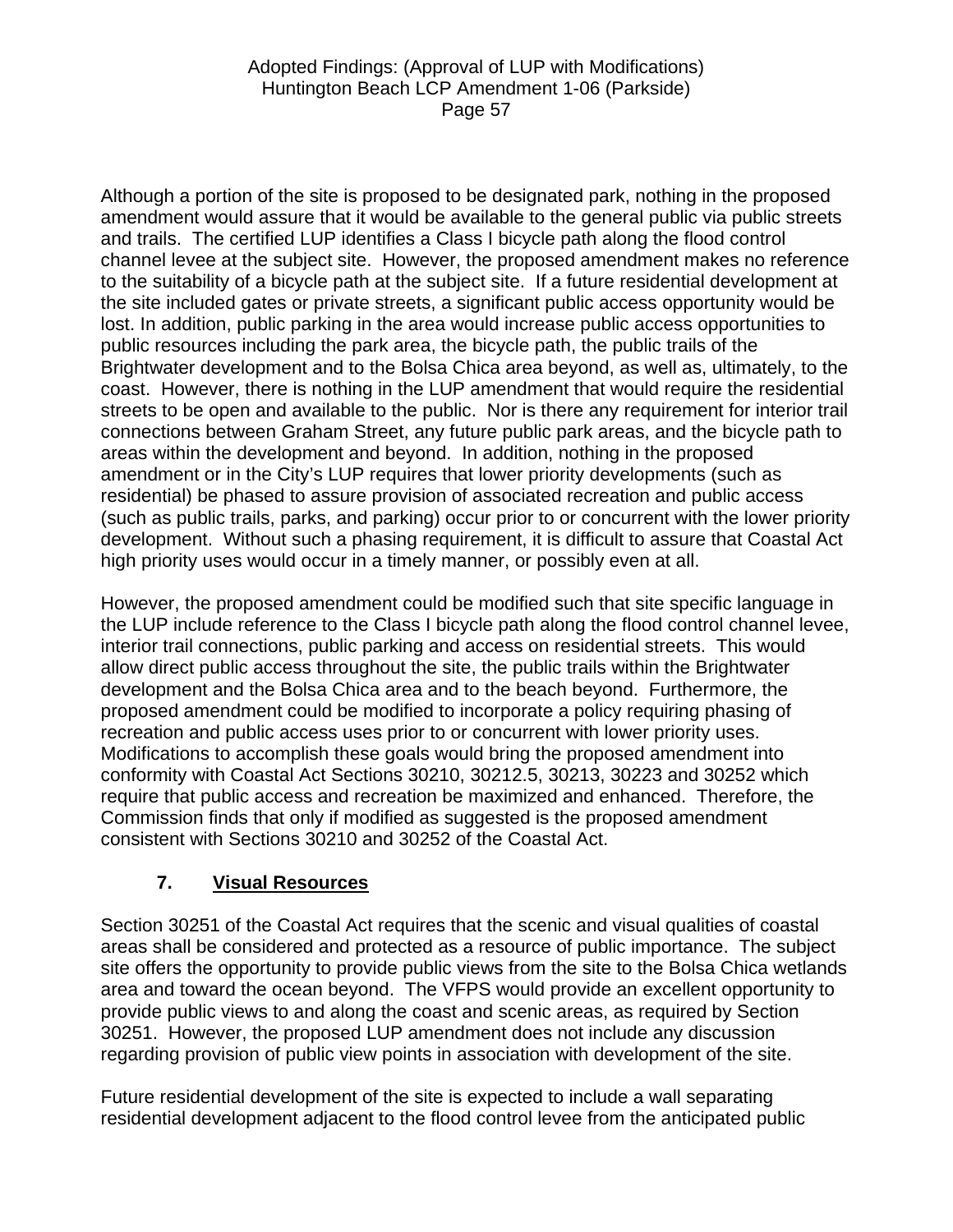bicycle path along the top of the levee. If such a wall is proposed in the future, it could create adverse impacts to public views along the bicycle path. However, adverse impacts could be minimized by incorporating measures such as open fencing/wall, landscaped screening, use of an undulating or off-set wall footprint, or decorative wall features (such as artistic imprints, etc.), or a combination of these measures. In addition, any such wall should be located upon the private property for which it is intended to provide privacy.

The proposed amendment does not provide language to address site specific visual impacts and does not assure that potential visual resources will be protected at the time the site is proposed for development. Therefore the proposed amendment is inconsistent with Section 30252 of the Coastal Act regarding protection of visual resources within the coastal zone and must be denied. However, if the amendment were modified to incorporate measures specific to the site that protect and enhance public views, the amendment would be consistent with Section 30252 of the Coastal Act regarding protection of public views.

# **8. Archaeological Resources**

Coastal Act Section 30244 requires that any impacts to significant archaeological resources be reasonably mitigated. The City's certified LUP includes policies which require, among other things, identification of resources and mitigation of any impacts. Significant archaeological resources are known to exist in the project vicinity, and may occur on the subject site.

However, the proposed LUP amendment does not include a specific requirement to avoid and/or mitigate archaeological impacts, even though the site is known to be in a potentially significant archaeological area. Without a cross reference in the site specific area discussion of the proposed LUP amendment to the archaeological policies in the LUP, there is no assurance that the potential for archaeological resources to occur on the site will be recognized in conjunction with future development proposals. If the potential for archaeological resources at the site is not recognized in the proposed LUP amendment for the site, application of the policies cited above may be overlooked. The proposed LUP amendment, which specifically addresses the subject site, provides the appropriate opportunity to make clear that archaeological resources may be present on this site, and therefore these specific policies must be applied.

If the amendment were modified to include a cross reference to the archaeological policies of the LUP, adverse impacts may be avoided and reasonable mitigation for unavoidable impacts could be implemented in conjunction with future site development, consistent with Section 30244 of the Coastal Act. Therefore, the Commission finds that only if modified as suggested, is the proposed amendment consistent with Section 30244 of the Coastal Act which requires that reasonable mitigation be required for adverse impacts to archaeological resources.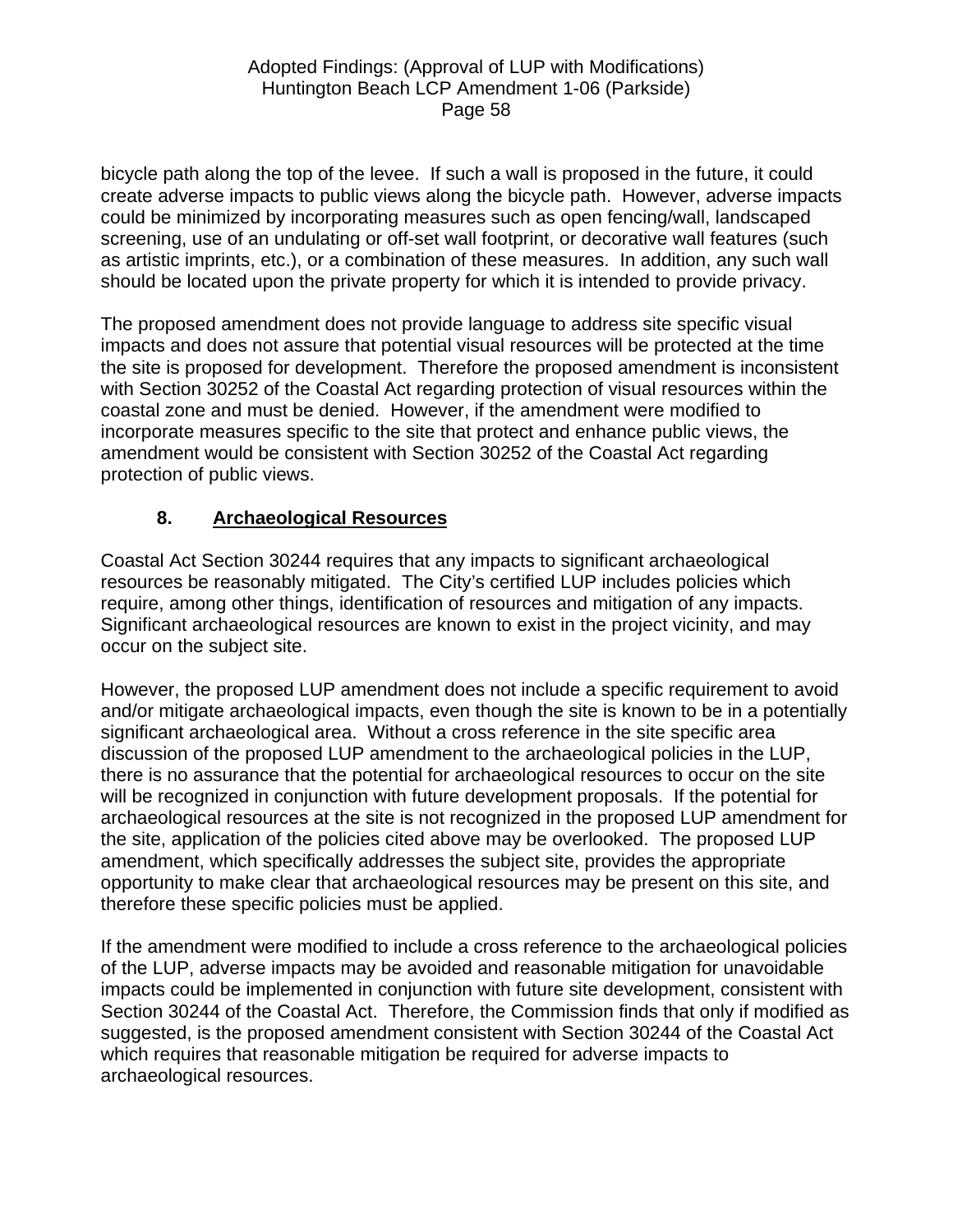### **9. Hazards**

Coastal Act Section 30253 state, in pertinent part:

*New Development shall:* 

- *(2) Minimize risks to life and property in areas of high geologic, flood, and fire hazard.*
- *(3) Assure stability and structural integrity, and neither create nor contribute significantly to erosion, geologic instability, or destruction of the site or surrounding area or in any way require the construction of protective devices that would substantially alter natural landforms along bluffs and cliffs.*

The proposed LUP amendment would designate much of the subject site for residential development land use. The Commission's staff geologist has reviewed a great deal of technical information submitted in conjunction with the proposed LUP amendment and related coastal development permit application. Potential geotechnical and hydrological issues are identified in the staff geologist's memo. The staff geologist's memo is attached as exhibit I, and is hereby incorporated by reference as if fully set forth herein.

Residential development of the site carries with it certain risks. Although information submitted relative to the related coastal development permit application indicates there are feasible mitigation measures available to minimize the level of risk involved with site development, there is no specific requirement in the proposed amendment to assure that measures necessary for risk reduction would be incorporated into future site development. Without such requirements in the amendment, there is no assurance that risks will be minimized as required by Section 30253 of the Coastal Act. However, if the amendment were modified to include such a requirement, it would be consistent with Section 30253 of the Coastal Act.

The subject site and much of the surrounding area are susceptible to tidal flooding. Tidal flooding could occur when extreme high tides occur concurrently with storm surge events. According to some studies, the existing tidal flooding risk was increased with the opening of the ocean inlet into the Bolsa Chica Restoration area. Regardless of the cause of the flooding, high tides and storm surge will create tidal flooding. The worst case scenario would occur when high tide and storm surge occurs during failure of the levees of the lower reaches of the East Garden Grove Wintersburg Flood Control Channel (EGGWFCC) (which is possible as the levees are not FEMA certified). Under any of these scenarios, up to 170 acres of inland developed area would be flooded. Consequently, contemplation of any development of the subject site must address this flooding issue.

With or without development of the subject site, the inland 170 acres of existing development must be protected from flood hazard. The path the tidal flooding would follow unavoidably crosses the subject site. The only way to adequately insure protection of the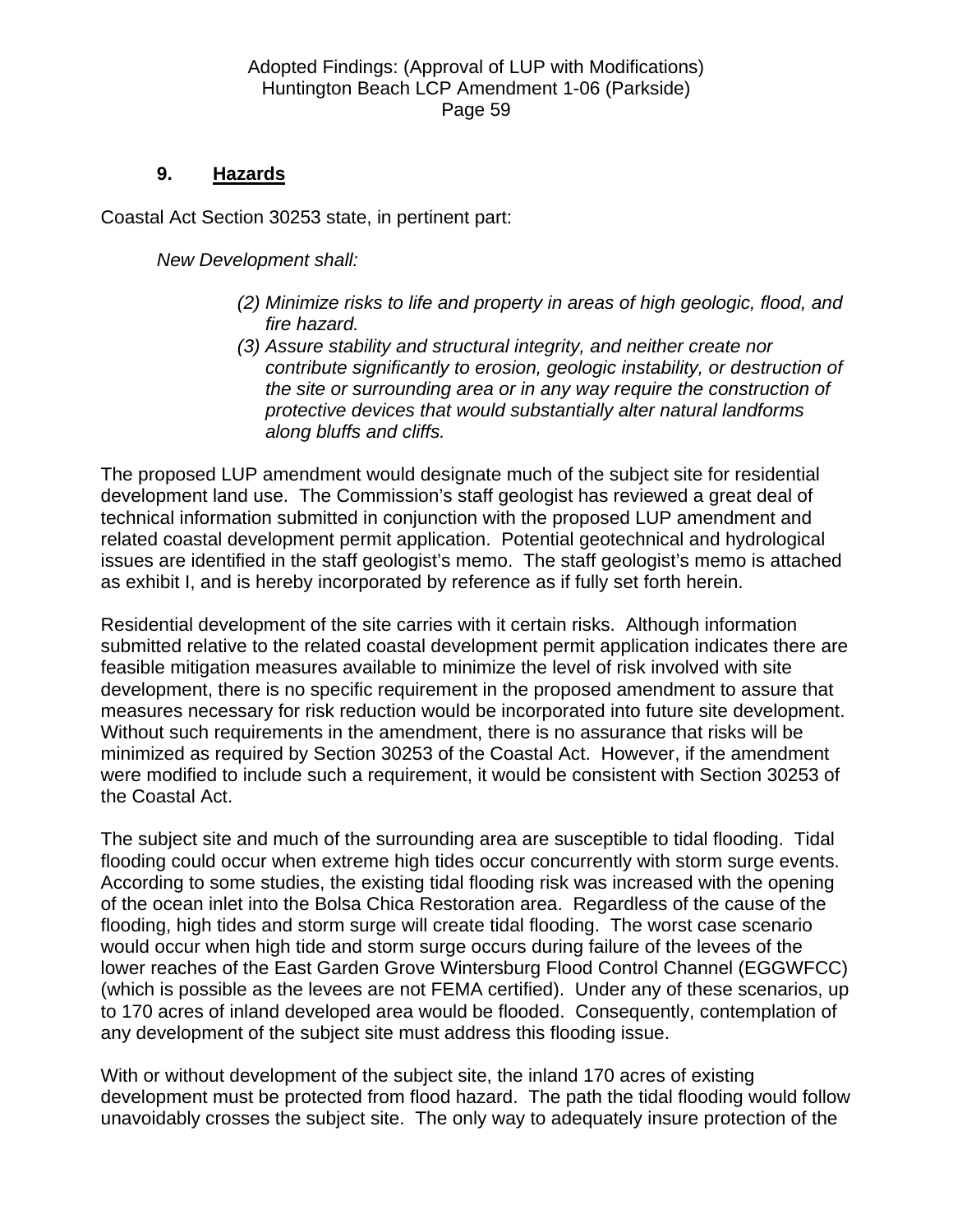inland 170 acres of existing development is to install a flood protection levee (a.k.a. VFPF) on the subject site or to the southwest of the subject site within the Bolsa Chica "Pocket Wetlands" between the EGGWFCC and the Bolsa Chica mesa. Protection of the inland 170 acres would also protect the 50 acre subject site from flooding.

The property owner has indicated, in documents submitted with the related coastal development permit application, that a vegetated flood protection feature (VFPF) is proposed. The EGGWFCC is approximately 11 feet above sea level and the bluff at the western site boundary raises some 40 feet above sea level. A flood protection levee at this site could effectively capture tidal floods if it is constructed to an elevation above the expected flood flow. The existing EGGWFCC levee in the area adjacent to the subject site is expected to be reconstructed to meet FEMA certification standards and would have an elevation of 11 feet above sea level (the existing levee's elevation is also 11 feet above sea level). If a flood protection levee were constructed to the same elevation, flood waters would be prevented from flooding the subject site as well as the additional 170 inland acres. With or without development of the proposed site, some form of flood protection is necessary to minimize risks to life and property in areas of high flood hazard and to assure stability and structural integrity, and not contribute significantly to destruction of the surrounding area. As it happens, the subject site provides the optimum location for the flood protection levee necessary to minimize risk to life and property in the 170 developed acres inland of the subject site.

Construction of some type of flood protection levee would be necessary with development of the subject site. However, such a feature would be necessary even without site development. The flood protection levee, expected to be constructed as an earthen levee with an internal sheet pile wall, would serve an important function. Without construction of the flood protection levee, even with reconstruction of the north levee of the EGGWFCC along the subject site, flooding of 170 inland acres (including the subject site) would result, during either a tidal surge or a levee failure downstream of the subject site. The 170 acre inland area is developed with approximately 800 homes. Floodwater depth in some homes, it is estimated, would be at least two feet.

However, construction of a flood protection levee on the site would be adequate to assure structural integrity, and neither create nor contribute significantly to erosion, geologic instability, or destruction of the site or surrounding area. In addition, construction of the flood protection levee would minimize risks to life and property from flood hazard. In order for the flood protection levee to function effectively, it would have to be placed within the site's necessary buffer areas. However, as described previously, a flood protection levee in the ESHA or wetland buffer area may be an allowable use within a buffer provided it is the least environmentally damaging feasible alternative.

Furthermore, the construction of the flood protection levee may eliminate the need for the flood control levee downstream of the flood wall. If the flood control levee downstream of the flood wall is not reconstructed, potential impacts to wetlands in the CP wetland area can be avoided. The appropriateness of reconstructing the downstream levee area will be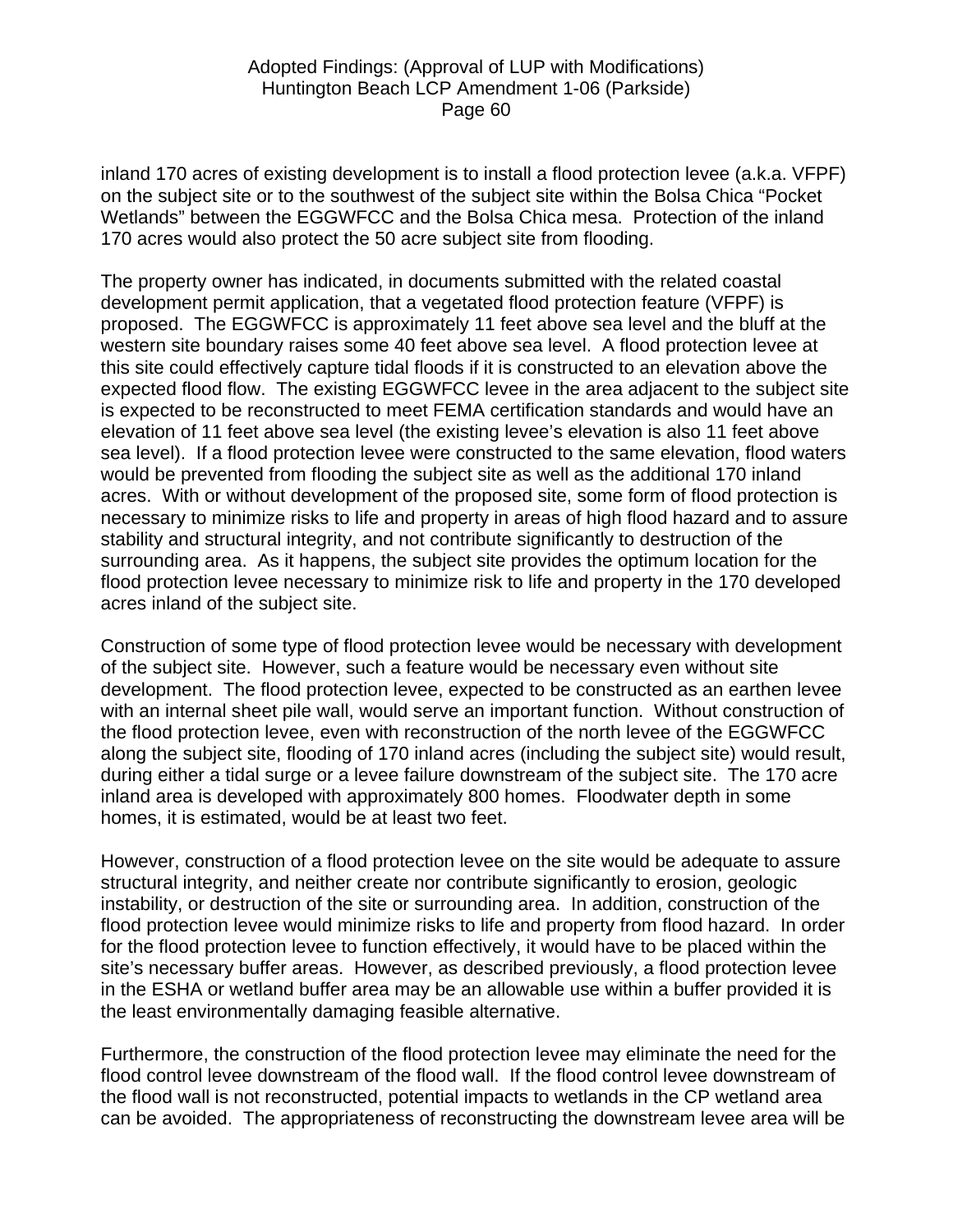considered when the related coastal development permit is processed. It should be noted that an emergency coastal development permit was issued to the County of Orange to install sheet pile within the north levee of the flood control channel adjacent to the subject site. However, the County has indicated it is willing to consider alternatives that limit changes to the levee downstream if such an alternative is deemed feasible and environmentally desirable. Construction methods proposed by the County to install the sheetpiles will not involve any wetland fill. Impacts to coastal resources may occur which will be addressed in the follow-up permit.

The question of whether the bluff along the western edge of the property should be considered a "coastal bluff" has been raised. The Commission's staff geologist has evaluated the bluff's status. The staff geologist's evaluation is contained in a memorandum attached as exhibit P. The subject bluff was carved by the ancestral Santa Ana river as it meandered across the Bolsa Chica lowlands. Assertions have been made that the bluff was subject to marine erosion within the past 200 years based on an 1873 Tsheet that shows tidal channels adjacent to the toe of the bluff. The staff geologist's response to these assertions is: "I concur that there is strong evidence that there were tidal wetlands in the Bolsa Chica lowlands prior to dike construction in the early twentieth century, but tidal wetlands generally are not the site of extensive marine erosion. Indeed, they are commonly depositional, not erosional, and serve as an efficient buffer from marine erosion." The staff geologist concludes: "In summary, I believe that the bluff at the Shea Home property is best described as a river bluff and is not a coastal bluff in a genetic or geomorphic sense." Thus, the Commission finds that the bluff on the subject site is not a "coastal bluff."

For the reasons described above, the Commission finds that only if modified can the proposed amendment be found to be consistent with Section 30253 of the Coastal Act which requires that risks to life and property be minimized and that development assure stability and structural integrity, and neither create nor contribute significantly to erosion, geologic instability, or destruction of the site or surrounding area.

# **10. Priority of Use**

Section 30222 of the Coastal Act states:

*The use of private lands suitable for visitor-serving commercial recreational facilities designed to enhance public opportunities for coastal recreation shall have priority over private residential, general industrial, or general commercial development, but not over agriculture or coastal-dependent industry.* 

The LUP amendment does not propose to designate any portion of the site visitor serving commercial. Generally, in the City of Huntington Beach, the areas recognized as best for visitor serving commercial development are the areas along Pacific Coast Highway, and adjacent to and inland of the pier, and areas within and around Huntington Harbour. The subject site is surrounded on three sides by existing single family residences, and does not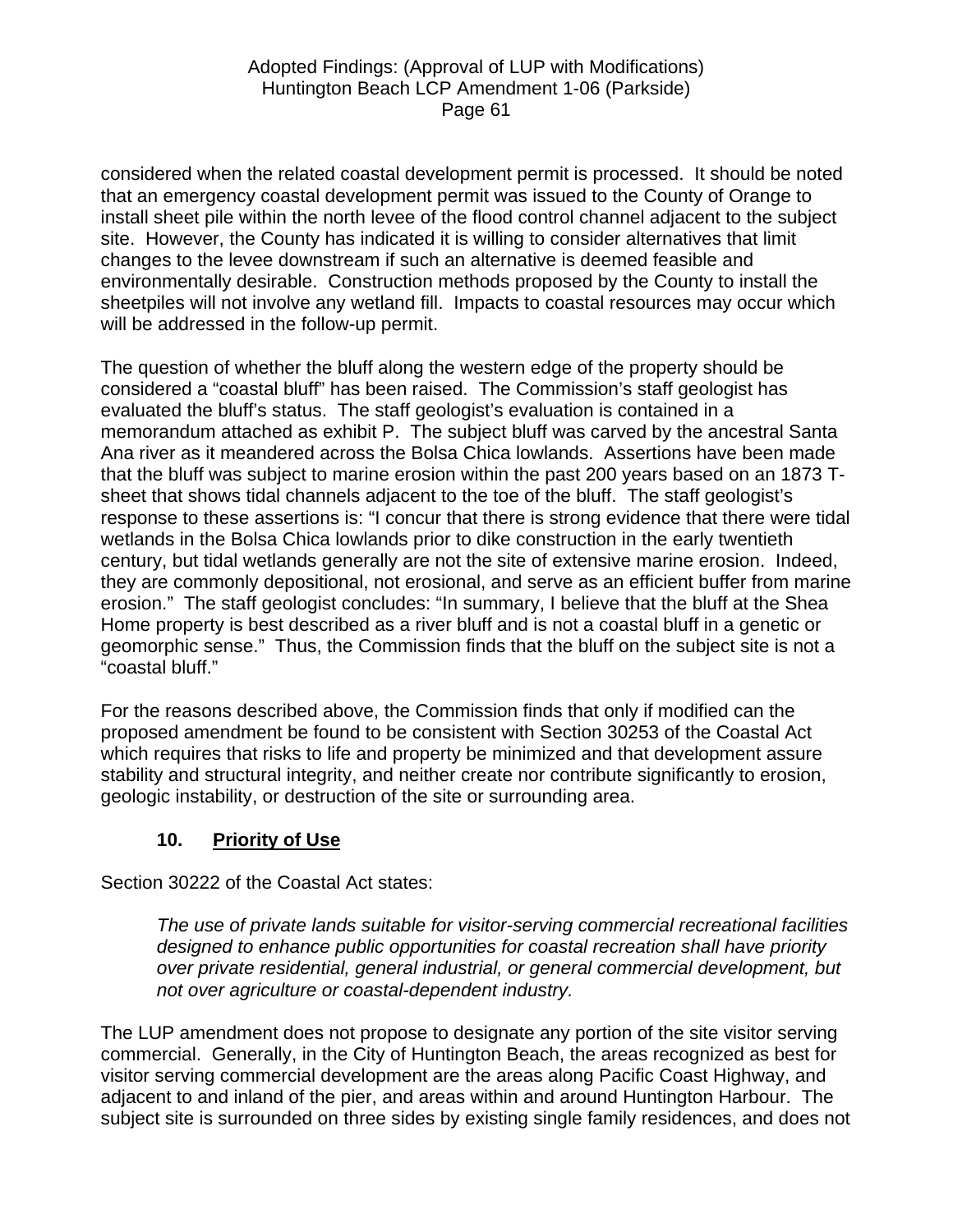lend itself to visitor serving commercial development. Moreover, the LUP amendment as proposed and as amended will provide a Class I bicycle path, a public view area, public park area, and interior trails as well as public parking along the residential streets. Such uses constitute lower cost visitor serving recreational uses. As modified the recreational and public access provisions will be constructed prior to or concurrent with the residential uses. Therefore, the Commission finds that the proposed LUP amendment is consistent with Sections 30213 and 30222 of the Coastal Act which requires visitor serving commercial recreational facilities have priority over residential development and encourages provision of lower cost public recreational facilities.

# **11. Conclusion**

As proposed, the Land Use Plan amendment contains significant deficiencies with regard to consistency with the Coastal Act. As proposed, the amendment cannot be found consistent with Sections 30210 and 30252 regarding maximizing and enhancing public access, 30251 regarding protection of public views, 30233 and 30250 regarding wetlands, 30240 regarding ESHA, 30244 regarding archaeological resources, and 30230 and 30231 regarding water quality of the Coastal Act. However, if the proposed amendment were modified as suggested in Section II of this staff report, the amendment would be consistent with the Chapter 3 policies of the Coastal Act. Therefore, the Commission finds that only if modified is the proposed amendment consistent with the Chapter 3 policies of the Coastal Act.

# **IV. CALIFORNIA ENVIRONMENTAL QUALITY ACT**

Section 21080.9 of the California Public Resources Code – within the California Environmental Quality Act (CEQA) - exempts local governments from the requirement of preparing an environmental impact report (EIR) in connection with its activities and approvals necessary for the preparation and adoption of a local coastal program (LCP). Instead, the CEQA responsibilities are assigned to the Coastal Commission. However, the Commission's LCP review and approval program has been found by the Resources Agency to be functionally equivalent to the EIR process. Thus, under Section 21080.5 of CEQA, the Commission is relieved of the responsibility to prepare an EIR for each LCP. Nevertheless, the Commission is required in approving an LCP submittal to find that the LCP does conform with the provisions of CEQA, including the requirement in CEQA section 21080.5(d)(2)(A) that the amended **IP LUP** will not be approved or adopted as proposed if there are feasible alternatives or feasible mitigation measures available which would substantially lessen any significant adverse impact which the activity may have on the environment. 14 C.C.R. Sections 13542(a), 13540(f), and 13555(b). The City of Huntington Beach LCP amendment 1-06 consists of an amendment to *both* the Land Use Plan (LUP) *only and the Implementation Plan (IP)*.

As outlined in this staff report, the LUP amendment is not consistent with the Chapter 3